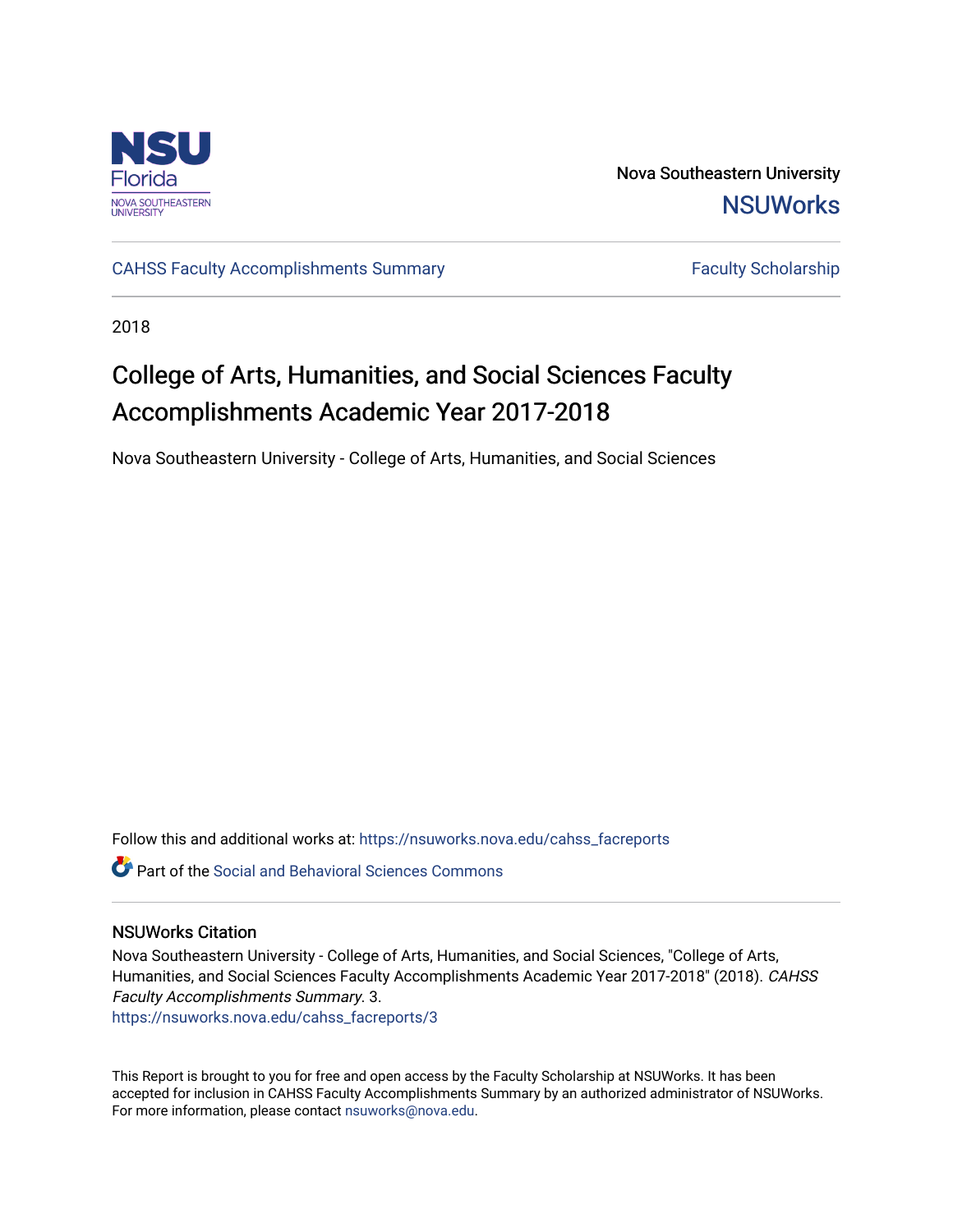# **CAHSS Faculty Accomplishments Department of Conflict Resolutions Studies Academic Year 2018**

## **1. Community Engagement**

| Faculty                    | <b>Brief Description of Community Engagement</b>                    |
|----------------------------|---------------------------------------------------------------------|
| Elena Bastidas             | In collaboration with grassroots organizations: VIAFUT,             |
|                            | Funecorobles and local schools, Dr. Bastidas trains, mentors, and   |
|                            | organizes young leaders and their organization CULPAZCON in Valle   |
|                            | del Cauca, Colombia.                                                |
| Elena Bastidas             | The impact of immigration and tourism in the Longevity Valley of    |
|                            | Vilcabamba in Ecuador.                                              |
| Cheryl Duckworth           | Speaking at Broward Women's Alliance (Nov 2017)                     |
| Alexia Georgakopoulos      | Project One: Broward Crime Commission Partner to work on            |
|                            | Program to Address and Prevent Child Abuse. On Advisory Board       |
|                            | and Certification Training Taskforce.                               |
| Alexia Georgakopoulos      | Project Two: On Task Force with Broward Crime Commission to         |
|                            | Address Youth Violence and Active Shooting as a Multipronged        |
|                            | Approach with law enforcement, mental health professionals along    |
|                            | with conflict specialists. Working on a Certification Program to be |
|                            | delivered by the Crime Commission.                                  |
| <b>Neil Katz</b>           | Workshop on Workplace Mediation as a Supervisory Tool for           |
|                            | Seminole Tribe of Florida (March 2018)                              |
| Claire Michele Rice        | Win Win Global 1-week summer program in Haiti; assisted in          |
|                            | workshop development for Haitian youth in Fontamara/Port-au-        |
|                            | Prince, Haiti. August 2017                                          |
| <b>Eileen Smith-Cavros</b> | Instituted a service learning component in sections of Introduction |
|                            | to Sociology which had students completing volunteer hours          |
|                            | through SLCE office at Y Reads, the Science Museum and a Life Net   |
|                            | 4 Families among some participating organizations.                  |

### **2. Sponsored Research**

| Faculty      | <b>Title of Sponsored</b> | <b>Award Amount</b> | <b>Brief Description of</b> |
|--------------|---------------------------|---------------------|-----------------------------|
|              | <b>Research Award</b>     |                     | <b>Research Project</b>     |
| Joyce Avotri | <b>PFRDG</b>              | 3,000               | Drawing largely on          |
|              | We worry too much!        |                     | their own voices, this      |
|              | Ghanaian Women's          |                     | manuscript                  |
|              | Own Accounts of           |                     | documents the               |
|              | their Health              |                     | health programs and         |
|              | Problems."                |                     | concerns of women           |
|              |                           |                     | in Ghana, more              |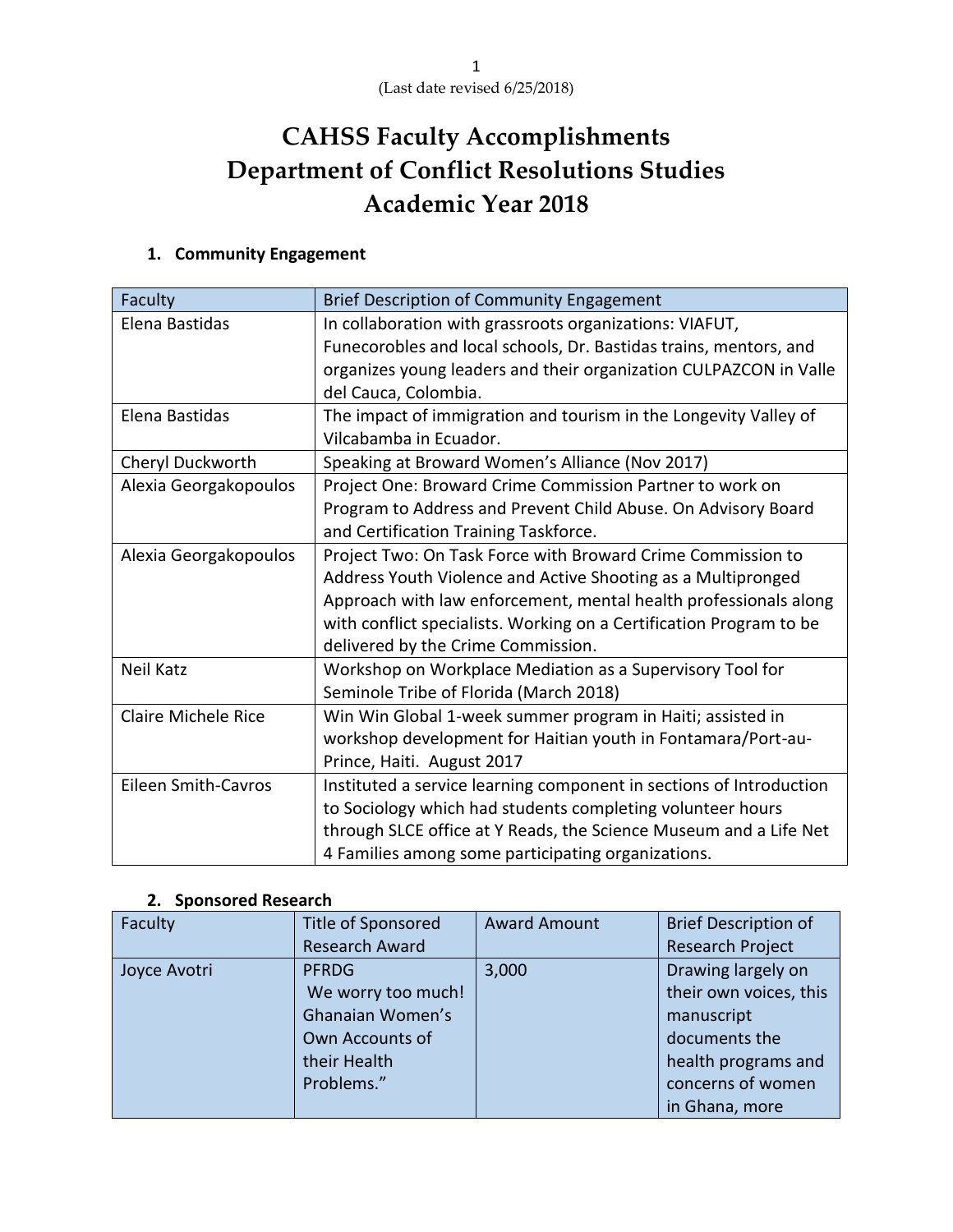|                  |              |          | specifically women in<br>Kpando, as town in<br>the Volta region of<br>Southern Ghana. The<br>manuscript builds on<br>the concept of the<br>social production of<br>illness, to show how<br>the women of<br>Kpando traced their<br>health problems to<br>the social and<br>material conditions<br>under which they<br>lived. |
|------------------|--------------|----------|-----------------------------------------------------------------------------------------------------------------------------------------------------------------------------------------------------------------------------------------------------------------------------------------------------------------------------|
| Cheryl Duckworth | <b>PFRDG</b> | \$14,687 | Youth interfaith<br>dialogs with BCPS                                                                                                                                                                                                                                                                                       |

## **3. Peer-Reviewed Articles and Creative Works**

- Cavanaugh, M. Participated in International Workshop for conductors held in Kromeriz, Czech Republic, sponsored by International Conducting Institute.
- **Georgakopoulos**, **A., C. Duckworth**, Y. Silverman and K. Redfering. (2017). "Supporting literacy and peace education with youth: a community mentorship study." Peace Studies Journal. 10 (2). pp. 24-41.
- **Georgakopoulos**, **A.**, & Kelly, M. (2017). Tackling workplace bullying: A scholarship of engagement study of workplace wellness as a system. *International Journal of Workplace Health Management, 10*(6) pp.450-474*.*

Kenney, O. & **Georgakopoulos, A.** (2017). Crossing a raging river on a shaky branch: Life stories of Chechen women refugees in the United States. *(in press and accepted to be published in Journal of Conflict Management for Volume 6, Number 1; Editor LaVena Wilkin at editor@jocm.net)* 

 Bell, P. & **Georgakopoulos, A.** (2017). A study of expert family mediators on mediator effectiveness *(in press and accepted for publication in the Dispute Resolution Journal for Volume 73, Number 1; Editor Ted Pons at ponst@adr.org).* 

**Georgakopoulos, A.**, **Duckworth, C.**, Redfering, K. & Silverman, Y. (2017). Supporting literacy and peace education with youth: A community engagement mentorship study. *Peace Studies Journal, 10*(2), 24-40.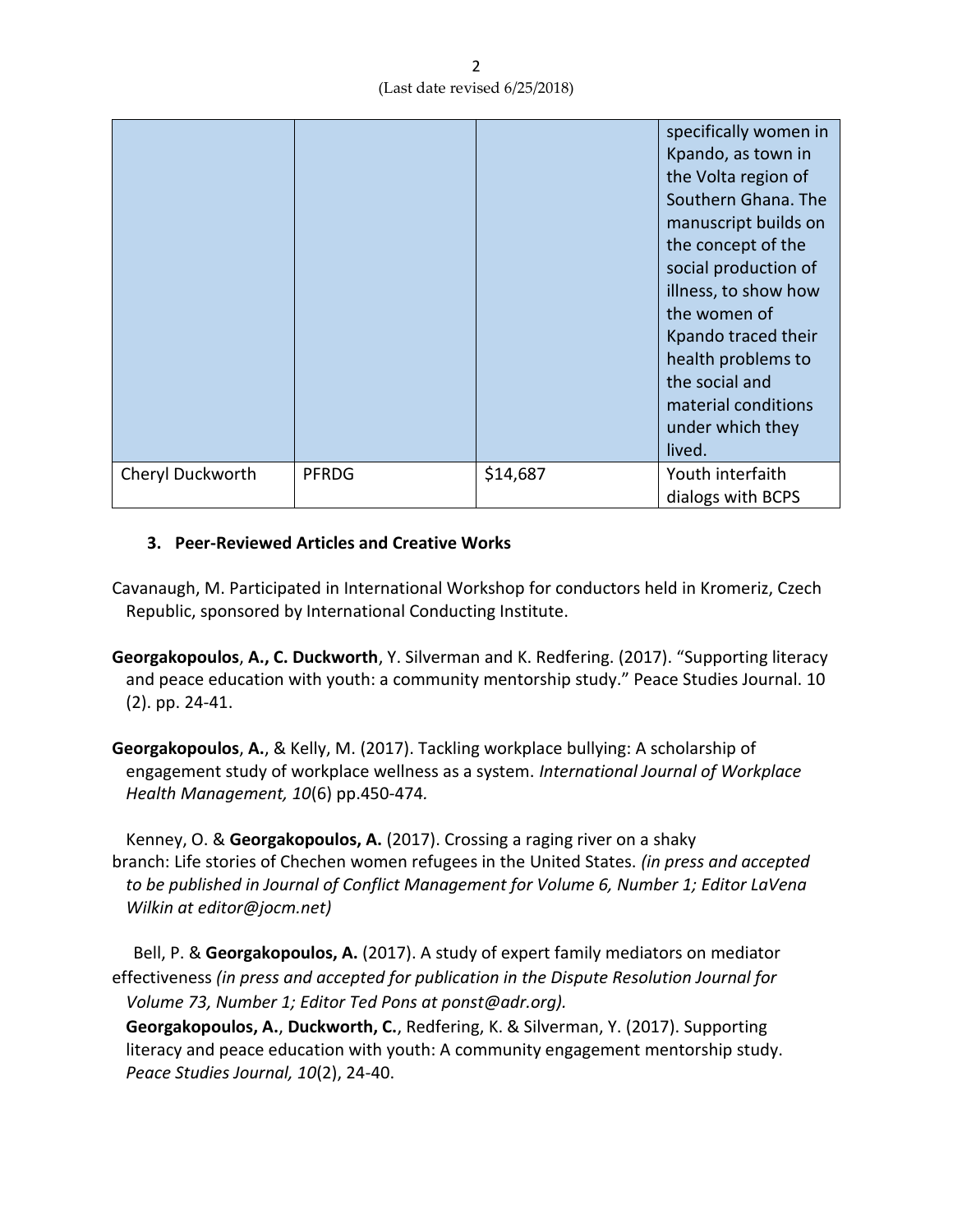**Georgakopoulos, A.**, Goesel, C. & Hardigan, P. (2017). A study of the effectiveness of a youth peace education program *(in review in Journal of Negotiation and Conflict Management Research).*

- Katz, N. "*Course Delivery: Online, Hybrid Service and Experiential Leaning Possibilities"* (with Judith McKay and Ismael Muvingi), in Batton, J., Shedd, J., Smith, D. & Warters, W. (2018) Manual for Colleges and Universities Developing Programs in Peace & Conflict Studies (2nd ed.). Detroit: Conflict Studies Collaborative. [https://conflictstudies.org/books/manual-pcs](https://na01.safelinks.protection.outlook.com/?url=https%3A%2F%2Fsecure-web.cisco.com%2F1RQjPyLmKpE0qKWNPotQaqSP8w_oy-xK0FofxPqjvMMV9Y8rsnZl7zWKJ-DEOJGxUNS2PA_UjTQNkkMiqUYcpCHSs618M2IdJVjq7_qufcykXdKQHd7wPesoMlE9Hu8wKZWeI8HzDy2sOgvCsOyG2IFHJHMxcIxWST6VUo7N1qNgaqmbRMjKsKNsPk2s1rtYn5ufQ0AxrNkHMtAhV2rMtk63fQo2eAp_NVT7TPwWpMu5fCW5kZUCzx-6j4jmmXvrcJHO0CQ-bHx3mha3DgPABzyVZRMuJ_xvPsev-WGZh_9BQgnUs6ZvA9_ppFV1LdruwJGbPL1qgi2e1AowgvcVM97iImlhKBFDhHs6mls84NrlF97AZXuxTVStp2ilme4U5xq3vQrzblPwoFxj9yUlTozp-so_FsShfbt5b-8XzJMzdh9IYEgk7bmCpleYSjfLH%2Fhttps%253A%252F%252Fconflictstudies.org%252Fbooks%252Fmanual-pcs-v2%252F&data=02%7C01%7Ckneil%40nova.edu%7C1646335ae731448a306708d595b9545e%7C2c2b2d312e3e4df1b571fb37c042ff1b%7C0%7C1%7C636579545584470088&sdata=%2FN0jcp3L2%2BuE%2Fx6NK8SpnCSPUiQMK6s7zNQdn17fYHQ%3D&reserved=0)[v2/](https://na01.safelinks.protection.outlook.com/?url=https%3A%2F%2Fsecure-web.cisco.com%2F1RQjPyLmKpE0qKWNPotQaqSP8w_oy-xK0FofxPqjvMMV9Y8rsnZl7zWKJ-DEOJGxUNS2PA_UjTQNkkMiqUYcpCHSs618M2IdJVjq7_qufcykXdKQHd7wPesoMlE9Hu8wKZWeI8HzDy2sOgvCsOyG2IFHJHMxcIxWST6VUo7N1qNgaqmbRMjKsKNsPk2s1rtYn5ufQ0AxrNkHMtAhV2rMtk63fQo2eAp_NVT7TPwWpMu5fCW5kZUCzx-6j4jmmXvrcJHO0CQ-bHx3mha3DgPABzyVZRMuJ_xvPsev-WGZh_9BQgnUs6ZvA9_ppFV1LdruwJGbPL1qgi2e1AowgvcVM97iImlhKBFDhHs6mls84NrlF97AZXuxTVStp2ilme4U5xq3vQrzblPwoFxj9yUlTozp-so_FsShfbt5b-8XzJMzdh9IYEgk7bmCpleYSjfLH%2Fhttps%253A%252F%252Fconflictstudies.org%252Fbooks%252Fmanual-pcs-v2%252F&data=02%7C01%7Ckneil%40nova.edu%7C1646335ae731448a306708d595b9545e%7C2c2b2d312e3e4df1b571fb37c042ff1b%7C0%7C1%7C636579545584470088&sdata=%2FN0jcp3L2%2BuE%2Fx6NK8SpnCSPUiQMK6s7zNQdn17fYHQ%3D&reserved=0)
- Katz, N. "*Ombuds and Conflict Resolution Specialists: Navigating Workplace Challenges in Higher Education"*(with Katherie J. Sosa and Linda N. Kovack), Jointly published by Journal of International Ombuds Association, 2018/1 and the Journal of the California Caucus of College and University Ombuds, 2018, vol. .XIV. 2018.
- Katz, N. *"Organizational Impact Analysis of the Training Program: Birth Order Type Habits Model Leadership and Teamwork"(*with Pavel Mischenko and Adam Lowe*),* Personality Formation: A Scientific and Methodical Journal. Moscow, Russia. Vol. 16. No. 1, 2017.

Smith-Cavros, E. 2018, Macmillan Encyclopedia of Intimate and Family Relationships. Family Planning, Assisted Reproductive Technologies entry. Invited encyclopedia entry, in editing/press.

## **4. Conference Presentations**

- Amisi, B. K*. Invoking the spirit of peace: Religious leaders' action for peace in Africa,* paper presented at the International Studies Association (ISA) Annual Convention, San Francisco, April 4-7, 2018.
- Cavanaugh, M. Moderated panel sponsored by the International Conducting Institute on social outreach to younger (and urban) audiences by our nation's symphony orchestras.
- Duckworth, C. Teaching about Terror, Extremism and Trauma (TETT) Sept. 2017 presenter and co-Chair (Concordia Univ, Montreal) "Learning 9/11: meta-narratives, local impact"
- Duckworth, C. Comparative and International Education Society (CIES) 2018, Mexico City, presenter and panel Chair "Learning after 9/11: Muslim Youth Speak for Themselves" "Learning after 9/11: Muslim Youth Speak for Themselves"
- Duckworth, C. International Studies Assoc. (ISA) 2018 presenter "Learning after 9/11: Muslim Youth Speak for Themselves"

**Georgakopoulos, A.** & Moore, Michael, M. (2018). *Conflict Resolution*: Presented at the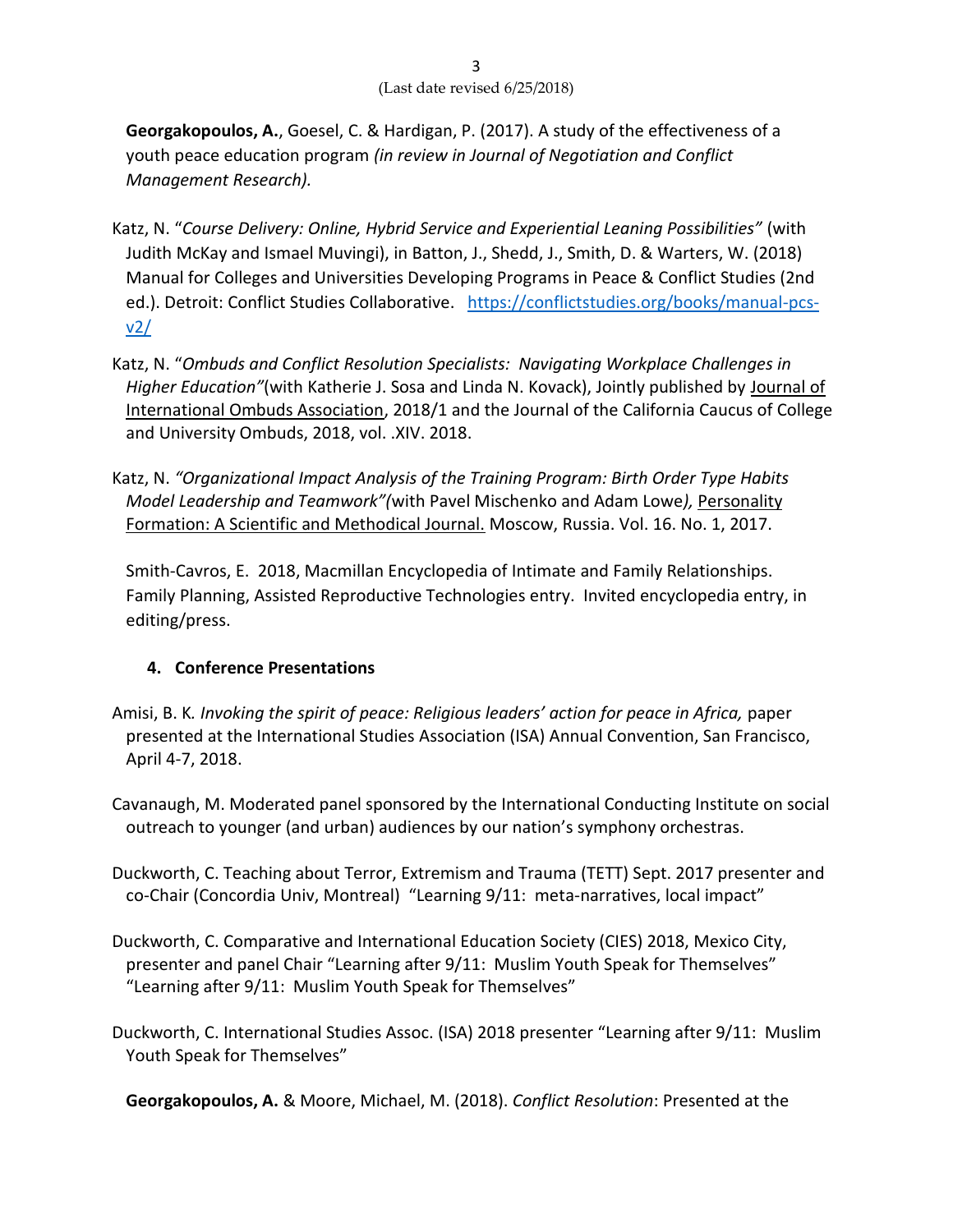Annual REFIT International Conference.

- Coleman, H., Storrow R., & **Georgakopoulos, A.** (2017). *It Takes Two to Tango: The Increasing Popularity of Mediation and its Hybrid Processes in Domestic and International Disputes.* Presented at the 25th Annual Conference of the Florida Dispute Resolution Conference: Passion, Purpose and Peacemaking.
- Smith-Cavros. Using Ethnographic Film Actively in the Classroom. Paper Presentation. International Society for the Social Studies (ISSS). February 2018, Orlando, FL.
- **Strawinska-Zanko, U.**, Tan, R., & Michaels, J. (2018, March). *Success is in motion: High performing teams exhibit dynamic conflict management strategy use and high arousal.* Poster session presented at the Annual Convention of the Society for Personality and Social Psychology (SPSP), Atlanta, GA. [international professional conference]
- Michaels, J., **Strawinska-Zanko, U.**, & Tan, R. (2018, March). *"Freezing" following conflict: Poorer-performing teams exhibit pervasive inflexible, low-arousal patterns of interaction following heightened conflict.* Poster session presented at the Annual Convention of the Society for Personality and Social Psychology (SPSP), Atlanta, GA. [international professional conference]
- Tan, R., Michaels, J., & **Strawinska-Zanko, U**. (2018, March). *Moving forward: Emerging research and future directions for advancing the dynamic systems approach to understanding team conflict dynamics.* Poster session presented at the Annual Convention of the Society for Personality and Social Psychology (SPSP), Atlanta, GA. [international professional conference]
- Michaels, J., Tan, R., & **Strawinska-Zanko, U**. (2017, January). *Coherent but not constrained: Emergent conflict management styles in more versus less successful teams*. Poster session presented at the Dynamical Systems & Computational Modeling Preconference of the Society for Personality and Social Psychology, San Antonio, TX. [international professional conference]
- Michaels, J., Tan, R., & **Strawinska-Zanko, U**. (2017, November). *Energized and adaptive: Highperforming teams have dynamic, emotionally arousing group interactions*. Poster session presented at the Annual Convention of the Society of Southeastern Social Psychologists (SSSP), Jacksonville, FL. [national professional conference]

## **5. Pedagogical Innovations**

| Faculty      | Description of Pedagogical Innovation          |
|--------------|------------------------------------------------|
| Bertha Amisi | Created a new special topics course for Winter |
|              | titled "Arts-Based Approaches to Conflict      |
|              | Resolution and Peacebuilding"                  |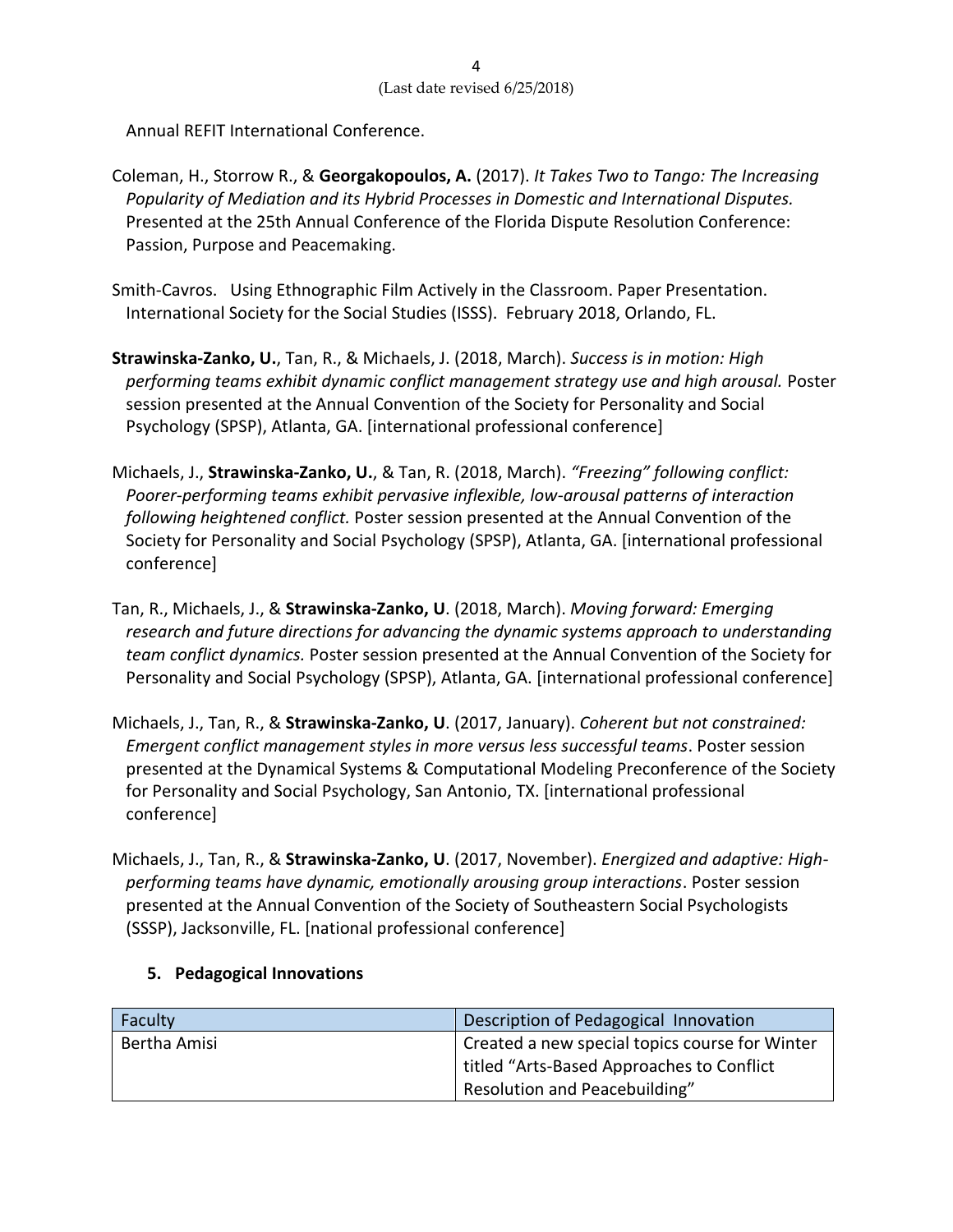| <b>Bertha Amisi</b>      | Invited Suddha Ragunathan, Renowned               |
|--------------------------|---------------------------------------------------|
|                          | Carnatic Vocalist from India, to guest lecture in |
|                          | the class on music, movement and                  |
|                          | peacebuilding (See DCRS Winter 2018               |
|                          | newsletter for detailed information).             |
| Elena Bastidas           | Developed and designed the 2018 Global            |
|                          | Practicum. Coast, Andes and Ecuadorian Jungle     |
|                          | are part of the geographic areas explored.        |
| Elena Bastidas           | Development and design of the module Water        |
|                          | Conflicts for the Honors Water and                |
|                          | Sustainability Seminar, a collaborate effort      |
|                          | with 5 different university units.                |
| Mark Cavanaugh           | Developed in both online and traditional          |
|                          | format courses, video and audio lectures, as      |
|                          | well as ppt presentations, to enhance the         |
|                          | learning experience.                              |
| Cheryl Duckworth         | Proposal to "collapse" two extant schools and     |
|                          | conflict courses into one new course, as the      |
|                          | present courses are a bit redundant and           |
|                          | outdated (status: before CAHSS Curric. Cmte)      |
| Alexia Georgakopoulos    | Facilitation Course: Theory, Research and         |
|                          | Practice Integrated a topic of workplace safety   |
|                          | and wellbeing into the class workshop, so         |
|                          | students were able to integrate these aspects     |
|                          | into their own work contexts and selected an      |
|                          | outside community partner to join the             |
|                          | workshop in order to address the                  |
|                          | problem/issue they are facing currently to        |
|                          | create a viable action plan for addressing the    |
|                          | issue/problem.                                    |
| Urszula Strawinska-Zanko | Comprehensive guide for PhD students at the       |
|                          | Department of Conflict Resolution Studies,        |
|                          | Dissertation Library Guide at                     |
|                          | http://nova.campusguides.com/dcrsPhD              |
|                          |                                                   |
| Urszula Strawinska-Zanko | Developed sustainable on-line resources           |
|                          | integrated with instructional materials: guides   |
|                          | hosted on the NSU Alvin Sherman Library web       |
|                          | page and methods-lists hosted within SAGE         |
|                          | <b>Research Methods Online for Methods</b>        |
|                          | courses, e.g. Quantitative I, Research Methods    |
|                          | and Program Evaluation, Human Factors.            |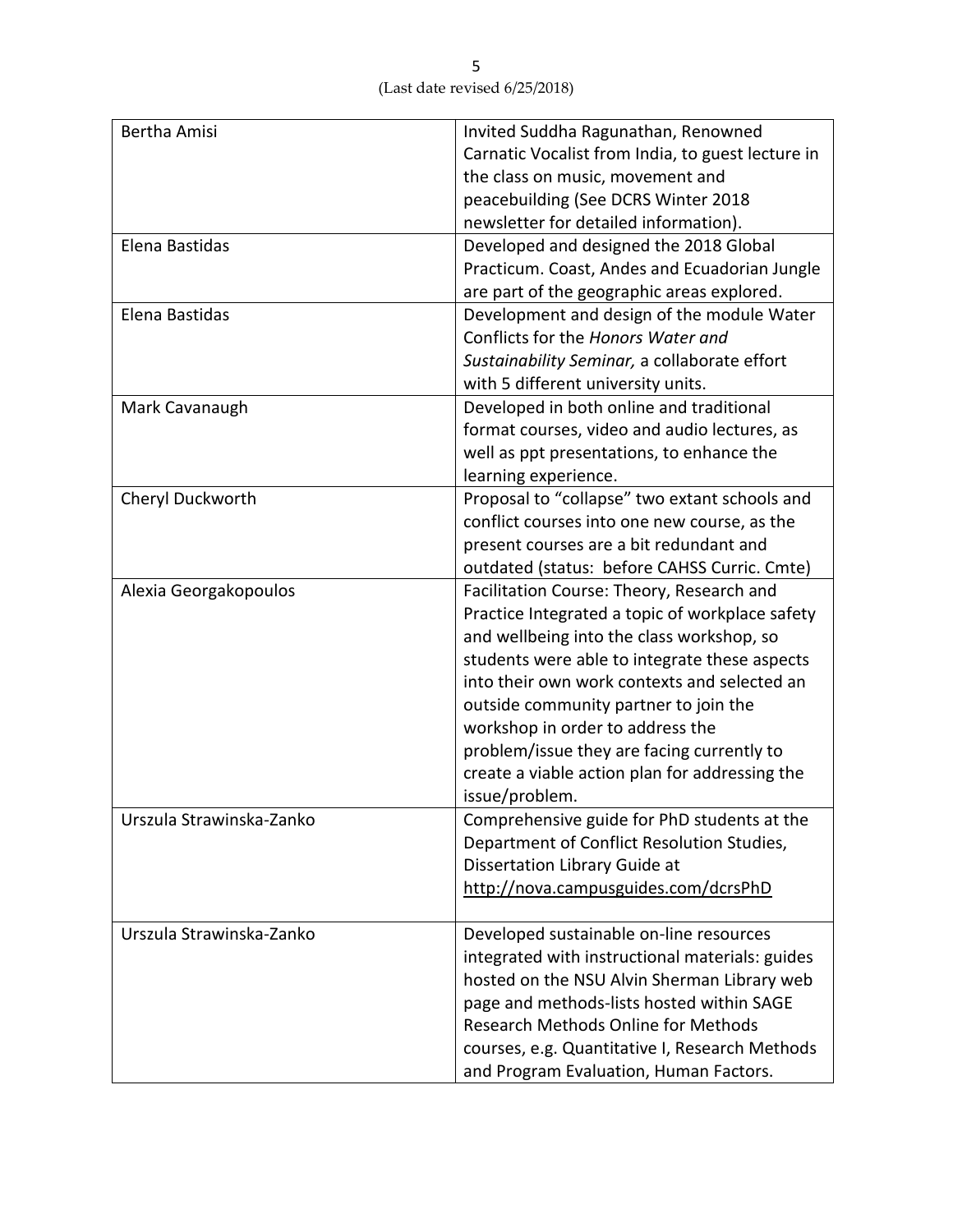|  | Example: Human Factors Course Guide at<br>http://nova.campusguides.com/humanfactors |
|--|-------------------------------------------------------------------------------------|
|  |                                                                                     |

#### **6. Campus-Community Dialog Facilitators**

| Faculty          | Name of Campus-Community Dialog                |
|------------------|------------------------------------------------|
| Bertha Amisi     | "The Music of Peace and War." College of Arts, |
|                  | Humanities and Social Sciences (CAHSS)         |
|                  | Intellectual Conversations, Nova Southeastern  |
|                  | University, March 22, 2018.                    |
| Cheryl Duckworth | Member, Intellectual Conversations Cmte.       |

#### **7. Student Organization Advisors and Mentors**

| Faculty               | <b>Student Organization</b>     | <b>Faculty Role</b> |
|-----------------------|---------------------------------|---------------------|
| Cheryl Duckworth      | <b>Peace Education Working</b>  | Advisor             |
|                       | Group                           |                     |
| Alexia Georgakopoulos | Director of the Conflict        | Director            |
|                       | <b>Resolution Community of</b>  |                     |
|                       | <b>Practice Student Working</b> |                     |
|                       | Group                           |                     |

#### **8. Books and Book Chapters**

#### **BOOK**

Cooper, Robin (as book series co-editor). *Gender, Sexuality and Peace Education: Issues and Perspectives in Higher Education*, edited by Laura Finley. Charlotte, NC: Information Age Press.

Georgakopoulos, A. (2017). (Editor) *The Mediation Handbook: Theory, Research and Practice*.

New York, Routledge Publishing.

Strawinska-Zanko, Urszula. *Mathematical Modeling of Social Relationships - What Mathematics Can Tell Us About People*. May, 2018.

#### **BOOK CHAPTER**

Cooper, R. (2017). Health care mediation: Promoting workplace collaboration and patient safety. In A. Georgakopoulos (Ed.), *The mediation handbook: Research, theory and practice.* Routledge.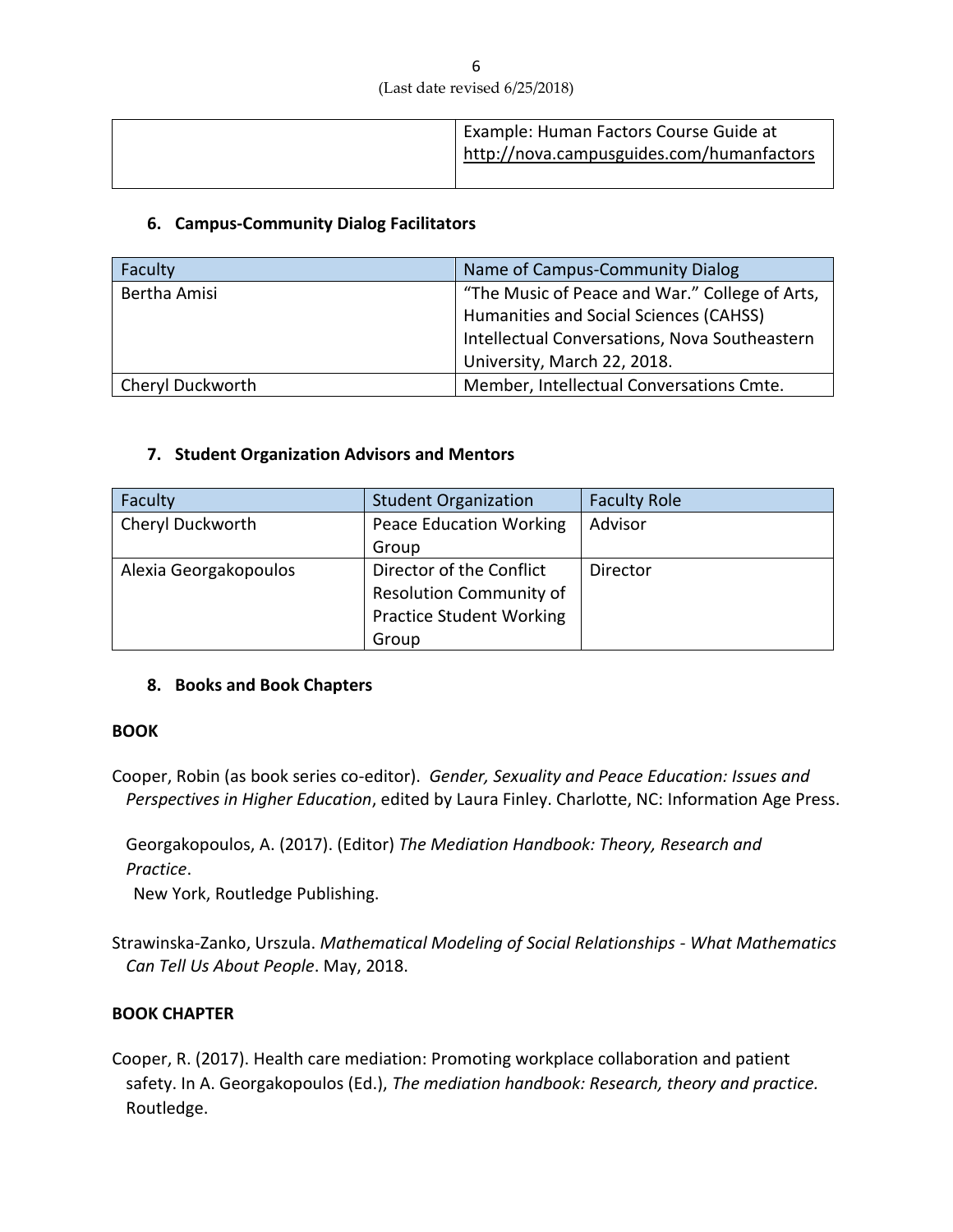Duckworth, C. (2017). "Sustaining Peer Mediation: Assessing Challenges and Opportunities for Peace Educators." The Handbook of Mediation. Alexia Georgakopoulos, ed. Routledge: NYC.

**Georgakopoulos, A.**, Goessel, C., & Redfering K. (2017). Peace education and youth: A scholarship of engagement study infusing arts and mentorship. Chapter in S. Byrne & T. Maytok. (Eds.). Chapter in *Routledge Companion to Peace and Conflict Studies.* New York: Routledge Publishing. (Chapter has been accepted in 2017 to be published by editors. Handbook is under contract and scheduled to be published. Editor contact: Professor Sean Byrne at [sean.byrne@umanitoba.ca\)](mailto:sean.byrne@umanitoba.ca)

Georgakopoulos, A. (2017). Revealing the world of mediation. Chapter in Georgakopoulos, A. (Ed.). *The Mediation Handbook: Theory, research and practice* (pp.1-6). New York: Routledge Publishing.

**Georgakopoulos, A.**, Coleman H. J. & Storrow, R. (2017). Organizational conflict management systems: The emergence of mediators as conflict resolution professionals. Chapter in Georgakopoulos, A. (Ed.). *The Mediation Handbook: Theory, research and practice* (pp. 153- 163). New York: Routledge Publishing.

- Farahat, F., **Georgakopoulos, A.**, & Goesel, C. (2017). The intersection of mediation and improv. Chapter in Georgakopoulos, A.(Ed.). *The Mediation Handbook: Theory, research and practice* (pp. 37-47). New York: Routledge Publishing.
- Strawinska-Zanko, Urszula. "Introduction to mathematical modeling in social sciences" in Urszula Strawinska-Zanko & Larry S. Liebovitch (Eds.). *Mathematical Modeling of Social Relationships - What Mathematics Can Tell Us About People*. May, 2018.
- Strawinska-Zanko, Urszula. "Future directions" in Urszula Strawinska-Zanko & Larry S. Liebovitch (Eds.). *Mathematical Modeling of Social Relationships - What Mathematics Can Tell Us About People*. May, 2018.
- Strawinska-Zanko, Urszula. "Modeling psychotherapy encounters" in Urszula Strawinska-Zanko & Larry S. Liebovitch (Eds.). *Mathematical Modeling of Social Relationships - What Mathematics Can Tell Us About People*. May, 2018.
- Strawinska-Zanko, Urszula. "Income distribution at ancient Mayan sites" in Urszula Strawinska-Zanko & Larry S. Liebovitch (Eds.). *Mathematical Modeling of Social Relationships - What Mathematics Can Tell Us About People*. May, 2018.
- Strawinska-Zanko, Urszula. "Income distribution at ancient Mayan sites" in Urszula Strawinska-Zanko & Larry S. Liebovitch (Eds.). *Mathematical Modeling of Social Relationships - What Mathematics Can Tell Us About People*. May, 2018.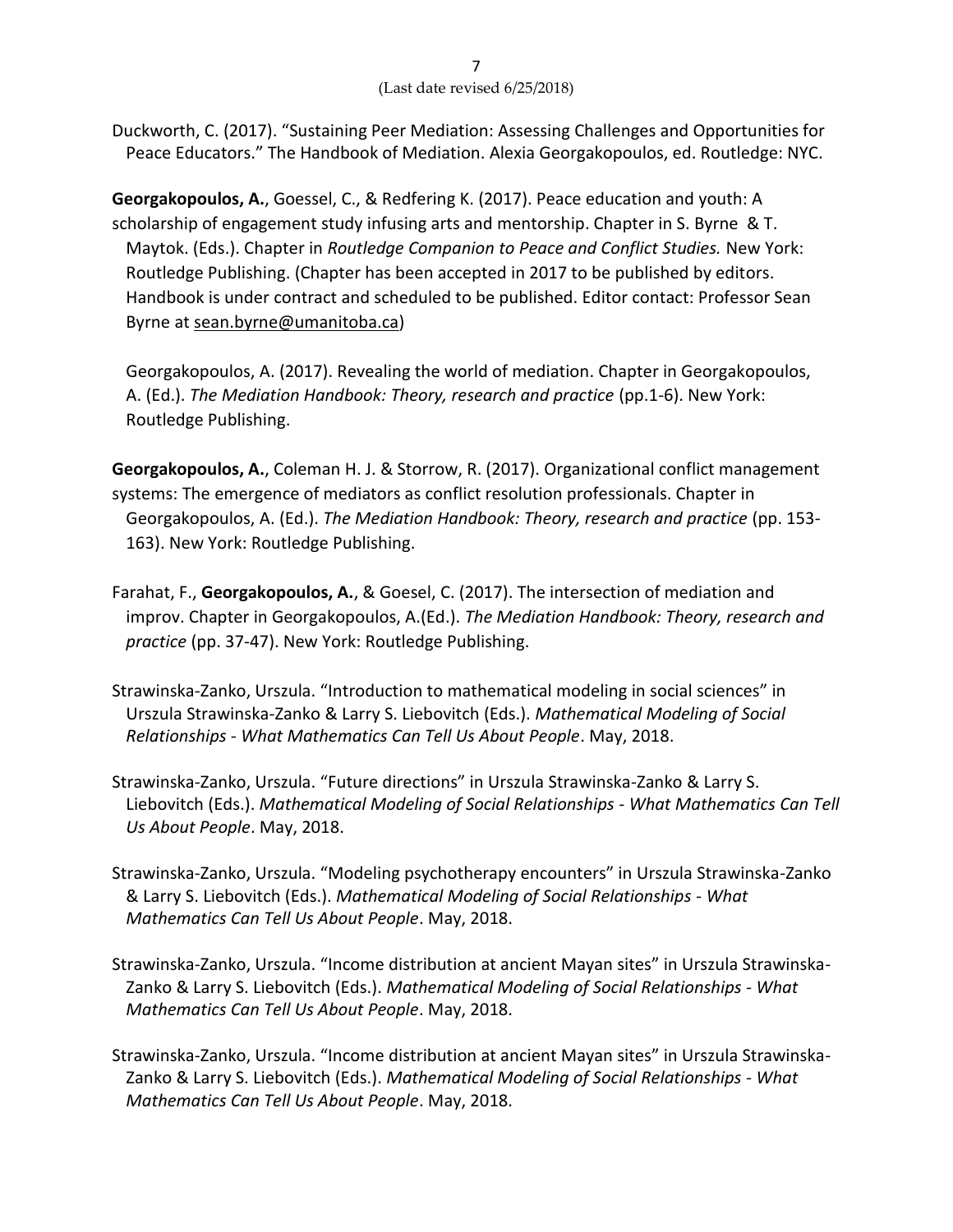Strawinska-Zanko, Urszula. "Dynamical approaches to conflict and its management in work groups" in Urszula Strawinska-Zanko & Larry S. Liebovitch (Eds.). *Mathematical Modeling of Social Relationships - What Mathematics Can Tell Us About People*. May, 2018.

| Faculty               | Name of                          | Date Awarded            |
|-----------------------|----------------------------------|-------------------------|
|                       | Award/Recognition                |                         |
| Elena Bastidas        | 10 year Service                  | Fall/2017               |
|                       | Recognition                      |                         |
| Elena Bastidas        | <b>CAHSS Board of Trusties</b>   | January/2018            |
|                       | Nominee                          |                         |
| Alexia Georgakopoulos | The Mediation Handbook:          | Nominated 2017 December |
|                       | Theory, Research, and            |                         |
|                       | Practice edited by Dr.           |                         |
|                       | Georgakopoulos was               |                         |
|                       | nominated for                    |                         |
|                       | consideration of the Best        |                         |
|                       | Book Award for the               |                         |
|                       | <b>International Association</b> |                         |
|                       | of Conflict Management           |                         |
|                       | Conference upcoming.             |                         |
| Claire Michele Rice   | Children of Haiti                | November 1st 2017       |
|                       | <b>Enhancement Fund--</b>        |                         |
|                       | served as a keynote              |                         |
|                       | speaker for annual gala          |                         |
|                       | and recognized for               |                         |
|                       | outstanding support and          |                         |
|                       | collaboration                    |                         |

## **9. Awards and Recognitions (e.g., STUEYS nominees, service anniversary honorees…)**

#### **10. Leadership in Academic Societies and Professional Associations**

| Faculty               | Name of Academic<br>Society/Professional | <b>Faculty Leadership Role</b>  |
|-----------------------|------------------------------------------|---------------------------------|
|                       | Association                              |                                 |
| Cheryl Duckworth      | Co-Chair, TETT                           | Co-Chair of annual symposium    |
| Alexia Georgakopoulos | <b>Mediators Beyond</b>                  | <b>Student Chapter Director</b> |
|                       | <b>Borders</b>                           |                                 |
| Alexia Georgakopoulos | Member of the Peace and                  | Member                          |
|                       | <b>Research Foundation</b>               |                                 |

#### **11. Editors, Referees, and Reviewers for Recognized Academic Outlets**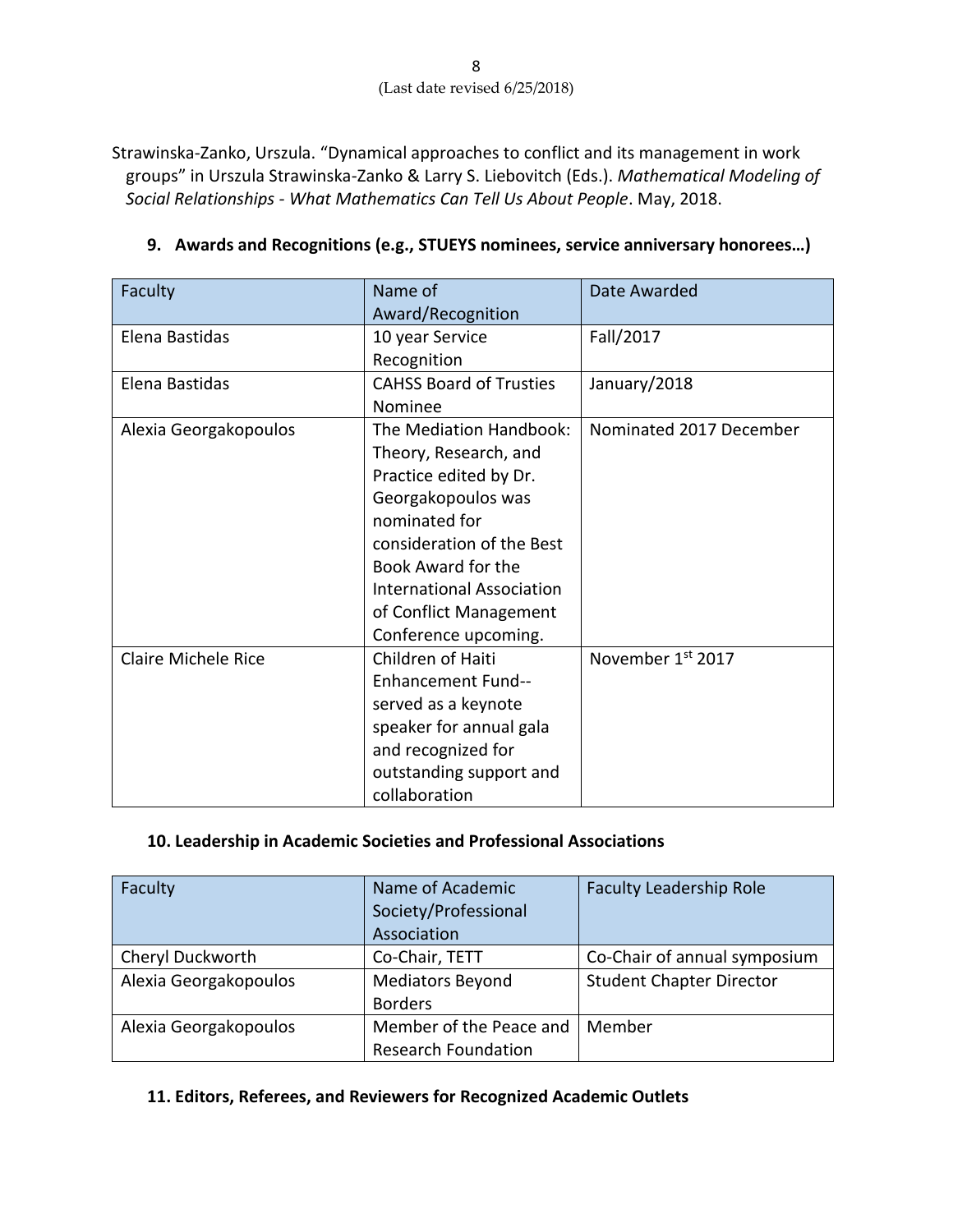- Robin Cooper. The Qualitative Report. Senior Editor.
- Robin Cooper. Forum: Qualitative Social Research*.* Associate Editor.
- Cheryl Duckworth. Peace and Conflict Studies Journal. Editor in Chief.
- Alexia Georgakopoulos. International Journal of Workplace Health Management*.* Editorial Board Member
- Alexia Georgakopoulos. Negotiation and Conflict Management Research*.* Editorial Board Member
- Alexia Georgakopoulos. Journal of Peace and Conflict Studies*.* Editorial Board Member
- Neil Katz. Conflict Resolution Quarterly, Editorial Board Member
- Neil Katz. Personality Formation: A Scientific and Methodical Journal (Moscow). Editorial Board Member
- Claire Michele Rice. SAGE Publications. Title of book to be reviewed, Heuristic Phenomenology.
- Claire Michele Rice. *Peace and Conflict Studies Journal.* Editorial Board Member
- Eileen Smith-Cavros. (2018), *European Journal of Environment and Public Health*. Peer reviewer.
- Urszula Strawinska-Zanko. *Peace and Conflict Studies*. Reviewer.
- Urszula Strawinska-Zanko. *Sociological Studies*. Reviewer.
- Urszula Strawinska-Zanko. *Psychological Studies*. Reviewer.
- Urszula Strawinska-Zanko. *SAGE Research Methods Online*. Member of the SAGE Publishing Editorial Board.

## **12. Contributions to the Popular Press and Social Media**

| Faculty   | Description of Contributions to the Popular Press<br>and Social Media                                                                                                                                                  |
|-----------|------------------------------------------------------------------------------------------------------------------------------------------------------------------------------------------------------------------------|
| Duckworth | Blog, noticeable social media profile on Twitter and<br>Facebook, editorials                                                                                                                                           |
|           | Duckworth, C. Aug. 2, 2017. "Resisting? Five Lessons<br>from Latin America on Authoritarian Regimes."<br>Informed Comment.<br>https://www.juancole.com/2017/08/resisting-<br>lessonsauthoritarian.html                 |
|           | Duckworth, C. May 14, 2017. "Schools of Hope could<br>be anything but." Palm Beach Post.<br>http://www.palmbeachpost.com/news/opinion/point-<br>view-public-schools-hope-could-<br>anythingbut/SDD2uTl8qbwFDi8rv5gFSI/ |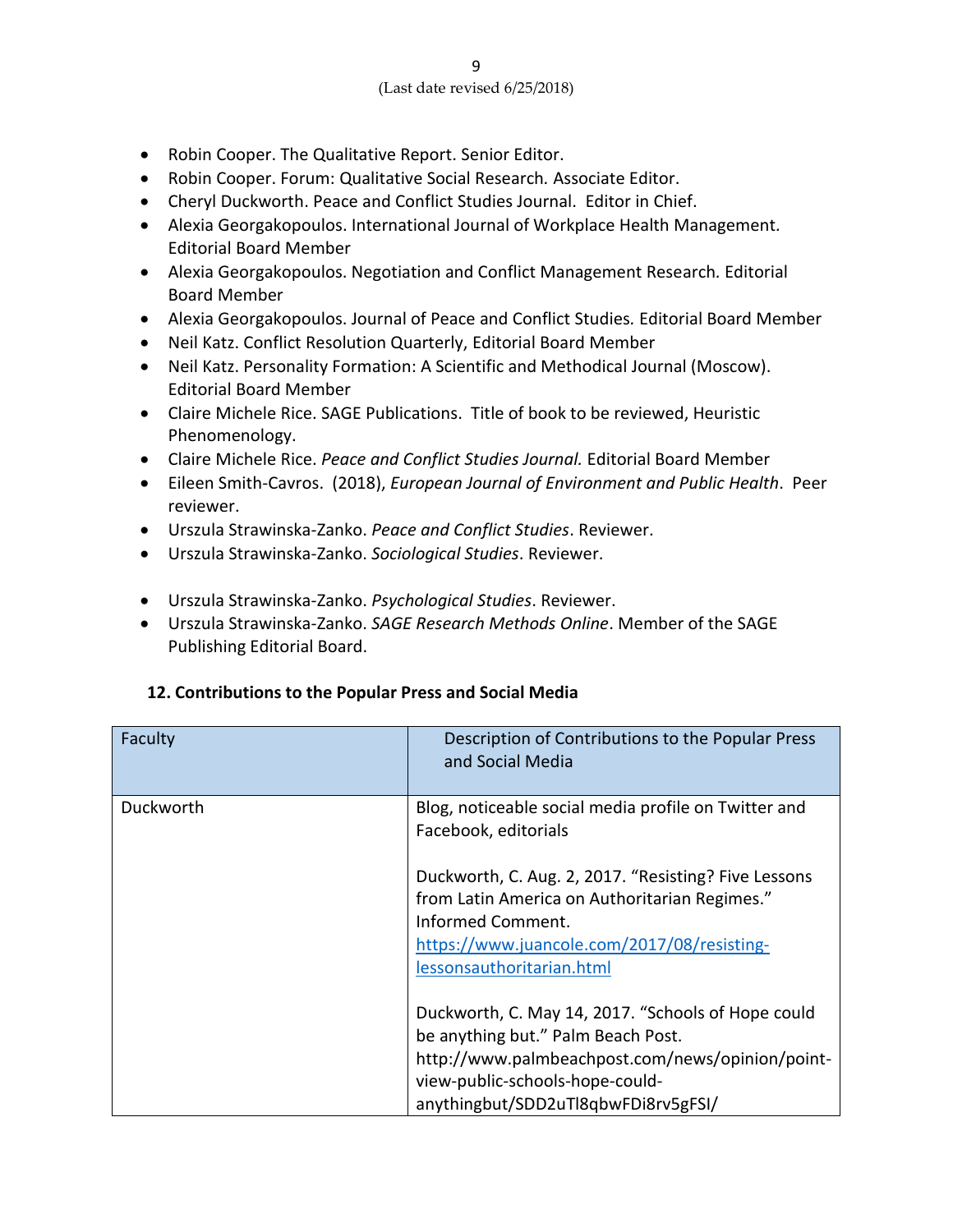| Alexia Georgakopoulos | Overview of the Peace Education Program in the |
|-----------------------|------------------------------------------------|
|                       | <b>Current Newspaper NSU</b>                   |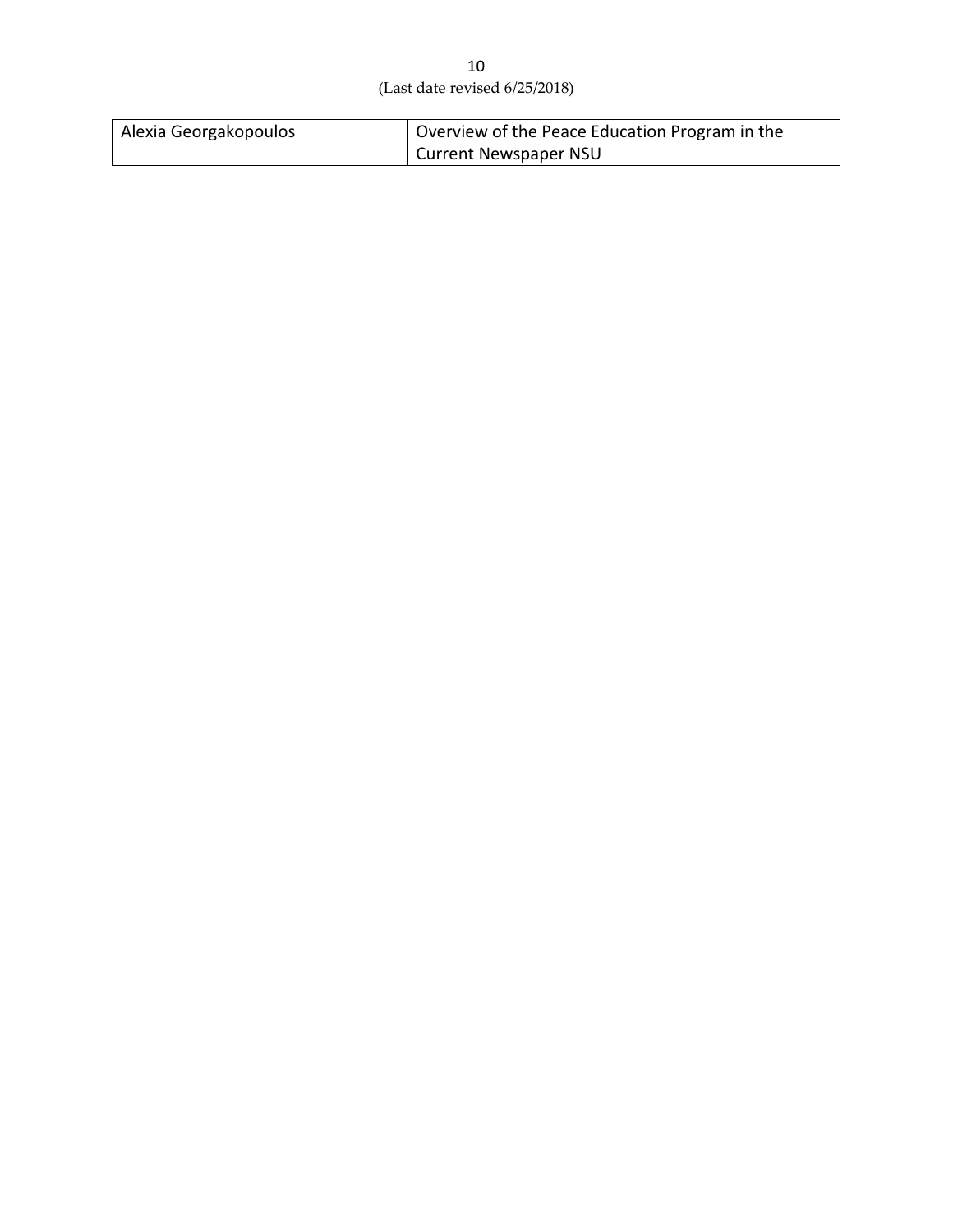# **CAHSS Faculty Accomplishments Department of Family Therapy Academic Year 2018**

# **1. Community Engagement**

| Faculty                    | <b>Brief Description of Community Engagement</b>                      |
|----------------------------|-----------------------------------------------------------------------|
| <b>Christopher Burnett</b> | Continued Outreach with the Western Pennsylvania Family Center        |
| Kara Erolin                | Provided Psychological First Aid training for the department,         |
|                            | university, and community                                             |
| Douglas Flemons            | Flemons, D. (2018, June; yearly from 2017). Relational suicide        |
|                            | assessment. 4-hour workshop for the Student Government                |
|                            | Association, College of Psychology, NSU, Fort Lauderdale, FL.         |
| Douglas Flemons            | Flemons, D., & Poland, S. (May, 2018). Processing Parkland. Two-      |
|                            | hour postvention conversation with teachers and therapists at         |
|                            | Cross Creek School, Pompano Beach, FL.                                |
| Douglas Flemons            | Flemons, D. (2018, May; yearly from 2016). Psychology of test         |
|                            | taking. 1.5-hour workshop for graduating PT students, preparing for   |
|                            | their national licensing exam. Department of Physical Therapy,        |
|                            | Tampa Program, NSU.                                                   |
| Douglas Flemons            | Flemons, D. (2018, March). Relational suicide assessment. Podcast     |
|                            | for Family Development: Military Families Learning Network,           |
|                            | Valdosta, GA.                                                         |
| Douglas Flemons            | Flemons, D. (2018, March; yearly from 2016). Encountering             |
|                            | disturbances: Responding mindfully and empathically to distressing    |
|                            | thoughts, a disgruntled partner, or non-compliant patients. Two 90-   |
|                            | minute talks each year for first year medical students in the College |
|                            | of Medicine, NSU.                                                     |
| Douglas Flemons            | Flemons, D. (2018, March). Processing Parkland. Two-hour              |
|                            | postvention conversation with therapists working with survivors,      |
|                            | families, and school personal connected to the shooting at Marjory    |
|                            | Stoneman Douglas High School, NSU.                                    |
| Douglas Flemons            | Flemons, D. (2018, March). Meeting with First Church parents of       |
|                            | Marjory Stoneman Douglas students. Two-hour postvention               |
|                            | conversation with church members whose children survived the          |
|                            | shooting, Parkland, FL.                                               |
| Douglas Flemons            | Flemons, D. (2018, March). Reverberations of trauma: Caring for       |
|                            | self and others in the aftermath of the MSD shootings. Two-hour       |
|                            | postvention conversation with teachers at Winston Elementary          |
|                            | School, Parkland, FL.                                                 |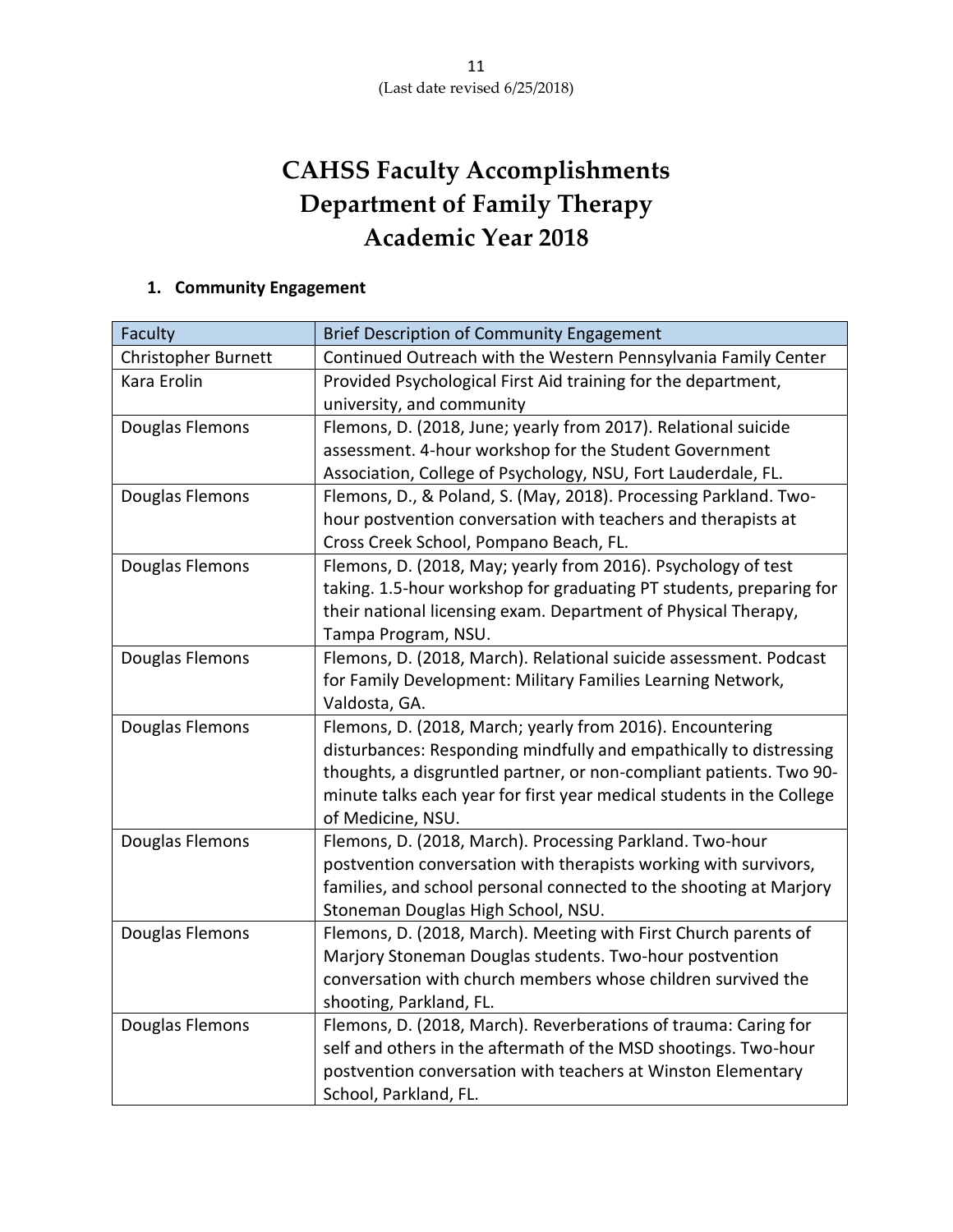| Douglas Flemons      | Flemons, D. (2018, Feb.; yearly from 2013). Consultation for                   |
|----------------------|--------------------------------------------------------------------------------|
|                      | transactional law meet. Two-hour consult on communication and                  |
|                      | teamwork for Professor Donna Litman's law students.                            |
| Douglas Flemons      | Flemons, D., & Cox, D. (2018, Jan.). Suicide awareness training.               |
|                      | Winter RA Training, NSU.                                                       |
| Douglas Flemons      | Flemons, D. (2017, Sept.). Resident wellness: Anxiety, depression,             |
|                      | addiction, and suicidality. Talk for the Core Lecture Series for               |
|                      | <b>Broward Health Residents.</b>                                               |
| Douglas Flemons      | Flemons, D. (2017, Sept.). Stress-busters for resident physicians.             |
|                      | One-hour talk for residents at Broward Health, Fort Lauderdale, FL.            |
| Douglas Flemons      | Flemons, D. (2017, May; yearly from 2012). Test-taking strategies.             |
|                      | 1.5-hour workshop for graduating PT students, preparing for their              |
|                      | national licensing exam. Department of Physical Therapy, Main                  |
|                      | Campus, NSU.                                                                   |
| Douglas Flemons      | Flemons, D. (2017, August; yearly from 2014). Psychiatric                      |
|                      | emergencies: Relational suicide assessment and involuntary                     |
|                      | hospitalization. One-hour lecture for 2 <sup>nd</sup> year medical students in |
|                      | the College of Osteopathic Medicine, Nova Southeastern                         |
|                      | University.                                                                    |
| Douglas Flemons      | Green, S., & Flemons, D. (2017, May). Private parts: Exploring                 |
|                      | intimacy issues with couples. Podcast for Family Development:                  |
|                      | Military Families Learning Network, Valdosta, GA.                              |
|                      | https://learn.extension.org/events/3028                                        |
| Arlene Brett Gordon  | Medical Family Therapy Clinic, collaboration with Dr. Kiran C. Patel           |
|                      | College of Osteopathic Medicine                                                |
| Arlene Brett Gordon  | Poems for Parkland: Poetry of Peace collaboration with Broward                 |
|                      | College                                                                        |
| Shelley Green        | Ongoing intensive collaboration with Stable Place Equine Assisted              |
|                      | Therapies to train NSU graduate students and offer clinical services           |
|                      | in the community (since 2009)                                                  |
| <b>Shelley Green</b> | Collaboration with the Quell Foundation, which funds \$10K per                 |
|                      | year for Family Therapy student scholarships, to host the first                |
|                      | national screening of the documentary "Lift the Mask: Portraits of             |
|                      | Life with Mental Illness" (April 2, 2018)                                      |
| Pei-Fen Li           | Supervised masters students to provide individual and family                   |
|                      | therapy in local clinics, such as Broward Health: Behavioral Health            |
|                      | Unit, Jewish Adoption and Foster Care Services and SunServe                    |
|                      | (Sunshine Social Services).                                                    |
| Pei-Fen Li           | Supervised Taiwanese psychotherapists who provided Solution                    |
|                      | Focused Brief group Therapy for parents of children with Autism in             |
|                      | Taiwan, Tainan.                                                                |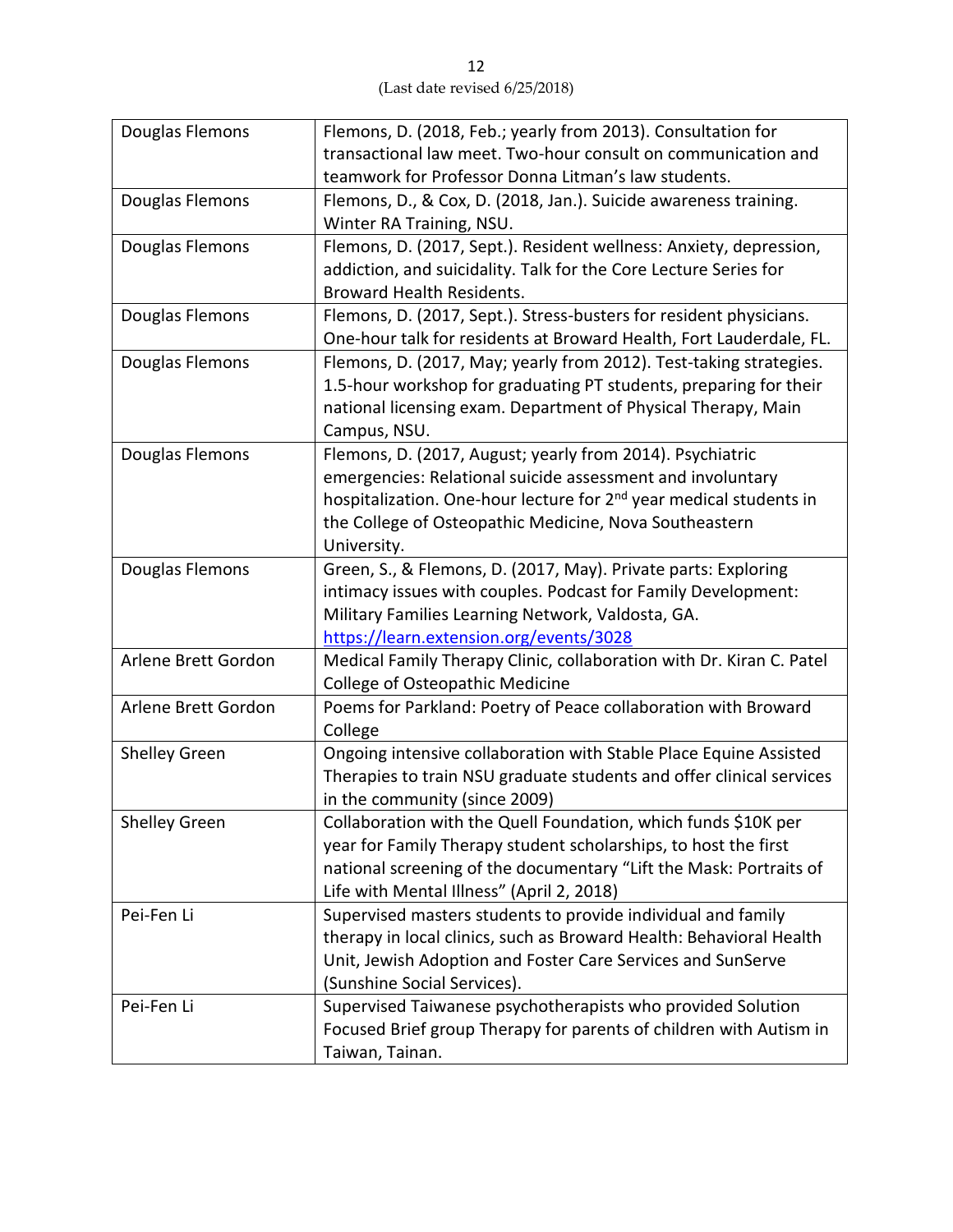13 (Last date revised 6/25/2018)

| Dr. Martha Marquez | Commissioner, Commissioner on Accreditation for Marriage and       |
|--------------------|--------------------------------------------------------------------|
|                    | Family Therapy Education of the American Association for Marriage  |
|                    | and Family Therapy                                                 |
| Anne Rambo         | On Site clinical supervisor for PROMISE program - engages 20 plus  |
|                    | master's interns in supervised clinical work, also 3 to 5 doctoral |
|                    | students - project has received national attention as a            |
|                    | university/public school partnership                               |

## **2. Sponsored Research**

| Faculty            | Title of Sponsored Research                   | Award  | <b>Brief Description of Research</b>                                                                                                                                                                                                                                                                                                                                                                                                                                                                                                                                                                                                                                                                                                                                                                                                                                                                                                                                             |
|--------------------|-----------------------------------------------|--------|----------------------------------------------------------------------------------------------------------------------------------------------------------------------------------------------------------------------------------------------------------------------------------------------------------------------------------------------------------------------------------------------------------------------------------------------------------------------------------------------------------------------------------------------------------------------------------------------------------------------------------------------------------------------------------------------------------------------------------------------------------------------------------------------------------------------------------------------------------------------------------------------------------------------------------------------------------------------------------|
|                    | Award                                         | Amount | Project                                                                                                                                                                                                                                                                                                                                                                                                                                                                                                                                                                                                                                                                                                                                                                                                                                                                                                                                                                          |
| Ron Chenail        | "Fatherhood Mentorship<br>Program Evaluation" | 8,000  | The objectives of the Healthy<br>Mothers, Healthy Babies Coalition<br>of Broward County's Fatherhood<br>Mentorship Program are to<br>provide individual and group<br>education to help men develop the<br>skills needed to become and<br>remain active in their children's<br>life. To achieve these objectives,<br>the goals of the three-phase<br>program are to provide effective<br>case management, group sessions,<br>community activities, and resource<br>referrals so the fathers become<br>more engaged in the lives of their<br>children. The objectives of the<br>evaluation team are to assess<br>evidence regarding the Program's<br>success meeting its objectives and<br>goals. The evaluation goals are to<br>assess the outcomes of the three<br>phases from the perspective of the<br>fathers, case workers, and mentors<br>by utilizing a mixed-method<br>approach design that allows the<br>evaluators to triangulate<br>qualitative and quantitative data. |
| <b>Ron Chenail</b> | PFRDG award in collaboration                  | 7,300  | Qualitative Research study                                                                                                                                                                                                                                                                                                                                                                                                                                                                                                                                                                                                                                                                                                                                                                                                                                                                                                                                                       |
|                    | with the College of Engineering               |        | explored how informal caregivers                                                                                                                                                                                                                                                                                                                                                                                                                                                                                                                                                                                                                                                                                                                                                                                                                                                                                                                                                 |
|                    | and Computing: "Useable                       |        | perceive remote monitoring                                                                                                                                                                                                                                                                                                                                                                                                                                                                                                                                                                                                                                                                                                                                                                                                                                                                                                                                                       |
|                    |                                               |        |                                                                                                                                                                                                                                                                                                                                                                                                                                                                                                                                                                                                                                                                                                                                                                                                                                                                                                                                                                                  |
|                    | <b>Remote Monitoring</b>                      |        | technologies and their use for                                                                                                                                                                                                                                                                                                                                                                                                                                                                                                                                                                                                                                                                                                                                                                                                                                                                                                                                                   |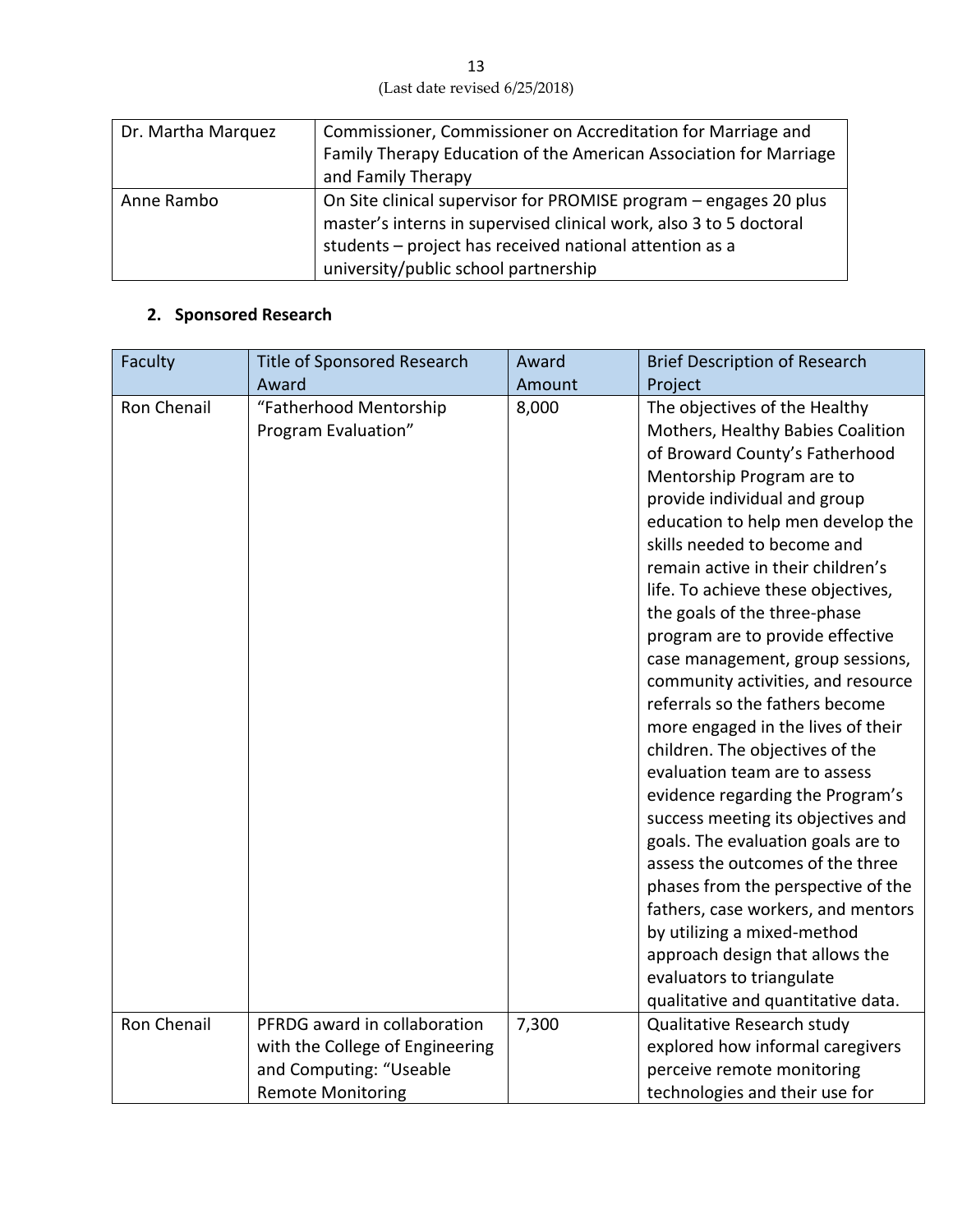|                                                          | Technologies: Informal<br>Caregivers' Perspectives"                                                                                                   |                                                  | monitoring and supporting their<br>care recipients who choose to live<br>independently. This study will<br>serve as basis for developing<br>awareness and training programs<br>that will assist informal caregivers<br>and their care recipients in<br>adoptions and use of existing<br>RMTs, as well as engineering<br>design of new user-centered RMT<br>prototype.                                       |
|----------------------------------------------------------|-------------------------------------------------------------------------------------------------------------------------------------------------------|--------------------------------------------------|-------------------------------------------------------------------------------------------------------------------------------------------------------------------------------------------------------------------------------------------------------------------------------------------------------------------------------------------------------------------------------------------------------------|
| Ron Chenail                                              | PFRDG in collaboration with the<br>H. Wayne Huizenga College of<br>business. "Financial Counseling<br>in Family Therapy,"                             | 14,732.50                                        | Project seeks to create an<br>interdisciplinary treatment<br>program at NSU that will help to<br>advance the applied knowledge of<br>an identify best practices in the<br>relatively new field of financial<br>therapy.                                                                                                                                                                                     |
| Kara Erolin                                              | <b>AAMFT Members of Color</b><br>Survey                                                                                                               | \$3,000<br>(PFRDG-<br>Research<br>Scholar Track) | One-time online survey to find out<br>the status of AAMFT members of<br>color.                                                                                                                                                                                                                                                                                                                              |
| Shelley Green<br>Ware<br>Foundation/FIU<br><b>BRIDGE</b> | <b>Examining Equine Facilitated</b><br>Psychotherapy (EFP) as a<br><b>Complement to Standard Care</b><br>for Foster Youth in Residential<br>Treatment | \$12,938<br>$(2017-18)$                          | Conducting outcome research on<br>12 sessions of weekly equine<br>facilitated therapy groups<br>delivered in collaboration with<br>Stable Place to foster care youth                                                                                                                                                                                                                                        |
| Shelley Green<br>The Quell<br>Foundation                 | <b>Equine Facilitated</b><br>Psychotherapy with At-Risk<br>Youth                                                                                      | \$41,000<br>$(2018-19)$                          | Conducting outcome research on<br>12 sessions of weekly equine<br>facilitated psychotherapy with at-<br>risk boys from Pompano Youth<br><b>Treatment Center</b>                                                                                                                                                                                                                                             |
| Pei-Fen Li                                               | Chiang Ching-Kuo Foundation<br>for International Scholarly<br>Exchange, Research Grant                                                                | \$14,969                                         | This project is to evaluate the<br>effectiveness of Project MIND<br>(Math is NOT Difficult) for children<br>with Autism in regards to their<br>math problem solving abilities and<br>cognitive functioning as well as<br><b>Solution Focused Brief Group</b><br>Therapy for parents of children<br>with Autism in regards to their<br>family functioning, parenting stress<br>and dyadic coping strategies. |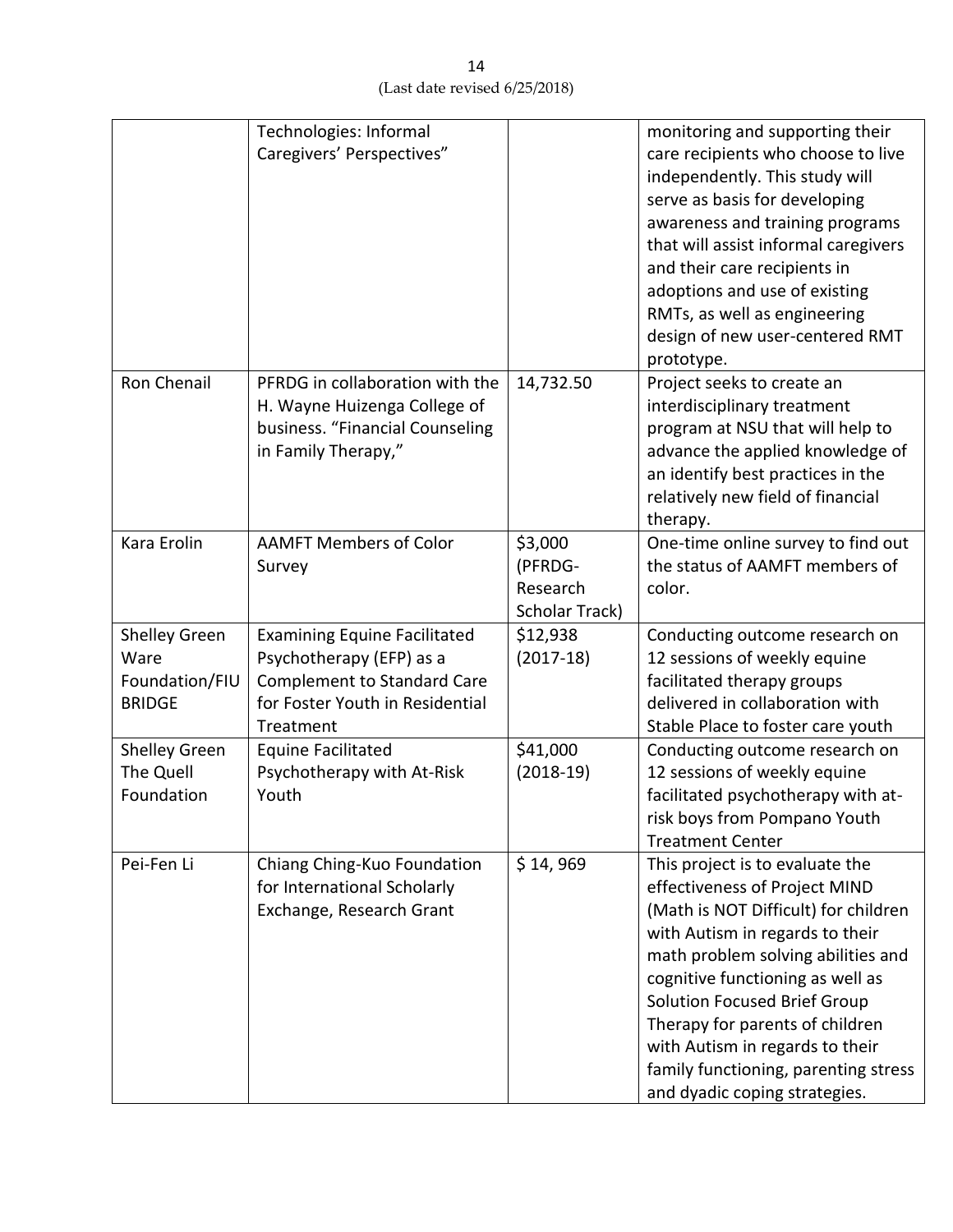| Anne Rambo | Promise program (see above) | 12,500\$    | Clinical research project in the |
|------------|-----------------------------|-------------|----------------------------------|
|            |                             | annually to | public schools                   |
|            |                             | support a   |                                  |
|            |                             | doctoral    |                                  |
|            |                             | student     |                                  |

## **3. Peer-Reviewed Articles and Creative Works**

- Burnett, C. "Bowen Family Systems: Theory and Practice" 30 hour intensive workshop given to the Sino-American Family Therapy Institute: Shanghi, China, March 21-25, 2018.
- BoVee-Akyurek, A. & **Erolin, K. S.** (2018). A body/mind perspective to enhancing movement. Journal of Functional Neurology, Rehabilitation, and Ergonomics, 7(3). Manuscript accepted for publication.
- BoVee-Akyurek, A., Chenail, R., & **Erolin, K. S.** (2018). Exploring relationships between needs and solutions in solution focused brief therapy: A recursive frame analysis. Manuscript submitted for publication.
- Cooper, D. K., **Erolin, K. S.**, Garcia Huidobro, D., Wieling, E., Durtsci, J., Aguilar, R. E., & Diaspro Higuera, M. O. (2018). Trauma and parent-child interactions: Dyadic data analysis with Mexican families. Manuscript submitted for publication.
- **Flemons, D.** & **Green, S**. (2017). Sex therapy. In J. Carlson & S. Dermer (Eds.), *The SAGE encyclopedia of marriage, family, and couples counseling.* Thousand Oaks, CA: SAGE
- Green, S. (2018). Equine Facilitated Psychotherapy: Partnering with Horses to Provide Mental Health Services. *Horse Industry Handbook*. American Youth Horse Council.
- **Green, S**. & **Flemons, D.** (2017). Brief relational couple's therapy. In J. Lebow, A. Chambers, & D. Breunlin (Eds.), *The encyclopedia of couple and family therapy*. New York: Springer Publishing Company.
- Green, S. (2017). Equine assisted psychotherapy. In J. Carlson & S. Dermer (Eds.), *The SAGE encyclopedia of marriage, family, and couples counseling.* Thousand Oaks, CA: SAGE.
- **Li, P.**, & Wickrama, K.A.S., Worch, S. M., & Muruthi, B. (2018, Accepted, in press). Marital enqing and depression in Taiwanese couples: The mediating role of active and passive sacrifice. *Marriage and Family Review*.
- **Li, P**., & Gale, J. (2018, Accepted, in press). Reentry experiences and professional developments of MFT international graduates in Taiwan. Manuscript submitted to *Contemporary Family Therapy*.
- Jarquin, E., Alfaro, A., and **Rambo, A.** (2018) Intervening in Larger Systems. Journal of Systemic Therapies. (in review – this is part of a larger special issue I am preparing to be published fall 2018).
- Rambo, A. (February/March 2018). Through the Storm: How one COAMFTE accredited MS program survived a hurricane. *Family Therapy Magazine,* retrieved online May 2, 2018 at [www.aamft.org](http://www.aamft.org/)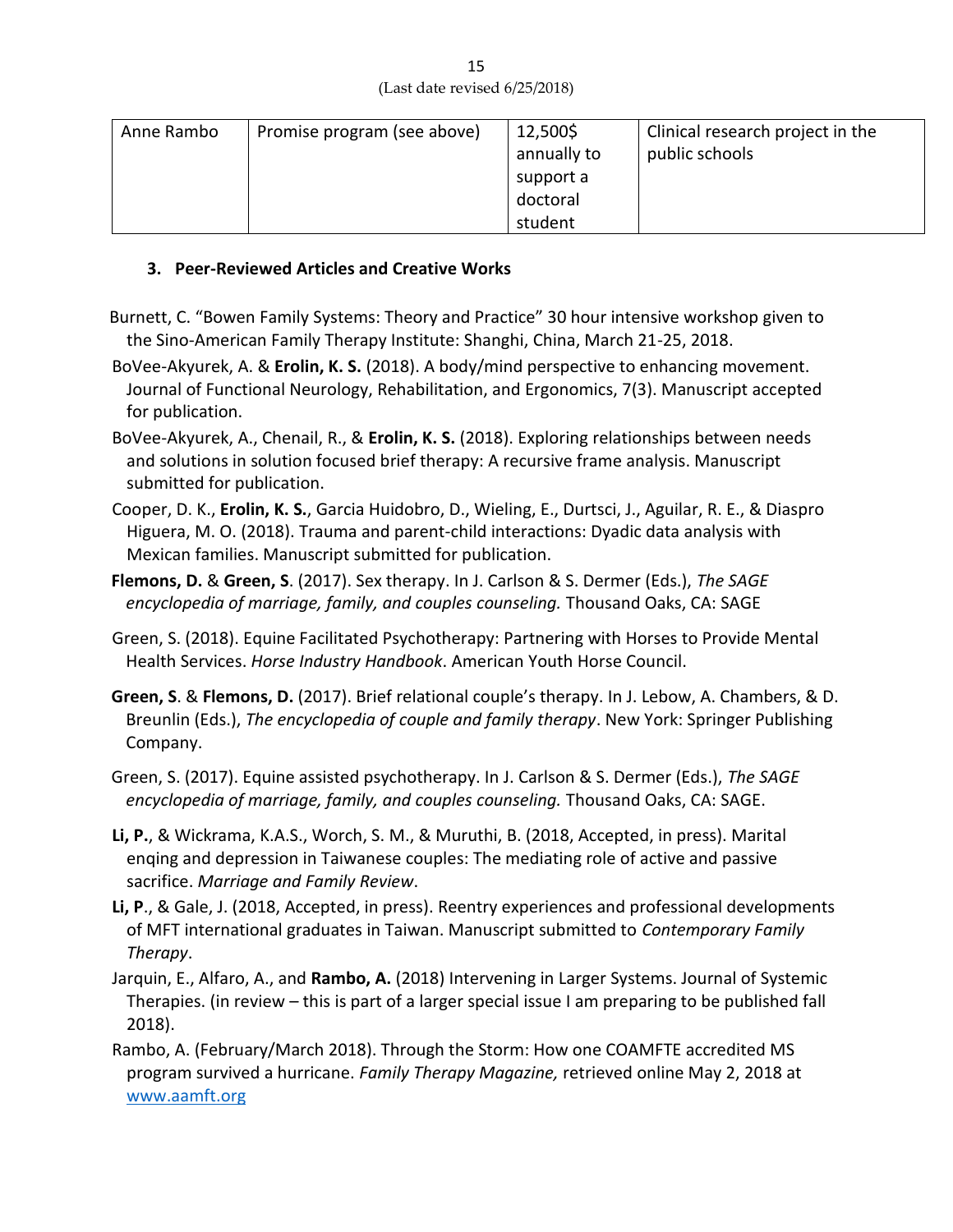- Reiter, M. D. 10 things I learned from Dr. Salvador Minuchin. *Journal of Systemic Therapies, 36* (4), 46-56.
- Reiter, M. D. Salvador Minuchin, M.D.: Innovator and Challenger. *Journal of Systemic Therapies, 36* (4), 16-22. 2018.
- Reiter, M. D. Portraits in Music; bass guitar. Performance Theatre, Don Taft University Center, Nova Southeastern University. January 23, 2018.
- Reiter, M. D. Broadway Bash; bass guitar. Performance Theatre, Don Taft University Center, Nova Southeastern University. April 6, 2018.

#### **4. Conference Presentations**

- Wieling, E & **Erolin, K. S.** (2017, October). *African American, Latino/a, Asian, and Native American* (*AALANA) Discussion Group*. Co-facilitator. American Association for Marriage and Family Therapy 2017 Annual Conferences, Atlanta, GA.
- Cooper, D., Garcia Huidobro, D., Diaspro Higuera, O., **Erolin, K. S.**, & Wieling, E. (2017, October). *Effects of Environmental Risk Factors on Mexican Youth's PTSD Scores*.
- Research discussion co-presenter. American Association for Marriage and Family Therapy 2017 Annual Conference, Atlanta, GA.
- **Green, S., & Flemons, D.** (February, 2017). Quickies: Working relationally with couples around sexual issues. Training provided to the Family Therapy graduate students at Valdosta State University.
- **Green, S.**, Hospital, M., & Morris, S. (June, 2018). Examining the Impact of Equine Facilitated Psychotherapy (EFP) on PTSD Symptomatology among Residential Foster Youth. Oral presentation accepted at the International Congress of Equine Facilitated Programmes, Dublin, Ireland.
- Hospital, M., **Green, S.**, Morris, S., Wagner, E., Rothman, N., Rolleston, M., &Schroeder, M. (November, 2017). Examining Equine Facilitated Psychotherapy (EFP) as a Complement to Standard Care for Foster Youth in Residential Treatment. Poster session presented at the Solution Focused Brief Therapy Association Conference, Santa Fe, NM.
- **Green, S.**, Schroeder, M., & Rolleston, M. (February, 2018). Awakenings: An Equine Assisted Learning Research Project. Presented at the annual HPD Research Day, Nova Southeastern University Health Professions Division, Fort Lauderdale, F.
- **Green, S.** & Schroeder, M. (December, 2017). Equine Assisted Family Therapy at NSU—Building Community. Presentation to the NSU Levan Ambassadors Board Breakfast Meeting. Nova Southeastern University, Fort Lauderdale, FL.
- **Gordon, A. B**. "Solution Focused Approach to Medical Family Therapy". Solution-Focused Brief Therapy Association Conference. Santa Fe, NM, November 11, 2017
- Tseng, C. F., Edwards, A., **Li, P. F**., & Wetchler, J. (2017, November). The Impact of Acculturation and Gender Role Attitudes on Marital Enqing and Marital Satisfaction Among Chinese Individuals in the United States. Paper to be presented at the 4th Annual Conference of the Asian Academy of Family Therapy, Tokyo, Japan.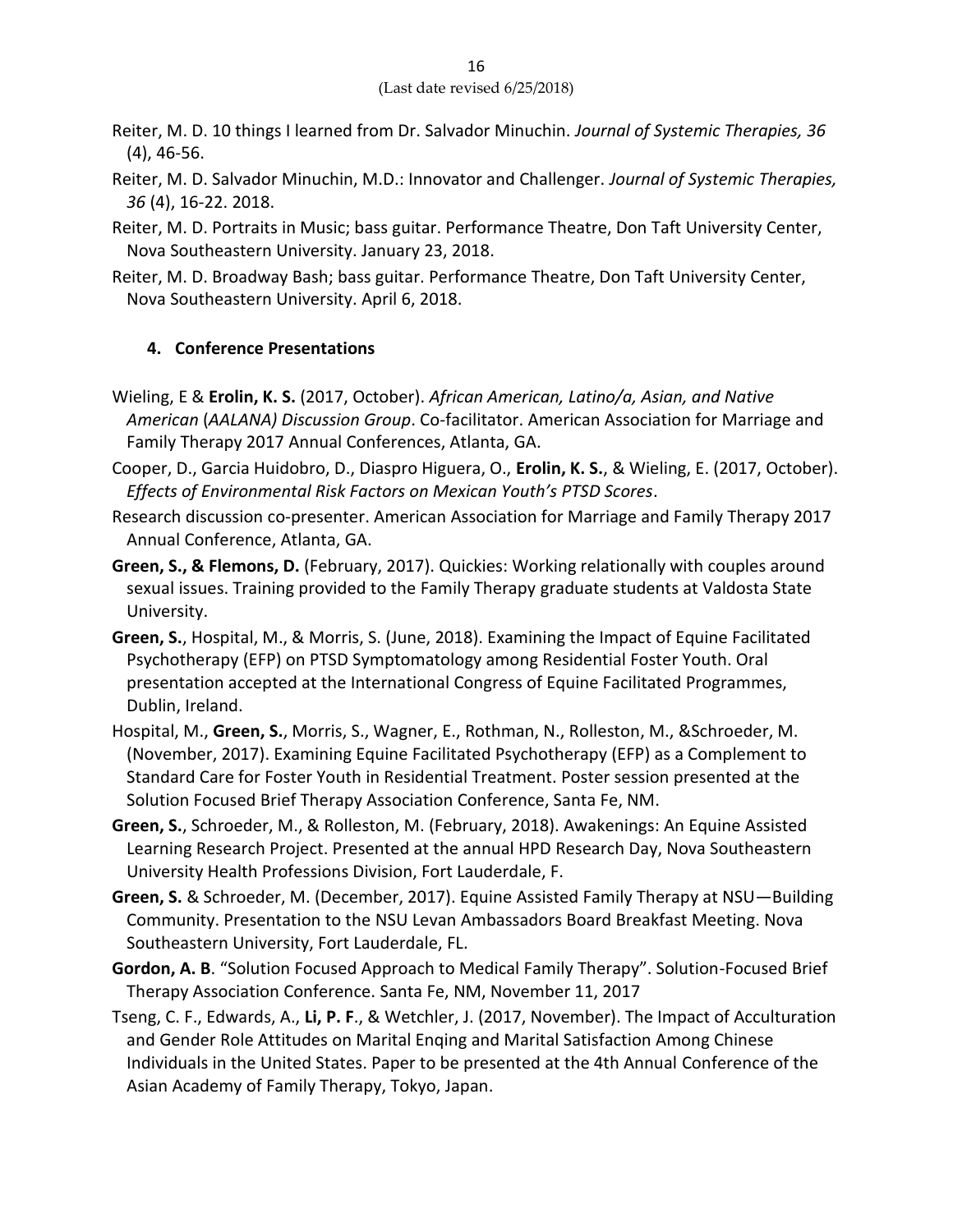- Reiter, M. D. Theme Song for Change: Utilizing Music to Enhance Client Resources. 20 minute presentation at the International Family Therapy Association Conference. Bangkok, Thailand. March 2018.
- Reiter, M. D. Solution-Focused Sculpting. 20 minute presentation at the International Family Therapy Association Conference. Bangkok, Thailand. March 2018.
- Reiter, M. D. Chair of Brief Presentations at the 26<sup>th</sup> International Family Therapy Association Conference. Bangkok, Thailand. March 2018.
- Rambo, A. (February 13, 2018). "Promise Program" First annual Solution Focused Univeristy Conference. Toronto, Canada.

## **5. Pedagogical Innovations**

| Faculty                    | Description of Pedagogical Innovation                                                                                                                                    |
|----------------------------|--------------------------------------------------------------------------------------------------------------------------------------------------------------------------|
| Christopher Burnett        | An Open Ended weekly discussion group aimed at facilitating<br>discussion on the application of Natural Systems thinking to a<br>broad range of topics and applications. |
| <b>Christopher Burnett</b> | Flex Practicum. An innovative approach to clinical supervision<br>unique within the Department of Family Therapy                                                         |

#### **6. Campus-Community Dialog Facilitators**

| Faculty             | Name of Campus-Community Dialog                                    |
|---------------------|--------------------------------------------------------------------|
| Christopher Burnett | Continued Faculty Direction of the Bowen Club                      |
| Shelley Green       | Collaboration with the Quell Foundation to host the first national |
|                     | screening and panel/audience discussion of the documentary "Lift"  |
|                     | the Mask: Portraits of Life with Mental Illness" (April 2, 2018)   |
| Anne Rambo          | Co-hosted Courageous Conversations with Christine Beliard          |

#### **7. Student Organization Advisors and Mentors**

| Faculty             | <b>Student Organization</b> | <b>Faculty Role</b>    |
|---------------------|-----------------------------|------------------------|
| Christopher Burnett | Bowen Club                  | Advisor/mentor         |
| Kara Erolin         | Delta Kappa Omicron         | <b>Chapter Advisor</b> |
| Anne Rambo          | <b>MFT Club</b>             | Advisor                |

## **8. Books and Book Chapters**

#### **BOOK CHAPTER**

**Burnett, C. F.** Systems Theories for Psychotherapists: Aesthetics and Pragmatics Bowen Family Systems Theory and Practice: Parts 1 and 2.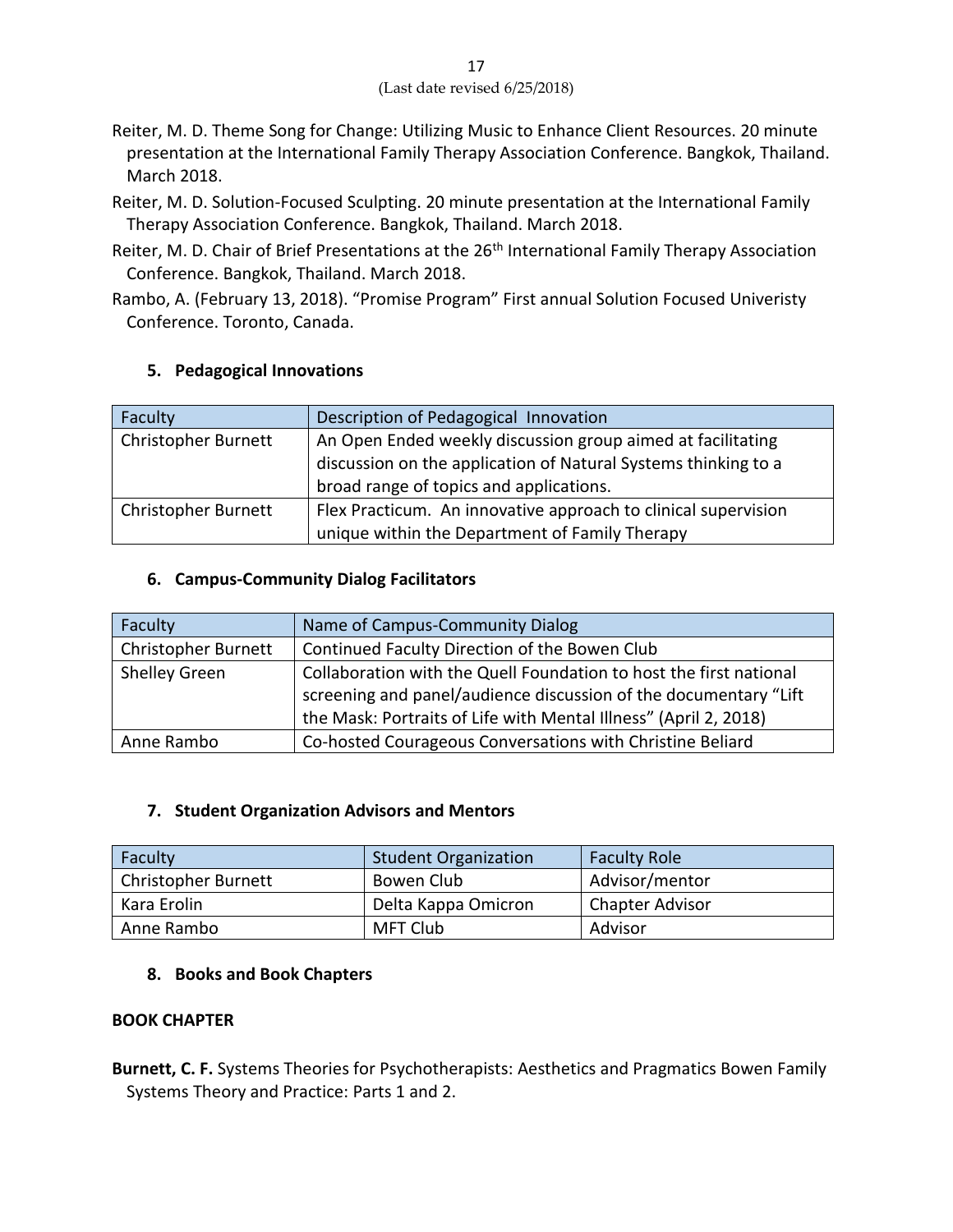- **Flemons, D.**, & **Green, S.** (in press). Brief relational couple therapy. In J. L. Lebow, A. L. Chambers, & D. C. Breunlin (Eds.). *Encyclopedia of couple and family therapy.* New York, NY: Springer.
- **Flemons, D.**, & **Green, S.** (2018). Therapeutic quickies: Brief relational therapy for sexual issues. In S. Green & D. Flemons (Eds.), *Quickies: The handbook of brief sex therapy* (3rd ed.). New York, NY: W. W. Norton.
- Flemons, D. (2017). Brief family therapy. In J. Carlson & S. Dermer (Eds.), *The SAGE encyclopedia of marriage, family, and couples counseling.* Thousand Oaks, CA: SAGE.
- Flemons, D. (2017). Hypnosis. In J. Carlson & S. Dermer (Eds.), *The SAGE encyclopedia of marriage, family, and couples counseling.* Thousand Oaks, CA: SAGE.
- Flemons, D. (2017). Suicide assessment. In J. Carlson & S. Dermer (Eds.), *The SAGE encyclopedia of marriage, family, and couples counseling.* Thousand Oaks, CA: SAGE.
- **Flemons, D**., & **Green, S.** (2017). Sex therapy. In J. Carlson & S. Dermer (Eds.), *The SAGE encyclopedia of marriage, family, and couples counseling.* Thousand Oaks, CA: SAGE.
- Green, S. (in press). Partnering with horses to train mental health professionals. In K.S.Trotter (Ed.) Equine Assisted Therapy Activities for Counselors: Harnessing Solutions to Common Problems. New York: Taylor and Francis.
- Green, S., Rolleston, M., & Schroeder, M. (in press). Equine assisted therapy with couples and families in crisis. In K. S. Trotter (Ed.) Equine Assisted Therapy Activities for Counselors: Harnessing Solutions to Common Problems. New York: Taylor and Francis.
- **Green, S.**, Schroeder, M., Rolleston, M., Penalva, C., & Judd, V. (in press). Triggering transformations: An equine assisted approach to the treatment of substance Abuse. In K. S. Trotter (Ed.) Equine Assisted Therapy Activities for Counselors: Harnessing Solutions to Common Problems. New York: Taylor and Francis.
- **Green, S.** & **Flemons, D.** (Eds.) (2018). Quickies: The handbook of brief sex therapy 3rd Ed.). New York: W.W. Norton.
- **Rambo, A.**, **Erolin, K.**, **Beliard, C.**, and Almonte, F. (2018). Through the Storms. In Charles, L. and Samarasinghe, G. (Eds). Family therapy in Global Humanitarian Contexts New York: Guilford. (in press).
- **Rambo, A.**, and **Boyd, T.** (2018). Multiple Impact therapy. In Lebow, J., Chambers, A., and Breunlin, D. (Eds.) *Encyclopedia of Couple and Family Therapy* New York: Springer (in press).
- Reiter, M. D. *Family Therapy: An Introduction to Process, Practice, and Theory*. New York: Routledge. (2018).

| Faculty     | Name of<br>Award/Recognition         | Date Awarded                   |
|-------------|--------------------------------------|--------------------------------|
| Kara Erolin | 20 <sup>th</sup> Annual Student Life | Finalist for the Co-Curricular |
|             | <b>Achievement Awards</b>            | Advisor of the Year Award,     |
|             | (STUEYS)                             | March 2018                     |

## **9. Awards and Recognitions (e.g., STUEYS nominees, service anniversary honorees…)**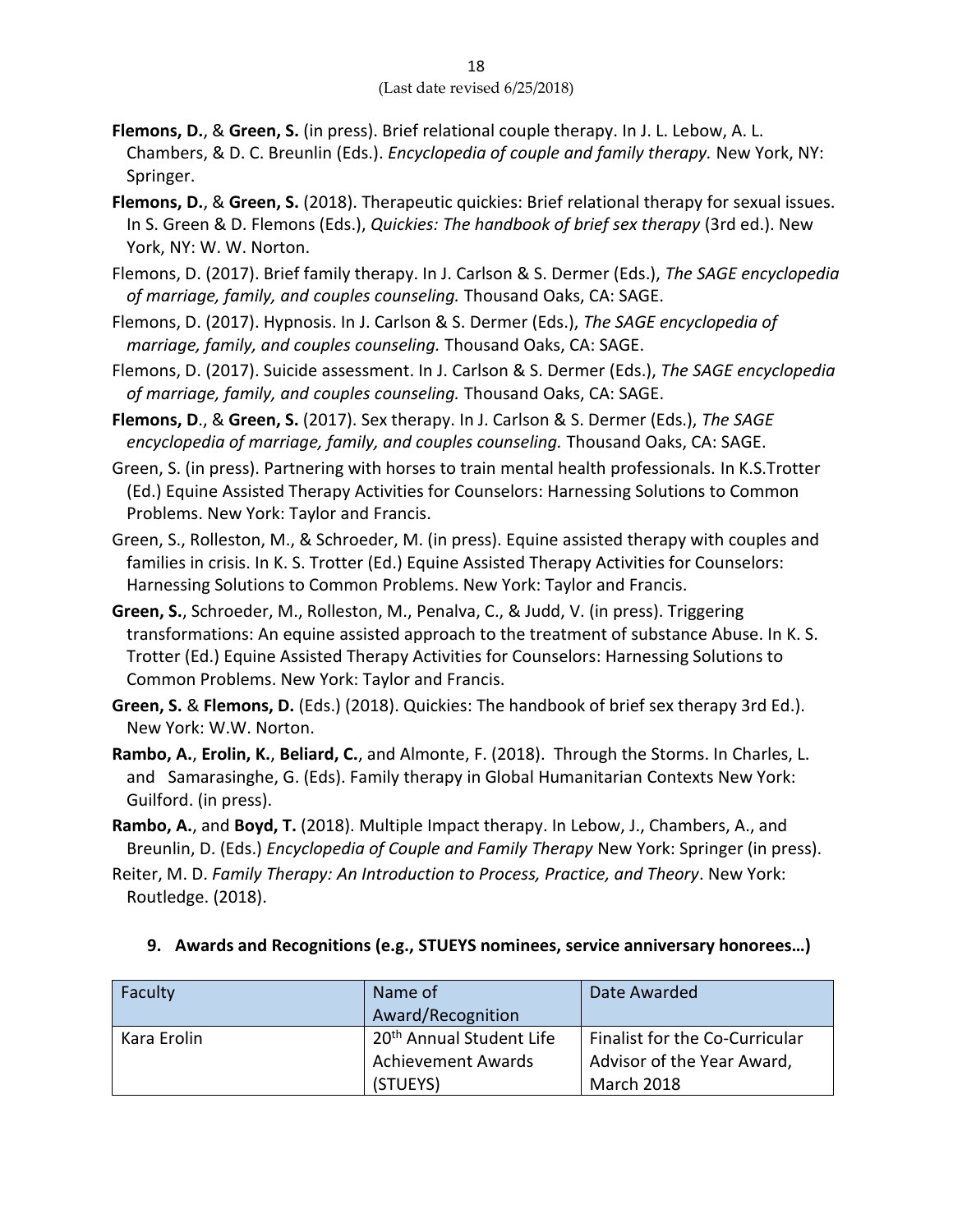| <b>Shelley Green</b> | College of Arts and           | 2017 |
|----------------------|-------------------------------|------|
|                      | <b>Sciences Distinguished</b> |      |
|                      | Professor of the Year         |      |

#### **10. Leadership in Academic Societies and Professional Associations**

#### **11. Editors, Referees, and Reviewers for Recognized Academic Outlets**

- Christopher F. Burnett. Psy.D. *Therapeutic Speakeasy* Editorial Board Member
- Christopher F. Burnett, Psy.D. *Journal of Peace Studies* Editorial Board Member
- Journal of Systemic Therapies, Ad Hoc reviewer
- Journal of Marital and Family Therapy, Book Reviewer
- Kara Erolin. *Journal of Marital and Family Therapy*, Editorial Board Member
- Kara Erolin. *Journal of Divorce and Remarriage*, Editorial Board Member
- *Kara Erolin. Journal of Feminist Family Therapy, Editorial Board Member*
- Douglas Flemons. *Journal of Marital and Family Therapy.* Editorial Board Member.
- Douglas Flemons. *Korean Journal of Family Therapy.* English Editor.
- Shelley Green. *Journal of Marital and Family Therapy.* Ad Hoc Reviewer
- Anne Rambo. Reviewer for *Contemporary Family Therapy* and *Journal of Marital and Family Therapy.* Reviewer.
- Michael D. Reiter. *Mako: NSU Undergraduate Student Journal*. Associate Editor.
- Michael D. Reiter. *Journal of Divorce & Remarriage*. Editorial Reviewer.

#### **12. Contributions to the Popular Press and Social Media**

| Faculty    | Description of Contributions to the Popular<br><b>Press and Social Media</b>     |
|------------|----------------------------------------------------------------------------------|
| Anne Rambo | Frequent contributor to Solution Focused<br>University discussion group and blog |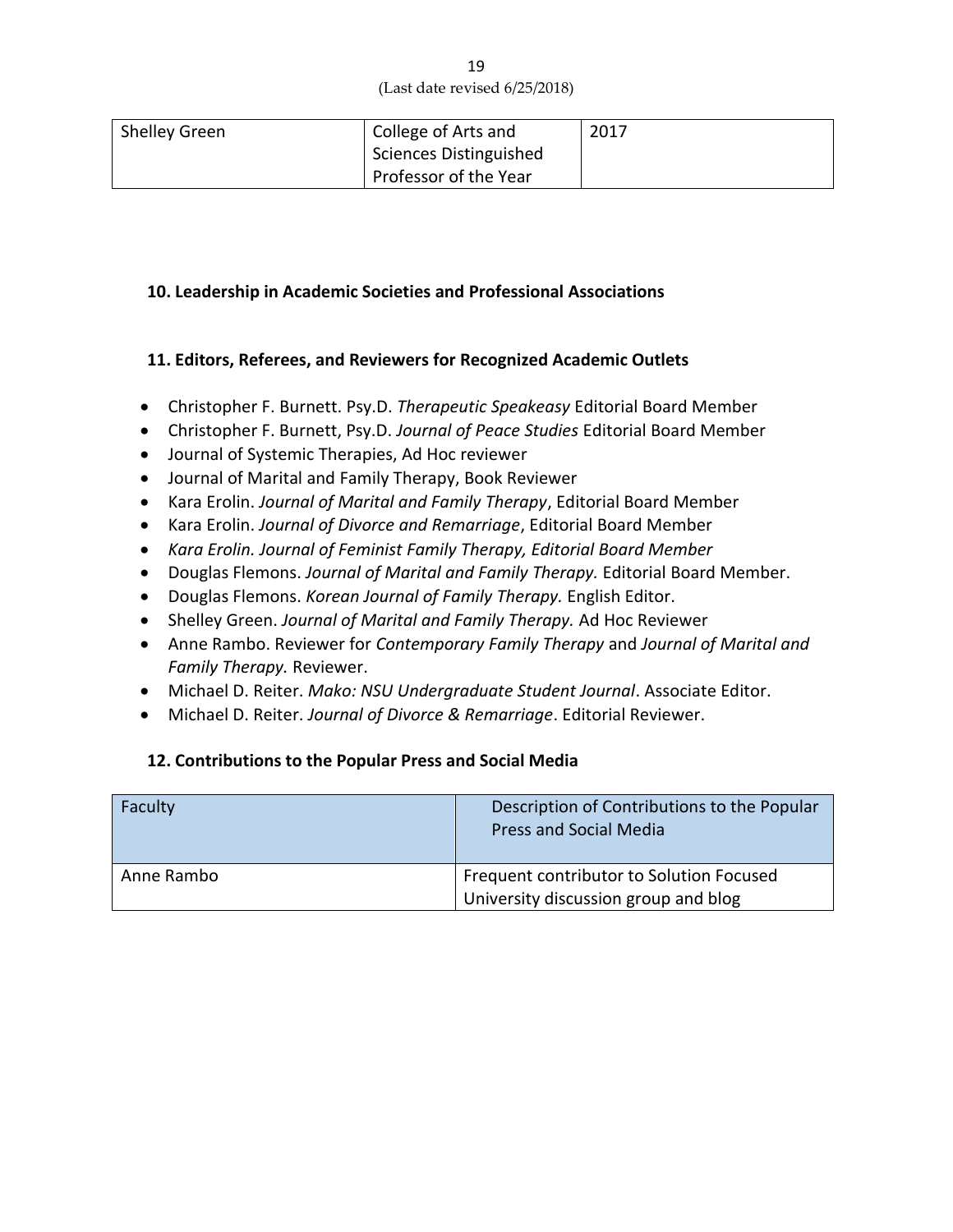# **CAHSS Faculty Accomplishments Department of History and Political Science Academic Year 2018**

# **1. Community Engagement**

| Faculty                   | Brief Description of Community Engagement                                   |  |  |
|---------------------------|-----------------------------------------------------------------------------|--|--|
| <b>Nelson Bass</b>        | LLI Lecture - "The New Presidential Reality" - 5/16/2017                    |  |  |
| <b>Nelson Bass</b>        | LLI Lecture - "The Global Reserve Army of Labor"-10/4/17                    |  |  |
| <b>Nelson Bass</b>        | Honor Current Events Forum - 10/25/17 & 1/25/18 & 3/22/18 &                 |  |  |
|                           | 4/5/18                                                                      |  |  |
| <b>Nelson Bass</b>        | NIRA 5 <sup>th</sup> Annual High School Model UN Conference at NSU. 11/3/17 |  |  |
| <b>Tim Dixon</b>          | Addressed the Coconut Creek Democratic Club about the reasons               |  |  |
|                           | for the election results in the 2016 Presidential Election. May 9,          |  |  |
|                           | 2017.                                                                       |  |  |
| <b>Tim Dixon</b>          | Addressed the Colonial Dames of the XVII Century, South Florida             |  |  |
|                           | branch, on the topic of "Colonial Women: Duties and Rights". May            |  |  |
|                           | 21, 2017.                                                                   |  |  |
| <b>Tim Dixon</b>          | Addressed the Jamestowne Society, South Florida Company, on the             |  |  |
|                           | topic of the establishment and first ninety years of the Jamestowne         |  |  |
|                           | Colony. October 28, 2017.                                                   |  |  |
| Gary Gershman             | Engaging with Syrian Emergency Task Force (based in Washington              |  |  |
|                           | DC) - April letter writing campaign for Wisdom House Project in             |  |  |
|                           | Syria produced over pieces to send to children in refugee camp              |  |  |
| Gary Gershman             | LLI Presentations - almost monthly - World Update                           |  |  |
| David Kilroy              | Moderator for Discussion with former U.S. Secretary of State                |  |  |
|                           | Madeleine Albright, David Posnack Jewish Community Center, April            |  |  |
|                           | 13, 2018                                                                    |  |  |
| <b>Steven Levitt</b>      | Editor of the newsletter for History and Political Science                  |  |  |
|                           | Department                                                                  |  |  |
| Steven Levitt             | Chair of Intellectual Conversations Series                                  |  |  |
| <b>Steven Levitt</b>      | Curriculum committee for Legal Studies                                      |  |  |
| <b>Steven Levitt</b>      | Stolzenberg Doan Scholarship Committee                                      |  |  |
| David McNaron             | Lecture at NSU Art Museum, April 24, 2018: "Diderot and The Spirit          |  |  |
|                           | of the Enlightenment"                                                       |  |  |
| <b>Andrea Shaw Nevins</b> | Academic Service: Chair Literary Salon: Annual Conference of the            |  |  |
|                           | Caribbean Studies Association. Nassau, Bahamas June 5 <sup>th</sup> -       |  |  |
|                           | 9 <sup>th</sup> 2017.                                                       |  |  |
| Charles Zelden            | Work with the Democratic Parties of Broward and MD on voting                |  |  |
|                           | right issues.                                                               |  |  |
| Charles Zelden            | Lifelong Learning Institute, Nova Southeastern University                   |  |  |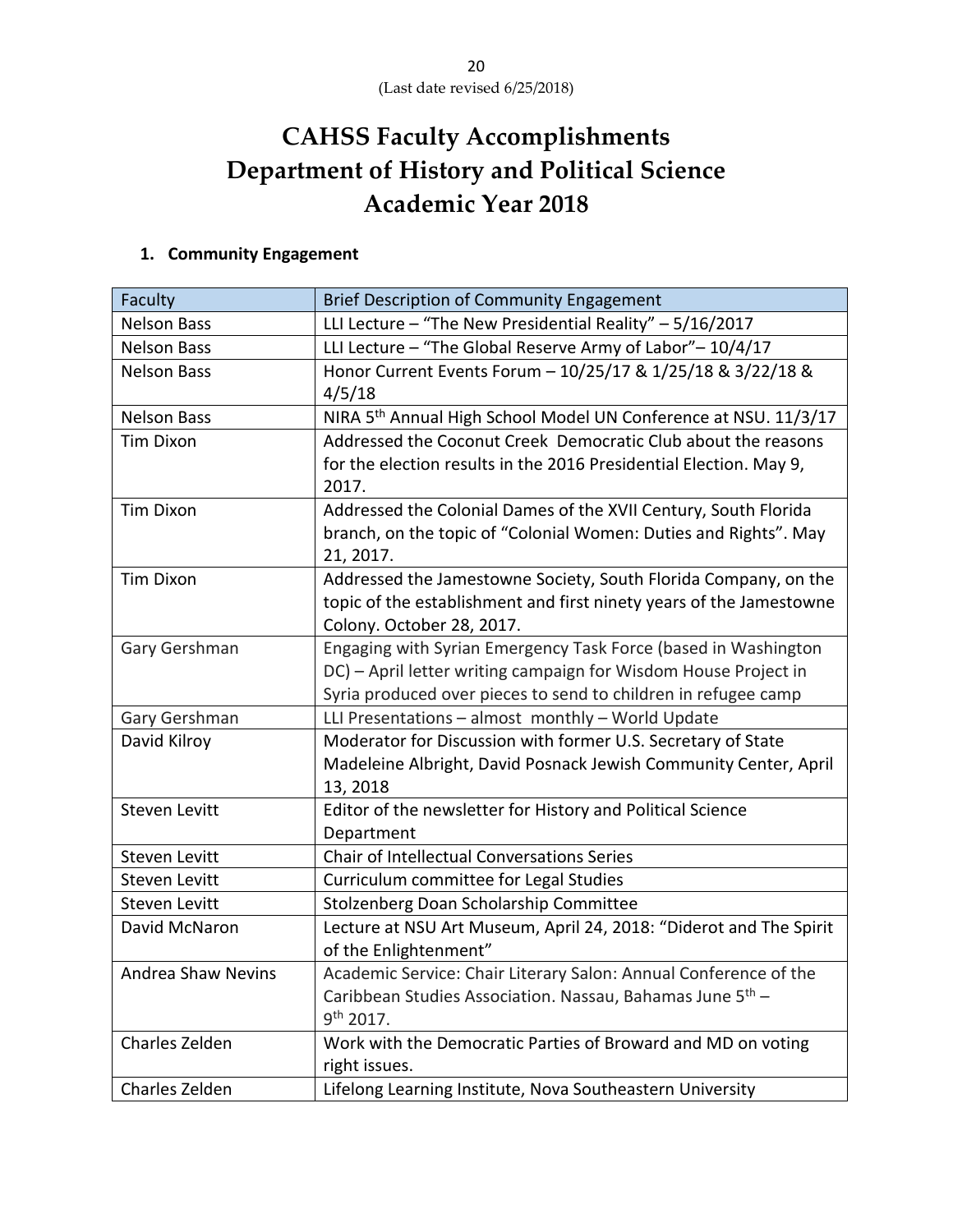## **2. Sponsored Research**

### **3. Peer-Reviewed Articles and Creative Works**

- McNaron, D. (working title: "Diverse New World") received first-stage acceptance for forthcoming volume, *Utopia and Dystopia in the Age of Trump* (Farleigh Dickenson U. Press), February 2018
- Mulvey, B. (working title: *"Developing the Virtues: Integrating Perspectives")* by Julia Annas, Darcia Narvaez, and Nancy E. Snow (editors)." Book review. [Metapsychology Online Review.](http://metapsychology.mentalhelp.net/poc/view_doc.php?type=book&id=7685&cn=135) Volume 21, Issue 22, May 30, 2017[. www.mentalhealth.net](http://www.mentalhealth.net/)
- Zelden, C. (working title: "'How Do You Feel About Writing Dissents?' Thurgood Marshall's Dissenting Vision for America,") *Journal of Supreme Court History*, 42(March, 2017): 77-100

## **4. Conference Presentations**

- Kilroy, D. ''An Example for Other Small Nations to Follow: The Irish Response to John F. Kennedy's Message of Anti-Colonialism and Modernization during his 1963 Sate Visit," Conference: Deprovincializing the U.S. Presidency: John F. Kennedy as seen from the Decolonizing World, Princeton University, Princeton, New Jersey, May 6, 2017.
- Kilroy, D. "The Politics of Presidential Visits to Ireland," Abhainn Ri Festival, Callan, Co. Kilkenny, Ireland, July 4, 2017.
- Kilroy, D. "From the White House to the Thatched Cottage: American Presidential Visits to Ireland and the Immigrant Narrative," Green Hills, White House Conference, sponsored by the James Hoban Society and the White House Historical Association, Washington, D. C. September 30, 2017.
- **Nevins, A. S.** "The Futuristic Fantastical Caribbean." 42<sup>nd</sup> Annual Conference of the Caribbean Studies Association. Nassau, Bahamas. June 5 – 9, 2017.
- **Toscano, V.** "Natural Mothers: The Rhetoric of Abortion Law." Annual conference for Law, Culture, and the Humanities Association. March 17, 2018.
- Toscano, V. "Getting it Right in *Hellerstedt*: The Implications for Abortion Regulation and Jurisprudence." Annual conference for Law and Society Association. June 10, 2018.
- Zelden, C**.** Panel Participant, "Reader Meets Author: Foley, Battle Ballots," *American Society for Legal History Annual Meeting*, Las Vegas, NV. October 27, 2017.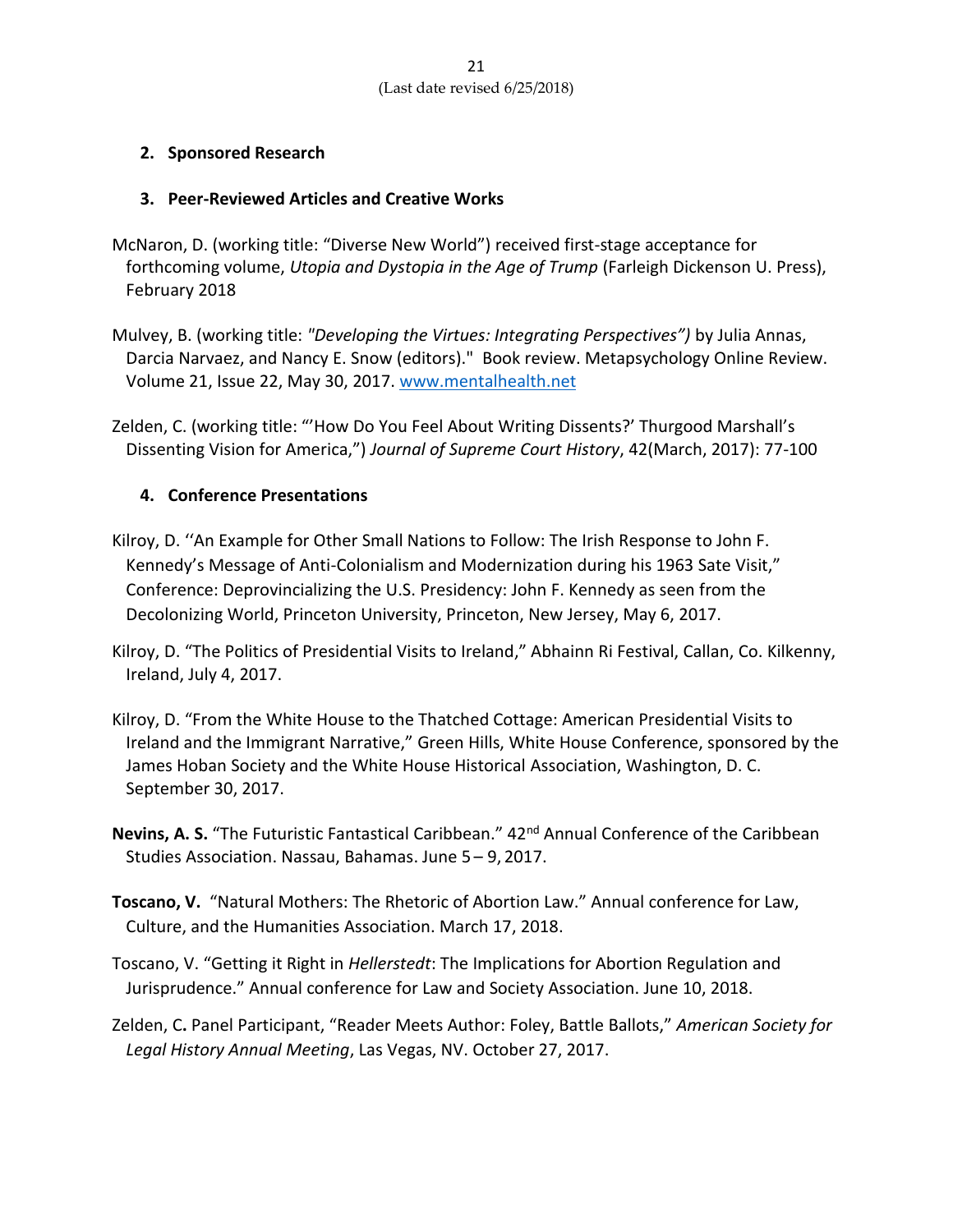# **5. Pedagogical Innovations**

| Faculty            | Description of Pedagogical Innovation           |  |
|--------------------|-------------------------------------------------|--|
| <b>Nelson Bass</b> | Experiential Education Academy Workshop -       |  |
|                    | 12/13-14/2017                                   |  |
| Gary Gershman      | Organizing Skype session with Director Ferne    |  |
|                    | Pearlstein of Movie "The Last Laugh" [Humor     |  |
|                    | and the Holocaust]                              |  |
| David Kilroy       | New Course Development: NSAM 5010, U.S.         |  |
|                    | Foreign Policy and National Security            |  |
|                    | (developed both a ground and online section     |  |
|                    | Fall 17)                                        |  |
| <b>Ben Mulvey</b>  | Taught newly developed (online) course for      |  |
|                    | National Security Administration graduate       |  |
|                    | program: "Ethical Issues in National Security." |  |
| <b>Ben Mulvey</b>  | Developed student-oriented pedagogical          |  |
|                    | website: www.nova.edu/~mulvey                   |  |

# **6. Campus-Community Dialog Facilitators**

| Faculty            | Name of Campus-Community Dialog                                    |  |  |
|--------------------|--------------------------------------------------------------------|--|--|
| <b>Nelson Bass</b> | Intellectual Conversations - Committee                             |  |  |
|                    | Member                                                             |  |  |
| <b>Tim Dixon</b>   | Presented informational seminar for                                |  |  |
|                    | prospective law students entitled "Applying to                     |  |  |
|                    | Law School". October 16, 24,31, 2017.                              |  |  |
| <b>Tim Dixon</b>   | Participated in Nova Trial Association Summer                      |  |  |
|                    | Institute, judging and critiquing mock trial                       |  |  |
|                    | presentations by first-year law students.                          |  |  |
|                    | August 8 <sup>th</sup> through the 12 <sup>th</sup> , 2017.        |  |  |
| <b>Tim Dixon</b>   | Spoke to first-year law students about Closing                     |  |  |
|                    | Trial arguments, and judged and critiqued their                    |  |  |
|                    | presentations. October 6 <sup>th</sup> and 7 <sup>th</sup> , 2017. |  |  |
| <b>Tim Dixon</b>   | Spoke at the Lifelong Learning Institute, with                     |  |  |
|                    | Professor Gary Gershman, in a series of                            |  |  |
|                    | discussions on world events. Five meetings,                        |  |  |
|                    | May 9, 2017; October 3, 2017; November 7,                          |  |  |
|                    | 2017; November 28, 2017; April 10, 2018.                           |  |  |
|                    | Participated in Lifelong Learning Institute panel                  |  |  |
|                    | on "Great Decisions" concerning events in the                      |  |  |
|                    | South China Seas.                                                  |  |  |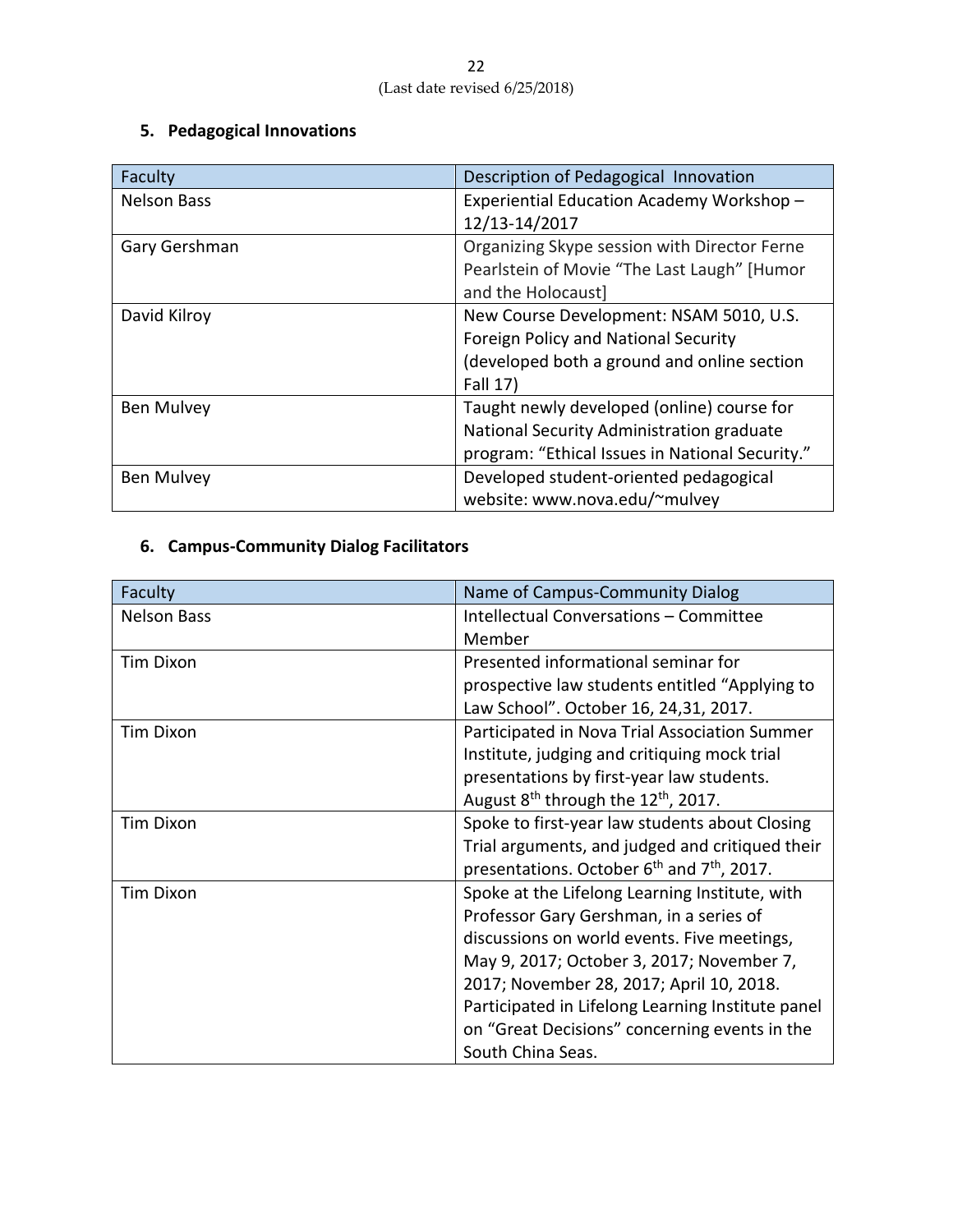| <b>Tim Dixon</b>          | Judged Closing Arguments in the 5 <sup>th</sup> Annual |
|---------------------------|--------------------------------------------------------|
|                           | Mark Dobson 1L Tournament at our law school.           |
|                           | March 24, 2018.                                        |
| Gary Gershman             | Arranging for speaker - Carl Wilkens on                |
|                           | campus - to speak to community group as well           |
|                           | as 6 different classes                                 |
| David Kilroy              | "U.S. Presidential Visits to Ireland and the           |
|                           | Politics of Immigration," College of Arts,             |
|                           | Humanities and Social Sciences Intellectual            |
|                           | Conversations Series, Nova Southeastern                |
|                           | University, April 13, 2017                             |
|                           |                                                        |
| David Kilroy              | Irish Film Festival (in collaboration with the         |
|                           | Irish Film Institute, South Florida Irish Studies      |
|                           | Association, and Alvin Sherman Library), Fall          |
|                           | 2017                                                   |
| Stephen Levitt            | German Legal Development after Napoleon                |
|                           | (Part 1).                                              |
| <b>Stephen Levitt</b>     | German Legal Development after Napoleon                |
|                           | (Part 2).                                              |
| Stephen Levitt            | Victoria and Albert: Constitutional Monarchy in        |
|                           | the 19 <sup>th</sup> century and now.                  |
| <b>Andrea Shaw Nevins</b> | Keynote Speaker, Nur-Ul-Islam Academy's                |
|                           | Upper School Graduation, "Seeing Invisible             |
|                           | Things," Ft. Lauderdale, Florida. May 2017.            |
| Vicki Toscano             | <b>CAHSS Intellectual Conversations Series.</b>        |
|                           | November 16, 2017.                                     |
| Charles Zelden            | Speaker, Constitution Day Celebration,                 |
|                           | "Thurgood Marshall's Constitution," Nova               |
|                           | Southeastern University, September 18,                 |
|                           | 2017.                                                  |
| Charles Zelden            | Speaker, PBS Arts Fall Festival Preview of "The        |
|                           | Vietnam War," Savor Cinema, Fort Lauderdale,           |
|                           | FL, September 7, 2017.                                 |

# **7. Student Organization Advisors and Mentors**

| Faculty            | <b>Student Organization</b>  | <b>Faculty Role</b>    |
|--------------------|------------------------------|------------------------|
| <b>Nelson Bass</b> | <b>Young Progressives</b>    | <b>Faculty Advisor</b> |
| <b>Nelson Bass</b> | Nova International           | <b>Faculty Advisor</b> |
|                    | <b>Relations Association</b> |                        |
| Tim Dixon          | Phi Alpha Delta              | Advisor                |

23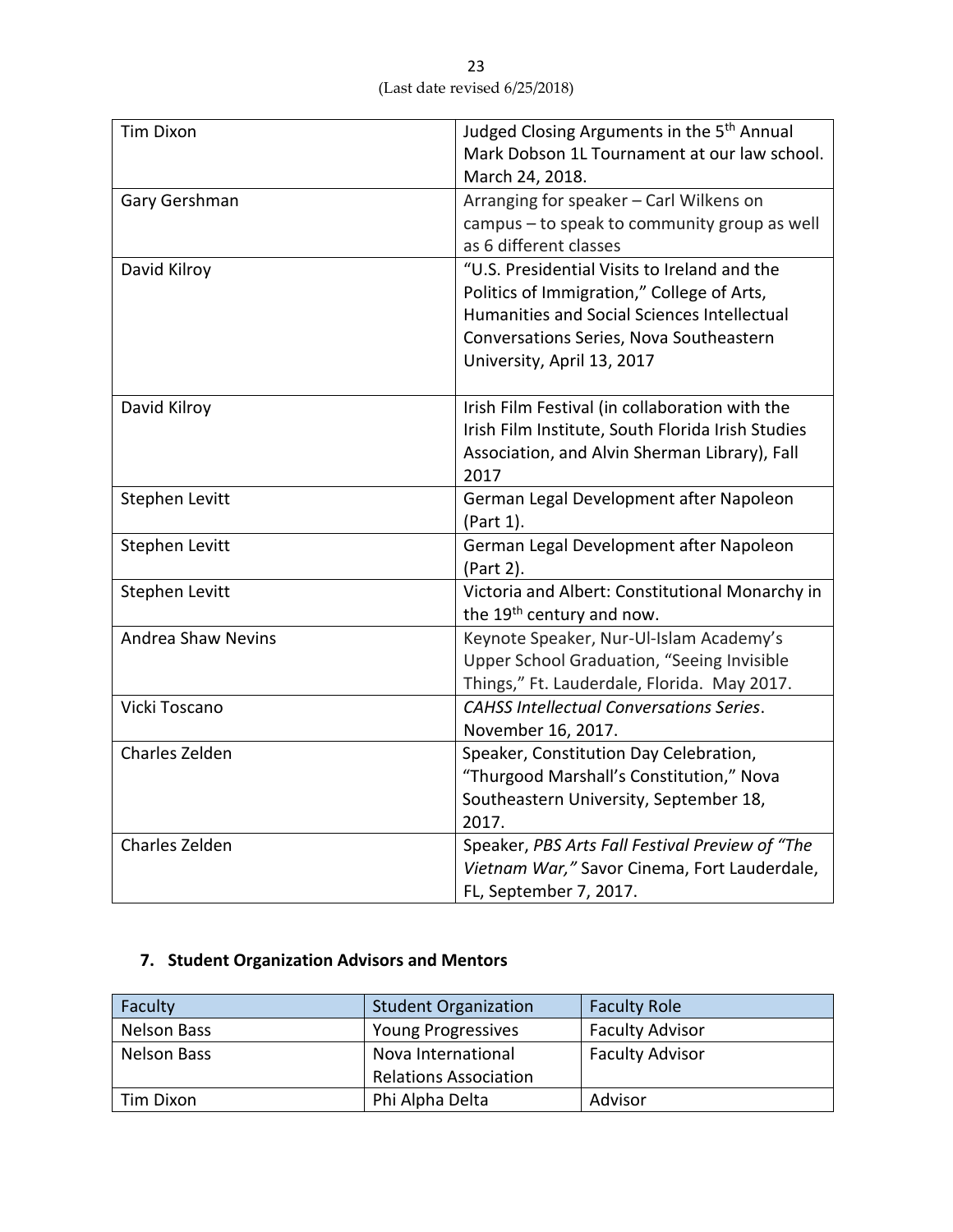| <b>Ransford Edwards</b> | Pi Sigma Alpha (Political<br><b>Faculty Advisor</b> |                       |
|-------------------------|-----------------------------------------------------|-----------------------|
|                         | <b>Science Honor Society)</b>                       |                       |
| <b>Ransford Edwards</b> | Amnesty International<br><b>Faculty Advisor</b>     |                       |
| Gary Gershman           | Hillel                                              | Advisor               |
| Gary Gershman           | <b>Mock Trial</b>                                   | Coach                 |
| David Kilroy            | DHPS Undergraduate -                                | <b>Faculty Mentor</b> |
|                         | Graduate Leadership                                 |                       |
|                         | Council                                             |                       |
| Steven Levitt           | Alpha Chi                                           | Adviser               |
| Charles Zelden          | <b>Campus Republicans</b>                           | Advisor               |

#### **8. Books and Book Chapters**

**9. Awards and Recognitions (e.g., STUEYS nominees, service anniversary honorees…)**

| Faculty        | Name of Academic<br>Society/Professional<br>Association | <b>Faculty Leadership Role</b>                                                                                                                                                                                                                                       |  |
|----------------|---------------------------------------------------------|----------------------------------------------------------------------------------------------------------------------------------------------------------------------------------------------------------------------------------------------------------------------|--|
| David Kilroy   | South Florida Irish Studies<br>Association              | President                                                                                                                                                                                                                                                            |  |
| Ben Mulvey     | Florida Bioethics Network                               | Board of Advisors member                                                                                                                                                                                                                                             |  |
| Charles Zelden | American Society for<br>Legal History                   | <b>Member, Publications</b><br>$\bullet$<br>Committee<br>• Co-Chair, History of the<br>Society Project/Committee<br>Member, Ad Hoc<br>$\bullet$<br>Committee on ASLH Web<br>Presence<br>Member, Ad Hoc<br>$\bullet$<br>Committee on Archiving<br><b>ASLH Records</b> |  |

#### **10. Leadership in Academic Societies and Professional Associations**

## **11. Editors, Referees, and Reviewers for Recognized Academic Outlets**

- Nelson Bass, managing editor for *Class, Race and Corporate Power* (2012-present)
- David Kilroy, manuscript reviewer for *University of Nebraska Press*
- David Kilroy, submission reviewer for *The Historian*
- David McNaron, faculty referee for Florida Philosophical Association paper submission
- Ben Mulvey, peer reviewer for *Florida Philosophical Association Conference* (Fall 2017)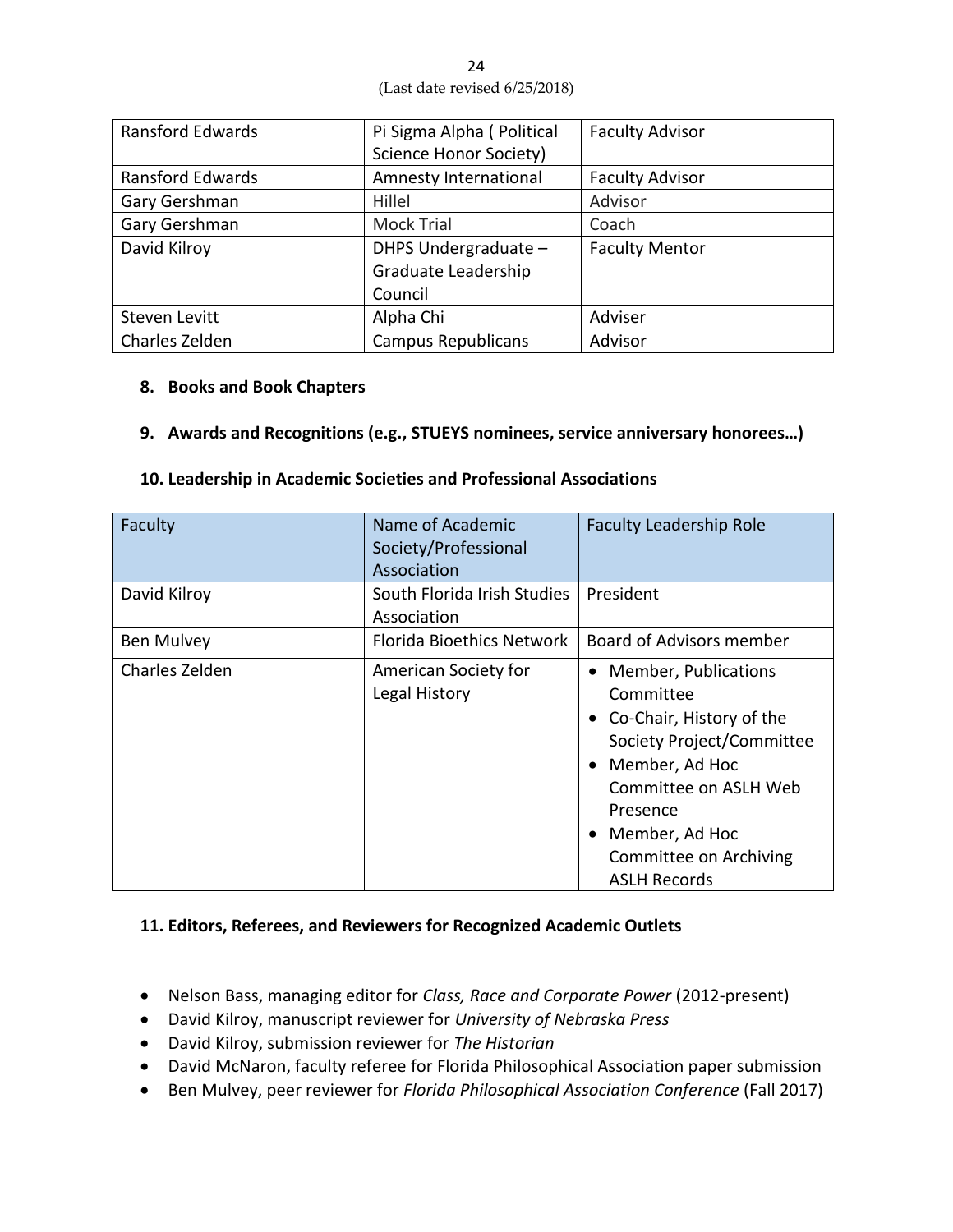- Andrea Shaw Nevins, article reviewer for *Anthurium: A Caribbean Studies Journal*, 2005 to present.
- Charles Zelden, lead editor and book review editor for *H-Law*

## **12. Contributions to the Popular Press and Social Media**

| Faculty        | Description of Contributions to the Popular<br><b>Press and Social Media</b>                                                                                                                                                                                                                                |
|----------------|-------------------------------------------------------------------------------------------------------------------------------------------------------------------------------------------------------------------------------------------------------------------------------------------------------------|
| Charles Zelden | Political and historical commentary with the<br>following media outlets: PBS-WPBT Channel 2<br>(Your South Florida); NBC6; CBS4; Local 10<br>News (ABC); WSVN Channel 7; WUWF NPR<br>Pensacola; South Florida Sun Sentinel; Miami<br>Herald; Tallahassee Democrat; Orlando<br>Sentinel; AP; WIOD 610 Radio. |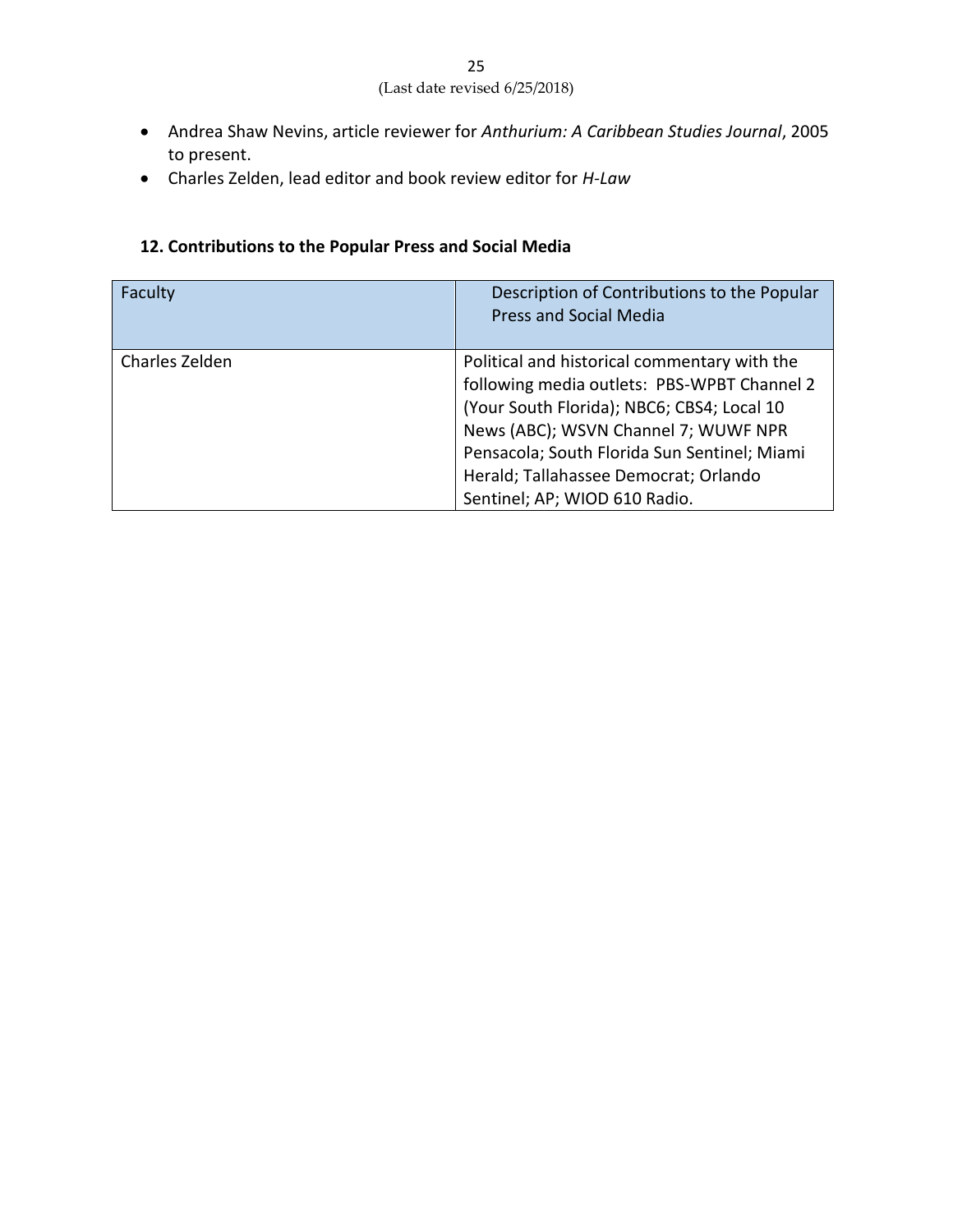# **CAHSS Faculty Accomplishments Department of Justice and Human Services Academic Year 2018**

# **1. Community Engagement**

| Faculty               | <b>Brief Description of Community Engagement</b>                                                                                                                                         |  |  |
|-----------------------|------------------------------------------------------------------------------------------------------------------------------------------------------------------------------------------|--|--|
| Marcelo Castro;       | Comprehensive evaluation of BSO's 911 Emergency Management                                                                                                                               |  |  |
| Angela Yehl; James    | System                                                                                                                                                                                   |  |  |
| Pann; Tammy Kushner   |                                                                                                                                                                                          |  |  |
| <b>Denise Crammer</b> | Spoke at The Constitution Revision Commission hearing Tuesday, Feb. 6,<br>2018 at Nova regarding Victims' Rights on behalf of Marcy's Law and<br>Senator Lauren Book and Abused Children |  |  |
| <b>Denise Crammer</b> | Participated with Senator Lauren Book in her 8 <sup>th</sup> Annual "Walk in My                                                                                                          |  |  |
|                       | Shoes" walk from Tallahassee to Key West. NSU name was on the event<br>bus, T-Shirts and bags.                                                                                           |  |  |
| Jessica Garcia-Brown  | Co-Troop Leader for Girl Scouts Troop 10841                                                                                                                                              |  |  |
| <b>Ellen Kracoff</b>  | St. John's Law School Alumni Meetings and                                                                                                                                                |  |  |
|                       | NW Broward Women Lawyers Association-meeting and interaction                                                                                                                             |  |  |
|                       | with Attorneys practicing in the tri-county area to discuss the                                                                                                                          |  |  |
|                       | paralegal program and research and employment opportunities for                                                                                                                          |  |  |
|                       | our students.                                                                                                                                                                            |  |  |
|                       |                                                                                                                                                                                          |  |  |
| Steven Kurtz          | Nova Southeastern University Research Advisory Board                                                                                                                                     |  |  |
| <b>Steven Kurtz</b>   | Alternate Member, South Florida Sentinel Site, for NIDA's National<br>Drug Early Warning System (NDEWS).                                                                                 |  |  |
| <b>Steven Kurtz</b>   | Selection Committee, James Inciardi Award for new investigators,                                                                                                                         |  |  |
|                       | Center for Drug and Alcohol Research of Hospital de Clinicas and                                                                                                                         |  |  |
|                       | the Federal University of Porto Alegre, Brazil                                                                                                                                           |  |  |
| <b>Steven Kurtz</b>   | Reviewer, Behavioral and Social Science Approaches to Preventing                                                                                                                         |  |  |
|                       | HIV/AIDS Study Section (BSPH), National Institutes of Health                                                                                                                             |  |  |
| Steven Kurtz          | Researched Abuse, Diversion and Addiction-Related Surveillance                                                                                                                           |  |  |
|                       | (RADARS) System, Denver Health and Hospital Authority, Scientific                                                                                                                        |  |  |
|                       | <b>Advisory Board</b>                                                                                                                                                                    |  |  |
| Maria Levi-Minzi      | Collaboration with Broward House, an agency that provides                                                                                                                                |  |  |
|                       | services to improve the quality of life of individuals impacted with                                                                                                                     |  |  |
|                       | HIV and other chronic health problems.                                                                                                                                                   |  |  |
| Maria Levi-Minzi      | Collaboration with Stable Place, an agency committed to bringing                                                                                                                         |  |  |
|                       | the transformative power of equine assisted therapy to a wide                                                                                                                            |  |  |
|                       | range of populations and clients                                                                                                                                                         |  |  |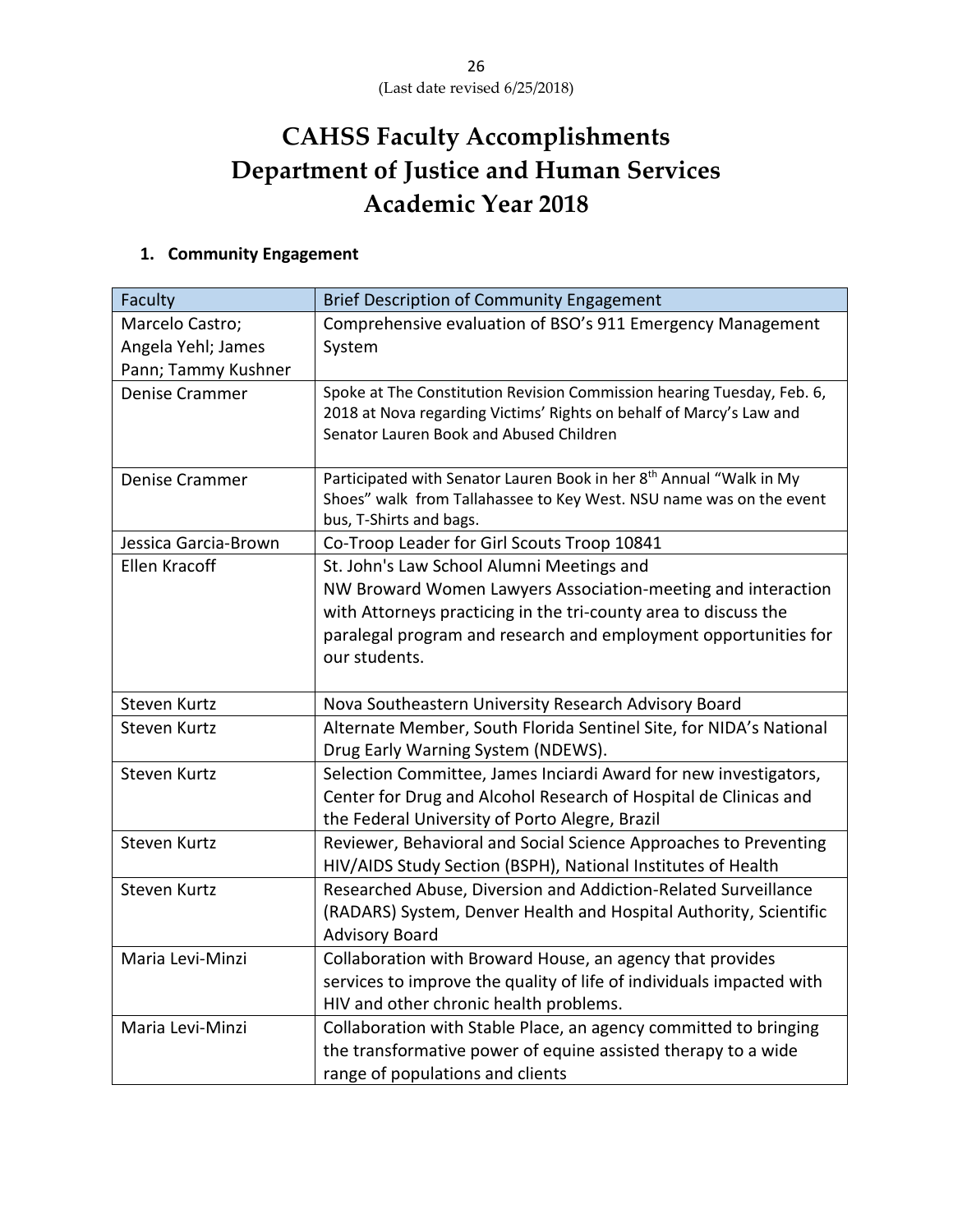27 (Last date revised 6/25/2018)

| James Pann                                 | Community-based women's health intervention ongoing research<br>project                                                                                                                                                                                                                                                                                |
|--------------------------------------------|--------------------------------------------------------------------------------------------------------------------------------------------------------------------------------------------------------------------------------------------------------------------------------------------------------------------------------------------------------|
| <b>Maribel Del Rio-Roberts</b>             | Volunteer Clinical Director of Healthy Minds Program for Special<br>Olympics Florida.                                                                                                                                                                                                                                                                  |
| Tim Scala                                  | Collaborations with Memorial Hospital, Broward Health, University<br>Hospital, and TruCore Behavioral Health for the Recreational<br>Therapy Program. Presented about our program and participated in<br>planning and volunteering at events with these organizations in<br>helping the community and marketing the recreational therapy<br>program.   |
| Dr. Grace Telesco<br>Facilitator/Presenter | Sociodrama on Anti Bullying at Nova Blanche Forman Elementary<br>School. 4 <sup>th</sup> and 5 <sup>th</sup> grade presentation of Anti Bullying utilizing<br>sociodrama techniques. Students from CJ courses acted in dramatic<br>roles to raise awareness about bullying dynamics and response<br>strategies. April 5 <sup>th</sup> Thursday 2:30 PM |
| Dr. Grace Telesco<br>Participant           | Forum Club of the Palm Beaches; The Forum Club's mission is to<br>stimulate thought and promote dialogue by educating and<br>informing our community.                                                                                                                                                                                                  |
| Angela Yehl                                | A program evaluation of JAFCO's Children's Ability Center                                                                                                                                                                                                                                                                                              |

## **2. Sponsored Research**

| Faculty         | Title of Sponsored        | <b>Award Amount</b> | <b>Brief Description of</b> |
|-----------------|---------------------------|---------------------|-----------------------------|
|                 | <b>Research Award</b>     |                     | <b>Research Project</b>     |
| Mance Buttram   | An Examination of         | \$108,975           | Data on GABA drug           |
|                 | Prescription              |                     | misuse is used to           |
|                 | Gabapentin/Pregabalin     |                     | contribute to public        |
|                 | Initiation, Misuse, and   |                     | health knowledge and        |
|                 | Consequences              |                     | to inform public policy,    |
|                 |                           |                     | prescribing practices,      |
|                 |                           |                     | and prevention              |
|                 |                           |                     | approaches. This study      |
|                 |                           |                     | is funded by the            |
|                 |                           |                     | National Institute on       |
|                 |                           |                     | Drug Abuse.                 |
| Marcelo Castro; | Legal Aid Service of      | \$29,000            | Assist Legal Aid            |
| Angela Yehl;    | <b>Broward County</b>     |                     | Services of Broward         |
| James Pann;     | <b>Program Evaluation</b> |                     | setting up data             |
| Tammy Kushner   |                           |                     | collection system and       |
|                 |                           |                     | evaluation of               |
|                 |                           |                     | dependency court            |
|                 |                           |                     | services for families.      |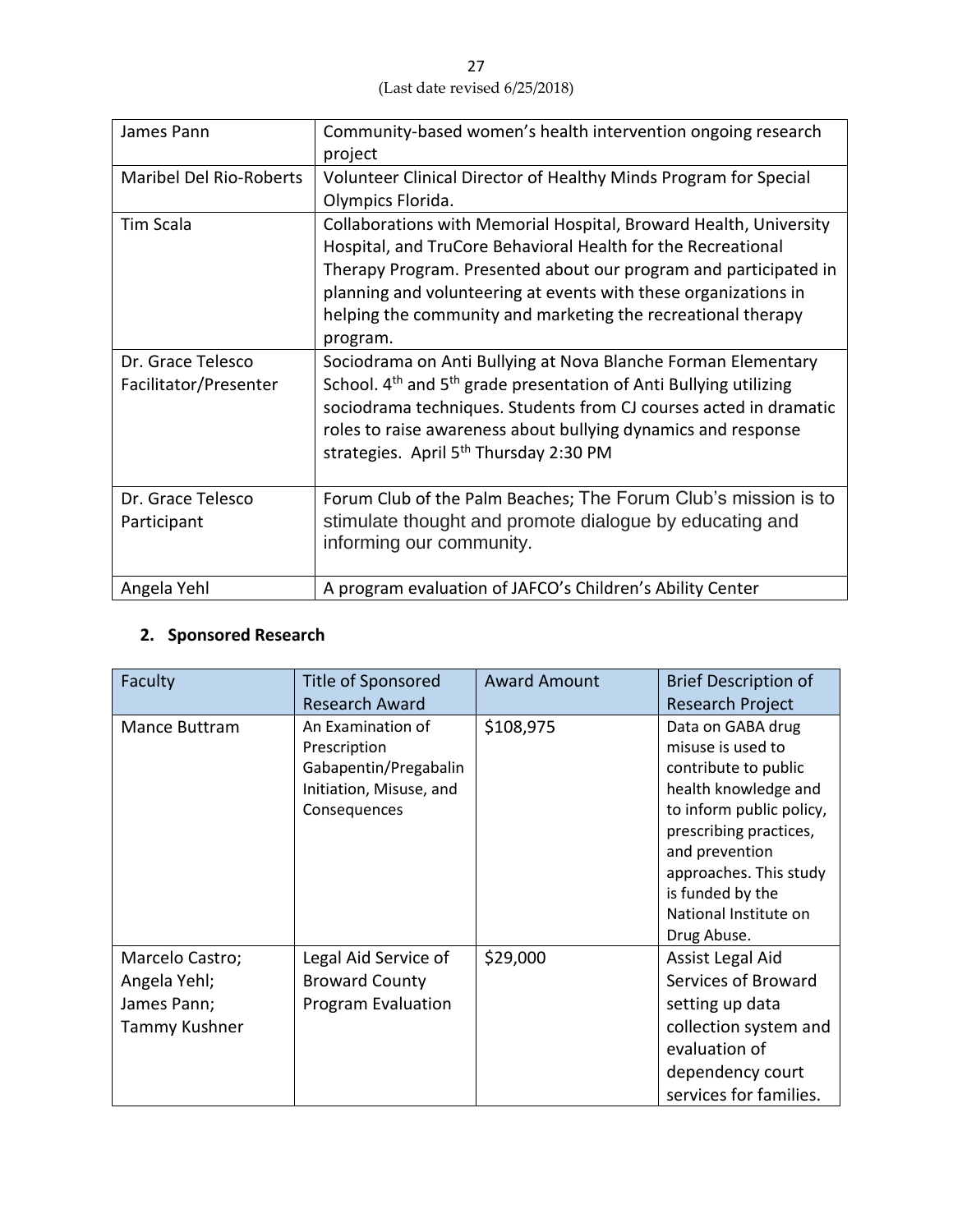| Marcelo Castro;<br>Angela Yehl            | A program evaluation<br>of JAFCO's Children's<br><b>Ability Center</b>                                                                                              | 38,213      | Comprehensive<br>program evaluation<br>of JAFCO (Jewish<br><b>Adoption &amp; Family</b><br><b>Care Options) looking</b><br>at all aspects of<br>service provision by<br>the agency                                                                                                                                                                                                                                       |
|-------------------------------------------|---------------------------------------------------------------------------------------------------------------------------------------------------------------------|-------------|--------------------------------------------------------------------------------------------------------------------------------------------------------------------------------------------------------------------------------------------------------------------------------------------------------------------------------------------------------------------------------------------------------------------------|
| Jessica Garcia-Brown                      | Mini-Grant (2012)                                                                                                                                                   | \$1,500     | The Role of<br>Physiological Arousal<br>on Personality                                                                                                                                                                                                                                                                                                                                                                   |
| Steven P. Kurtz                           | "United States<br><b>Prescription Drug</b><br>Diversion Study"                                                                                                      | \$1,017,995 | Drug diversion<br>surveillance                                                                                                                                                                                                                                                                                                                                                                                           |
| Steven P Kurtz                            | "Canadian<br><b>Prescription Drug</b><br>Diversion Study"                                                                                                           | \$322,921   | Drug diversion<br>surveillance                                                                                                                                                                                                                                                                                                                                                                                           |
| Maria Levi-Minzi                          | <b>Evaluation of SAMHSA</b><br><b>Targeted Capacity</b><br><b>Expansion Program:</b><br><b>Substance Abuse Tx for</b><br>Minorities at High-risk<br>for HIV         | \$20,000    | The goal of the project<br>is to provide HIV &<br>substance use risk<br>reduction services to<br>young, minority MSM<br>in Broward County.                                                                                                                                                                                                                                                                               |
| Maria Levi-Minzi                          | <b>Examining the Impact</b><br>of Equine Facilitated<br>Psychotherapy (EFP) on<br>adolescent males<br>committed to the<br>Florida Department of<br>Juvenile Justice | \$41,000    | The purpose of the<br>study is to determine<br>the extent to which EFP<br>is effective in<br>increasing self-<br>confidence and<br>interpersonal relations,<br>and decreasing anxiety<br>and depressive<br>symptoms among<br>adolescent males<br>committed to the<br>Florida Department of<br>Juvenile Justice,<br>receiving mental health<br>and substance use<br>services at the<br>Pompano Youth<br>Treatment Center. |
| Maria Levi-Minzi in<br>collaboration with | "Postdoctoral Training<br>in General, Pediatric                                                                                                                     | \$537,249   | The aim of these<br>research grants is to                                                                                                                                                                                                                                                                                                                                                                                |
| Rmer-Ocanto (College                      | and Public Health                                                                                                                                                   | \$299,721   | provide training to                                                                                                                                                                                                                                                                                                                                                                                                      |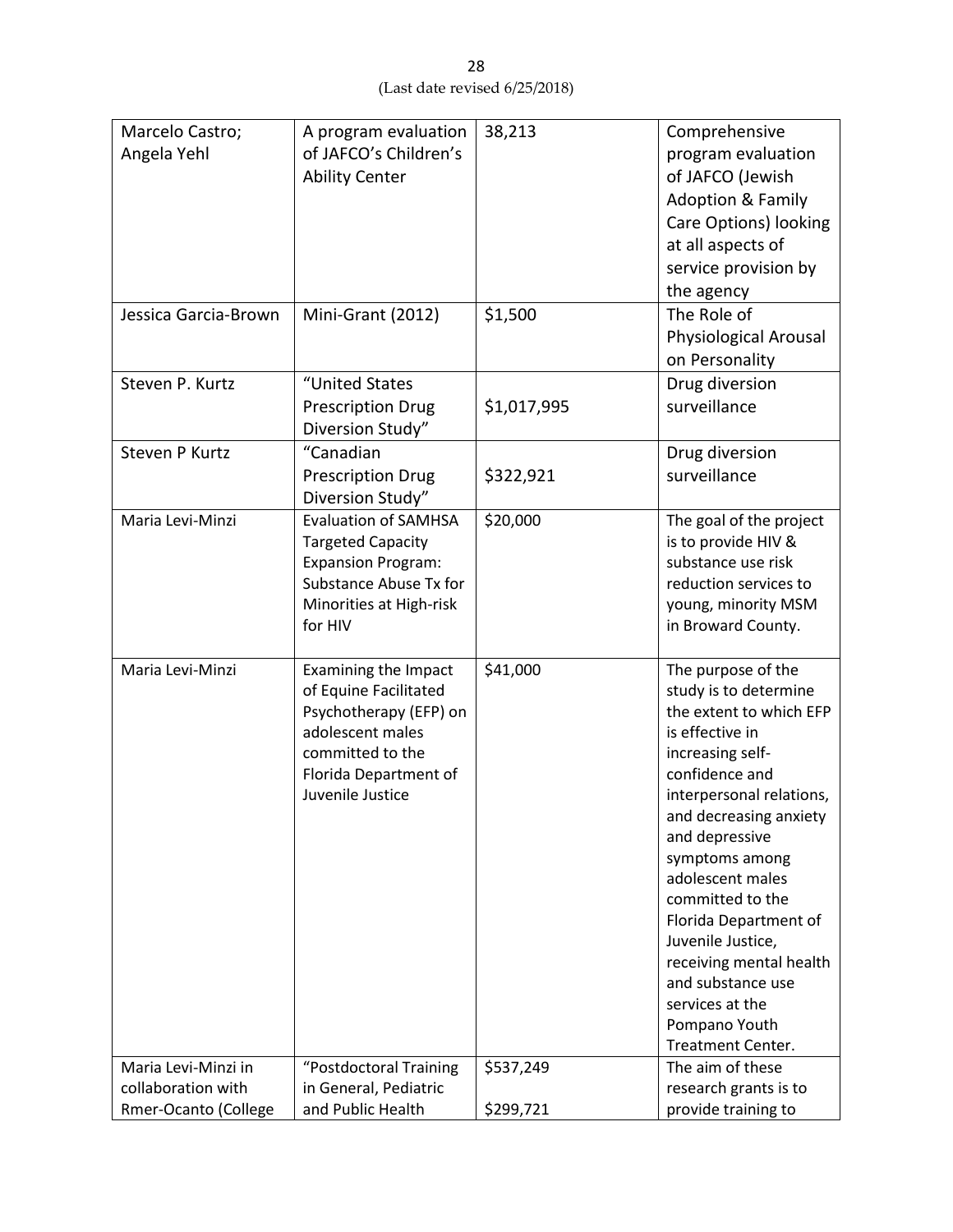| of Dental Medicine).<br>On two research<br>projects funded by the<br>US DHHS-Health<br><b>Resources Services</b><br>Administration. | Dentistry and Dental<br>Hygiene."<br>"Predoctoral Dental<br><b>Training in General</b><br>Dentistry."                                                                                                       |          | pediatric dentistry and<br>advance education in<br>general dentistry<br>residents.                                                                                                                                                                         |
|-------------------------------------------------------------------------------------------------------------------------------------|-------------------------------------------------------------------------------------------------------------------------------------------------------------------------------------------------------------|----------|------------------------------------------------------------------------------------------------------------------------------------------------------------------------------------------------------------------------------------------------------------|
| Angela Yehl, James<br>Pann, and Marcelo<br>Castro                                                                                   | Collaboration with the<br>College of Psychology<br>on a Quality of Life<br>Grant. "Career<br>Counseling with<br>OIF/OEF veterans using<br>the Cognitive<br><b>Information Processing</b><br>(CIP) approach. | \$10,000 | Proposed study will<br>examine the impact of<br>the Cognitive<br><b>Information Processing</b><br>(CIP) approach<br>delivered through a<br>career-counseling<br>program for Operation<br>Iraqui Freedom/<br><b>Operation Enduring</b><br>Freedom veterans. |

#### **3. Peer-Reviewed Articles and Creative Works**

- **Buttram, Mance E**., Maria E. Pagano, and **Steven P. Kurtz**. "Frequency of Group Sex Participation and Risk for HIV/STI among Young Adult Club Scene Participants." *International Journal of Sexual Health.* [online ahead of print]. 2017. DOI: 10.1080/19317611.2017.1385561.
- **Buttram, Mance E.**, **Steven P. Kurtz**, Richard C. Dart, and Zachary R. Margolin. "Law Enforcement-Derived Data on Gabapentin Diversion and Misuse, 2002-2015: Diversion Rates and Qualitative Research Findings." *Pharmacoepidemiology and Drug Safety*. 26:1083-1086. 2017.
- **Buttram, Mance E.**, and **Steven P. Kurtz**. "A Qualitative Study of African American/Black MSM's Experiences of Participating in a Substance Use and Sexual Risk Reduction Intervention." *American Journal of Men's Health*. 11(4):1155-1161. 2017.
- **Buttram, Mance E.**, **Steven P. Kurtz**, and Roddia J. Paul. "Sexual Risk Behaviours Associated with Unlicensed Driving among Young Adults in Miami's Electronic Dance Music Nightclub Scene." *Sexual Health*, 14(6):584-586. 2017.
- **Buttram, Mance E.**, **Steven P. Kurtz**, Maria E. Pagano, and Hilary L. Surratt. "A Randomized Trial of Brief Assessment Interventions for Young Adults Who Use Drugs." *Journal of Substance Abuse Treatment*. 78:64-73. 2017.
- **Buttram, Mance E.**, **Steven P. Kurtz** and Hilary L. Surratt. "Benzodiazepine Dependence among Young Adult Participants in the Club Scene Who Use Drugs*." Journal of Psychoactive Drugs*, 47(1):39-46. 2017.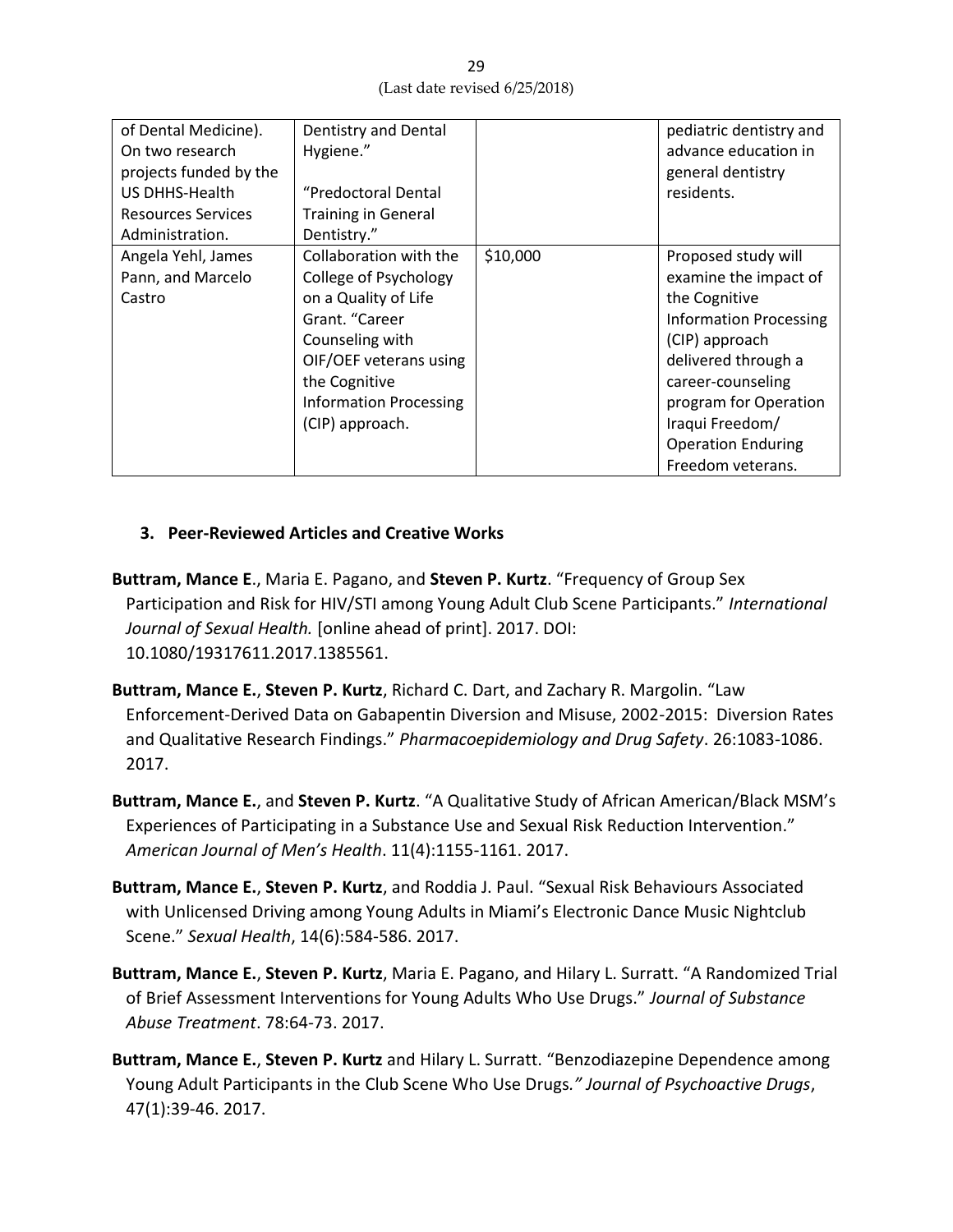- **Buttram, Mance E.**, Lysa S. Remy, **Steven P. Kurtz**, Hilary L. Surratt, and Flavio Pechansky. "Motivations for Selling Ecstasy among Youth in the Electronic Dance Music Club Culture in Brazil." *Journal of Psychoactive Drugs*. 46(5):420-426. 2017.
- **Buttram, Mance E.**, Hilary L. Surratt, **Steven P. Kurtz**, Maria A. Levi-Minzi, and Theodor J. Cicero. "Heroin Use Onset Among Prescription Opioid Misusers in the Club Scene." *Drug and Alcohol Dependence*, 179(1):131-138. 2017.
- Buttram, Mance E. "The Informal Use of Antiretroviral Medication for HIV Prevention by Men Who Have Sex with Men in South Florida: Initiation, Use Practices, Medications, and Motivations." *Culture, Health & Sexuality*. [online ahead print] 2018. DOI: 10.1080/13691058.2017.1421709
- **Buttram, Mance E.**, Maria E. Pagano, and **Steven P. Kurtz**. "Residential Proximity to Electronic Dance Music Nightclubs and Associations with Substance Use, Sexual Behaviors, and Related Problems." *Journal of Drug Issues*. 48(1):4-16. 2018.
- **Buttram, Mance E.**, Maayan Lawental, Hilary L. Surratt, and **Steven P. Kurtz**. "Serious Mental Illness among Young Adult Women Who Use Drugs in the Club Scene: Co-occurring Biopsychosocial Factors." *Psychology, Health & Medicine*. 23(1):82-88. 2018
- **Kurtz, Steven P.**, S. K. Vosburg, S. G. Severtson, R. C. Dart, T. J. Cicero, M. W. Parrino, and J. L. Green. "Assessment of tapentadol API abuse liability with the Researched Abuse, Diversion and Addiction-Related Surveillance (RADARS) System." *J Pain.* Dec 7, 2017. Epub ahead of print. PMID: 29224919.
- **Kurtz, Steven P.**, **Mance E. Buttram** and Maria E. Pagano 2017. "Frequency of Group Sex Participation and Risk for HIV/STI Among Young Adult Nightclub Scene Participants." *International Journal of Sexual Health.* Published online. September 28, 2017. http://dx.doi.org/10.1080/19317611.2017.1385561
- **Kurtz, Steven P.**, **Mance E. Buttram** and Maria E. Pagano. "Residential Proximity to Electronic Dance Music Nightclubs and Associations with Substance Use, Sexual Behaviors, and Related Problems." *Journal of Drug Issues*. 48(*1*):4-16. 2018. doi:10.1177/0022042617726075.
- **Kurtz, Steven P.**, Lysa S. Remy, **Mance E. Buttram**, Hilary L. Surratt, and Flavio Pechansky. "Motivations for Selling Ecstasy among Young Adults in the Electronic Dance Music Club Culture in Brazil." *Journal of Psychoactive Drugs.* 49*(5):* 420-426. 2017*.*  DOI:10.1080/02791072.2017.1344896. PMID: 28692339.
- **Kurtz, Steven P.**, Kiyomo Tsuyuki, Eileen V. Pitpitan, **Maria A. Levi-Minzi**, Lianne A. Urada, Jamila K. Stockman and Hilary L. Surratt. "Substance Use Disorders, Violence, Mental Health, and HIV: Differentiating a Syndemic Factor by Gender and Sexuality." *AIDS and Behavior*, 8, 2270-2282. 2017. DOI:10.1007/s10461-017-1841-3. PMCID: 5592832.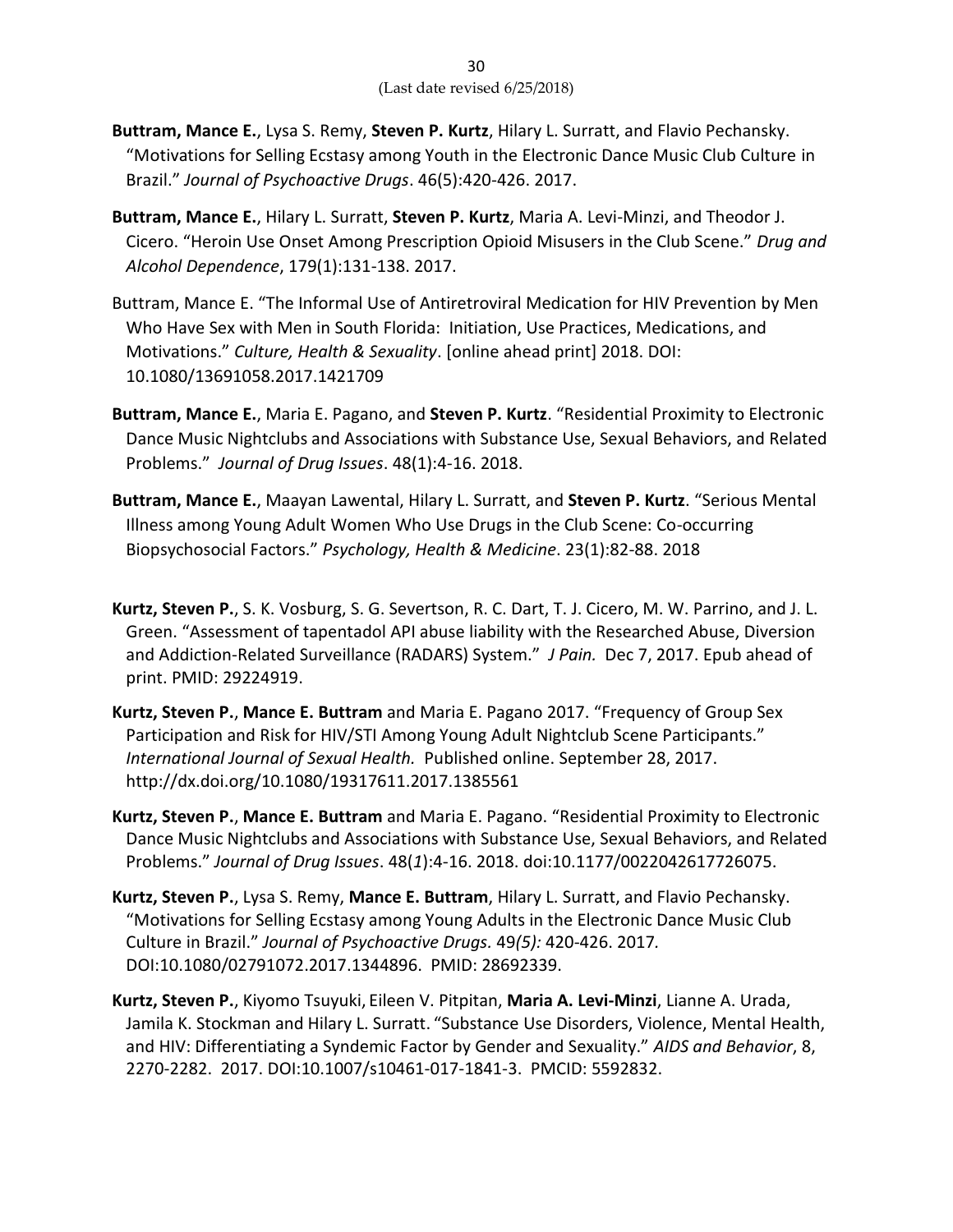- **Kurtz, Steven P.**, Hilary L. Surratt, **Mance E. Buttram**, **Maria A. Levi-Minzi**, Maria E. Pagano and Theodore J. Cicero. "Heroin Use Onset among Nonmedical Prescription Opioid Users in the Club Scene." *Drug and Alcohol Dependence.* 179, 131-138. In Press, 2017 doi: 10.1016/j.drugalcdep.2017.06.034. PMCID: 5599357.
- **Kurtz, Steven P.**, **Mance E. Buttram** and Roddia J. Paul. "Sexual Risk Behaviors Associated with Unlicensed Driving among Young Adults in Miami." *Sexual Health.* Published online June 5, 2017. [https://doi.org/10.1071/SH17073.](https://doi.org/10.1071/SH17073) PMCID: [5709175.](https://www.ncbi.nlm.nih.gov/pmc/articles/PMC5709175/)
- **Kurtz, Steven P.**, Maayan Lawental, Hilary L. Surratt and **Mance E. Buttram**. "Serious Mental Illness among Young Adult Women Who Use Drugs in the Club Scene: Co-Occurring Biopsychosocial Factors." *Psychology, Health & Medicine. 23(1), 82-88.* 2017. DOI: 10.1080/13548506.2017.1330545. PMCID: 5694630,
- **Kurtz, Steven P., Mance E. Buttram**, Maria A. Pagano and Hilary L. Surratt. "A randomized trial of brief assessment interventions for young adults who use drugs in the club scene.**"** *Journal of Substance Abuse Treatment.* (78) 64-73. 2017. http://dx.doi.org/10.1016/j.jsat.2017.05.008. PMICD: 5516962.
- **Kurtz, Steven P.**, **Mance E. Buttram**, Richard C. Dart and Zachary R. Margolin. "Law Enforcement-Derived Data on Gabapentin Diversion and Misuse, 2002-2015: Diversion Rates and Qualitative Research Findings." *Pharmacoepidemiology & Drug Safety* 26(*9)*, 1083-1086. 2017. https://doi.org/10.1002/pds.4230. PMID: 28493425.
- **Levi-Minzi, Maria.** H. L. Surratt, C. L. O'Grady, **S. P. Kurtz**. "Examining the relationship between social context and prescription opioid initiation routes among young adults entering medical detoxification." *Journal of Alcoholism and Drug Dependence.* (In press)

## **4. Conference Presentations**

- Buttram, Mance E. "*Gabapentin Diversion and Misuse: Data from Law Enforcement and Substance Users.*" National Drug Early Warning System Presents Webinar Series. https://ndews.umd.edu/resources/gabapentin-diversion-and-misuse. 2018
- **Buttram, Mance E.** and **Steven P. Kurtz**. "*Past 90-Day Marijuana Use Frequencies and Associations with Mental Health Problems among Young Adults*." World Psychiatric Association Thematic Congress: Effective Interventions for Health & Society, Melbourne, Australia, February 25-28, 2018.
- **Buttram, Mance E**. and **Steven P. Kurtz.** "*Gabapentin Diversion and Misuse in the United States from a Law Enforcement Perspective: Diversion Rates 2002-2015 and Qualitative Research Findings*." European Conference on Addictive Behaviours and Dependencies, Lisbon, Portugal, October 24-26, 2017.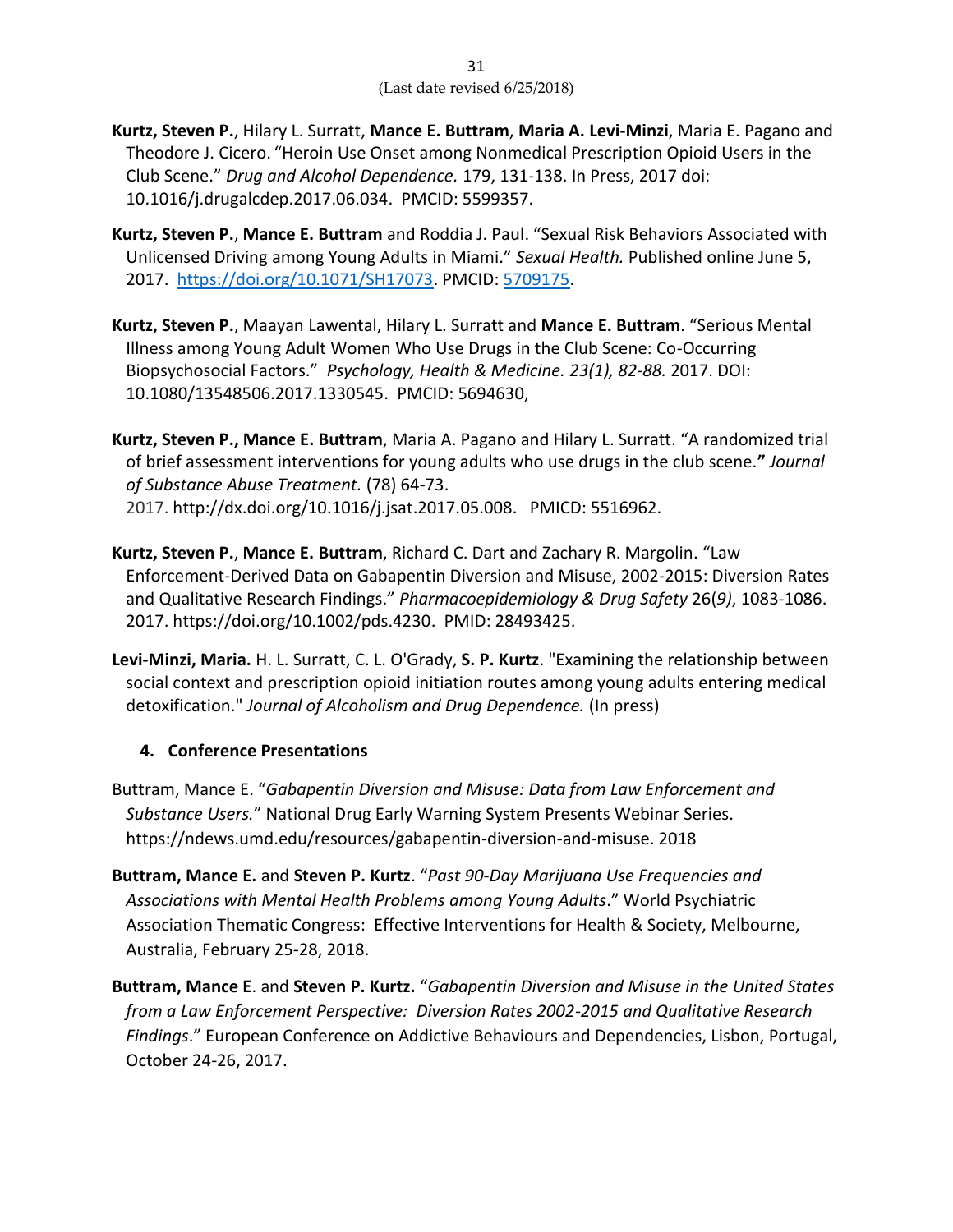- **Buttram, Mance E.** and **Steven P. Kurtz**. "*A Randomized Trial of Assessment Interventions to Reduce Drug Use and HIV/STI Sexual Risk among Young Adults Who Use Drugs in the Club Scene.*" European Conference on Addictive Behaviours and Dependencies, Lisbon, Portugal, October 24-26, 2017.
- **Buttram, Mance E.**, Maria E. Pagano, and **Steven P. Kurtz**. "*Residential Proximity to Electronic Dance Music Nightclubs and Associations with Substance Use, Sexual Behaviors, and Related Problems*." International Conference on Nightlife, Substance Abuse, and Related Problems, Dublin, Ireland, May, 24-26, 2017.
- **Buttram, Mance E.** and **Steven P. Kurtz**. "*Arrest Histories and Associations with Diagnosed Mental Health Problems and Sexual Risk Behaviors among Substance-Using Women in Miami's Nightclub Scene*." World Congress on Women's Mental Health, Dublin, Ireland, March 6-9, 2017.
- **Buttram, Mance E.**, **Steven P. Kurtz**, Maria E. Pagano, and Hilary L. Surratt. "*A Randomized Trial of Brief Assessment Interventions to Reduce HIV/STI Risk and Drug Use among Young Adults who Use Drugs in the Club Scene*." International AIDS Society Conference on HIV Science, Paris, France, July 23- 26, 2017.
- **Buttram, Mance E.**, **Steven P. Kurtz** and Maria E. Pagano. "*Resilience, Traumatic Stress and Clinical Trial Outcomes among Young Adults with Complex Drug Use*." Pathways to Resilience IV, Cape Town, South Africa, June 14-16, 2017.
- **Buttram, Mance E.** and **Steven P. Kurtz**. "*HIV Prevention for Men Who Have Sex with Men*." Sino-American HIV/AIDS and Associated Malignancies International Workshop, Xi'an, China, April 9-11, 2017.
- **Buttram, Mance E.** and **Steven P. Kurtz**. "*Systematic Surveillance of Illicitly Manufactured Fentanyl Cases Initiated by Law Enforcement*." College on Problems of Drug Dependence Annual Meeting, Montreal, Canada, June 17-22, 2017.
- **Buttram, Mance E.** and **Steven P. Kurtz.** "*Correlates of Severe Depression among Young Adult Men Who Use Drugs in the Club Scene*." International Conference on Dual Disorders, Madrid, Spain, March 23-26, 2017.
- Kurtz, Steven P. *"Five Program System for Post-Marketing Surveillance of Prescription Drug Misuse."* Issues of Substance Conference 2017. November 13–15, 2017.
- Kurtz, Steven P**.** and **Mance E. Buttram**. *"Gabapentin Diversion and Misuse in the United States from a Law Enforcement Perspective: Diversion Rates 2002-2015 and Qualitative Research Findings."* European Conference on Addictive Behaviours and Dependencies. October 24-26, 2017.
- **Kurtz, Steven P.** and **Mance E. Buttram**. *"A Randomized Trial of Assessment Interventions to Reduce Drug Use and HIV/STI Sexual Risk among Young Adults Who Use Drugs in the Club*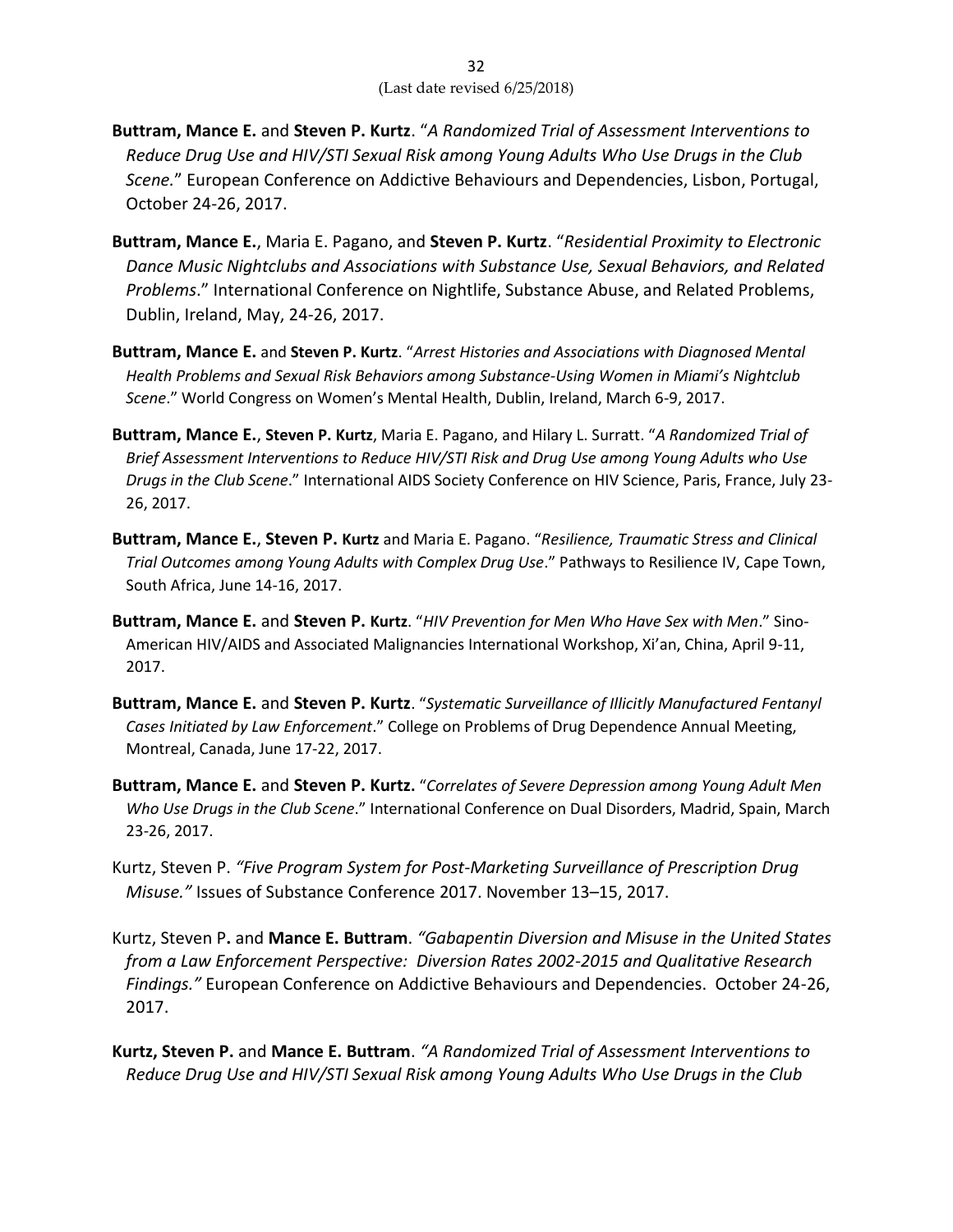*Scene."* European Conference on Addictive Behaviours and Dependencies. October 24-26, 2017.

- **Kurtz, Steven P., Mance E. Buttram**, Maria E. Pagano, and Hilary L. Surratt**.** *"A Randomized Trial of Brief Assessment Interventions to Reduce HIV/STI Sexual Risk and Drug Use among Young Adults who Use Drugs in the Club Scene."*9th IAS Conference on HIV Science. July 23-26, 2017.
- **Kurtz, Steven P.** and **Mance E. Buttram**. *"Systematic Surveillance of Illicitly Manufactured Fentanyl Cases Initiated by Law Enforcement."*College on Problems of Drug Dependence Annual Meeting. June 17-22, 2017.
- **Kurtz, Steven P.**, **Mance E. Buttram** and Maria E. Pagano. *"Resilience, Traumatic Stress and Clinical Trial Outcomes among Young Adults with Complex Drug Use."*Pathways to Resilience IV. June 14 - 16, 2017.
- Kurtz, Steven P. *"Abuse liability of tapentadol is significantly lower than other Schedule II opioids."* International Conference on Opioids. June 11-13, 2017.
- Kurtz, Steven P., Mance E. Buttram and Maria E. Pagano. *"Residential Proximity to Electronic Dance Music Nightclubs and Associations with Substance use, Sexual Behaviors, and Related Problems."* International Conference on Nightlife, Substance Abuse, and Related Problems. May 24-26, 2017.
- Kurtz, Steven P. and Mance E. Buttram. *"HIV Prevention for Men Who Have Sex with Men."* Sino-American HIV/AIDS and Associated Malignancies International Workshop. April 9-11, 2017.
- Kurtz, Steven P. and Mance E. Buttram. *"Correlates of severe depression among young adult men who use drugs in the club scene."*First International Conference on Dual Disorders. March 23-26, 2017.
- Kurtz, Steven P. and Mance E. Buttram. *"Arrest Histories and Associations with Diagnosed Mental Health Problems and Sexual Risk Behaviors among Substance-Using Women in Miami's Nightclub Scene."* World Congress on Women's Mental Health. March 6-9, 2017.
- Levi-Minzi, Maria. "*The Opioid Epidemic in Canada: Trends in Diversion of Commonly Abused Prescription Drugs in Ontario*." Issues of Substance Conference 2017. November 13–15, 2017.
- Levi-Minzi, Maria. "*Evaluating a Special Needs Dental Clinic at Nova Southeastern University: The Importance of Incorporating Qualitative Data*." TQR Eighth Annual Conference, Fort Lauderdale, FL, January 12-14, 2017.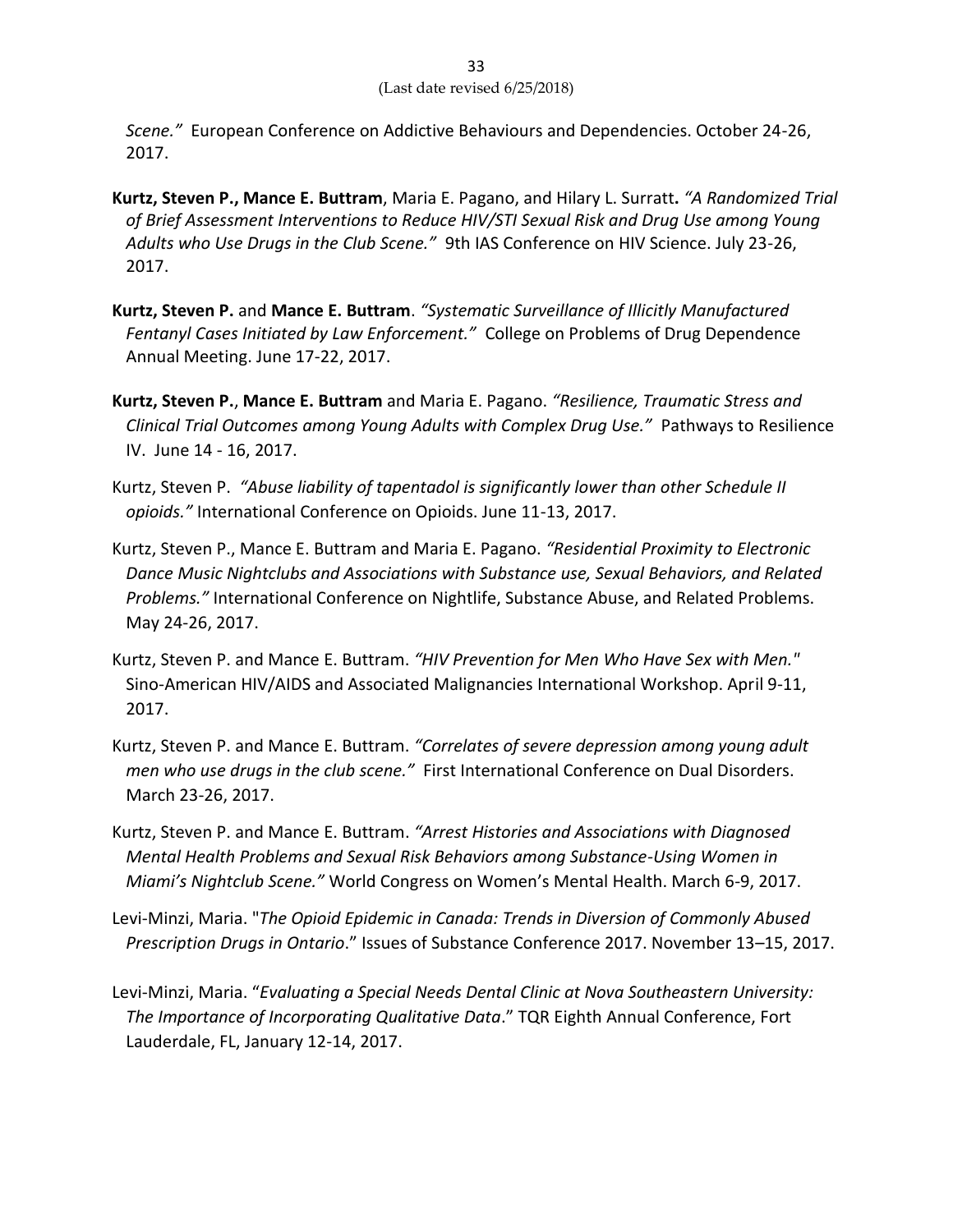- 34 (Last date revised 6/25/2018)
- Levi-Minzi, Maria. *"Evaluating a Special Needs Clinic: Preliminary Assessment of Parent Satisfaction."* International & American Associations for Dental Research (IADR) Conference, San Francisco, California, March 22-25, 2017.
- Levi-Minzi, Maria. "Characteristics Associated with Successful Dental Treatment in Children with Autism Spectrum Disorder." American Academy of Pediatric Dentistry, Washington, D.C., May 25, 2017.
- **Pann, James**, **Angela Yehl** and **Marcelo Castro**. *Evaluation of the Dispatcher Hiring and Retention Systems at a 911 Emergency Communications Center*. Poster presented at the annual meeting of the American Evaluation Association, Washington DC. October 2017.

Rio-Roberts, Maribel D. *An Analysis of the Watch Me Grow Program for Young Children At-Risk or Diagnosed with ASD.* Poster presented at the Florida Association for School Psychologists Annual Conference. November 2017.

| Faculty          | Description of Pedagogical Innovation                                                                                                                                                                                                                            |
|------------------|------------------------------------------------------------------------------------------------------------------------------------------------------------------------------------------------------------------------------------------------------------------|
| Ellen Kracoff    | BlackBoard-URL links to engage students in the<br>learning process;<br>Updated all Course both on BlackBoard and on-<br>ground to incorporate the most recent<br>Statutes, Case Law Rulings and Website Links.<br>Courses to all include an Internet Assignment. |
| Ellen Kracoff    | Lexis University Certification-All Capstone<br>Course students have the opportunity (as part<br>of the class requirements) to complete the<br>Lexis Certification within the Capstone Course<br>environment.                                                     |
| James Pann       | Creation of weekly and topic specific videos for<br>master's program evaluation online course                                                                                                                                                                    |
| <b>Tim Scala</b> | Contracted with various internship sites for the<br>Recreational Therapy Program. Worked very<br>closely to develop internships for the program<br>that meet the standards for training.                                                                         |

## **5. Pedagogical Innovations**

## **6. Campus-Community Dialog Facilitators**

| Name of Campus-Community Dialog<br>Faculty |
|--------------------------------------------|
|--------------------------------------------|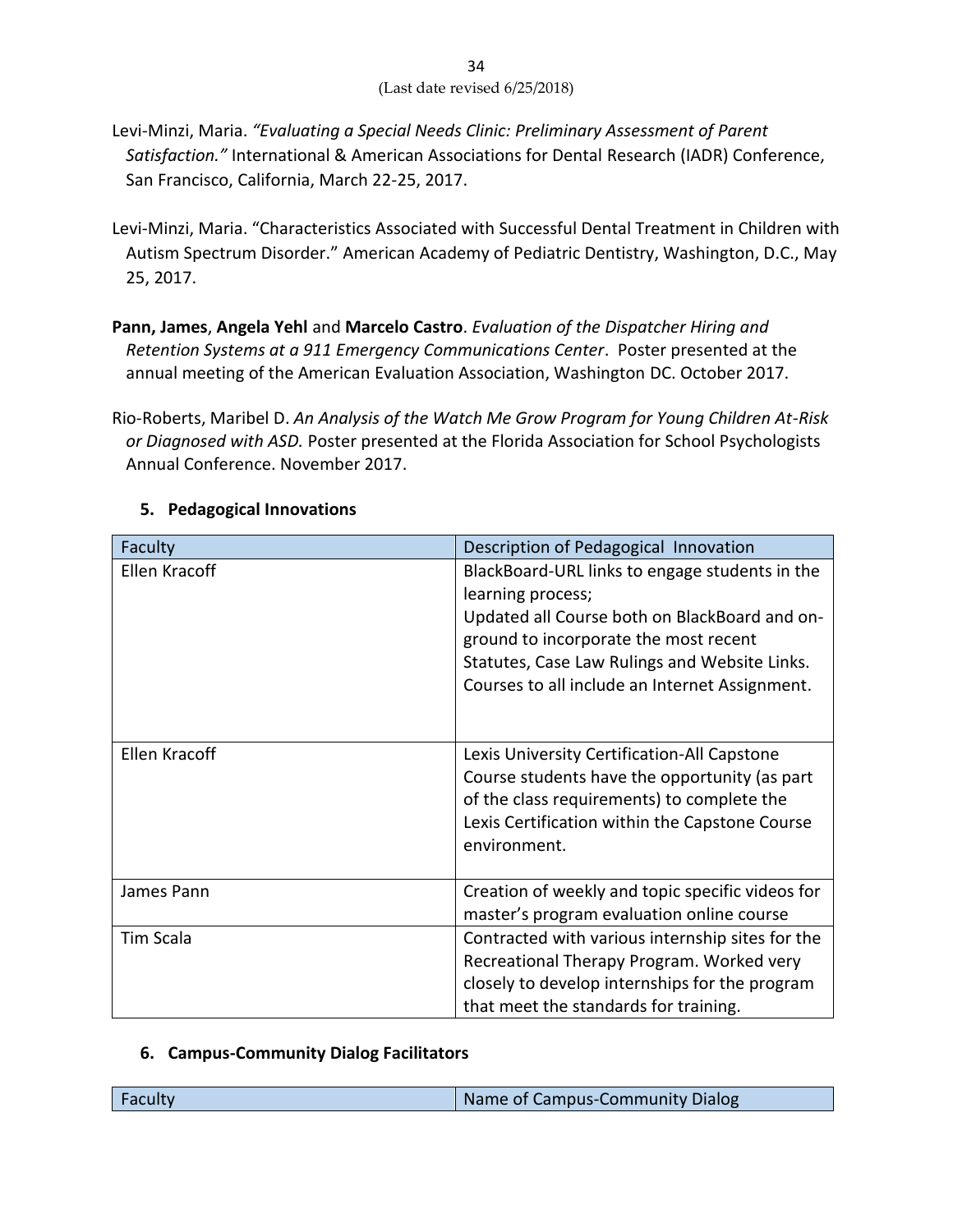| Mance Buttram                        | <b>CAHSS Intellectual Conversations</b>        |
|--------------------------------------|------------------------------------------------|
| Mance Buttram                        | Farquar Honors College - Lunch and Learn       |
| Marcelo Castro; Jackson; Schwoebel;  | Faculty Roundtable: Connect faculty            |
| Fitzgerald; Zelden; McKay; Soledade; | throughout the various departments through     |
| Green                                | their representative to a decision-making      |
|                                      | process and to have their voices represented   |
|                                      | with the College's administration.             |
| James Pann                           | Mindfulness-Based Interventions at NSU         |
|                                      | Psychology In-service for Interns and Postdocs |

## **7. Student Organization Advisors and Mentors**

| Faculty                        | <b>Student Organization</b> | <b>Faculty Role</b>          |
|--------------------------------|-----------------------------|------------------------------|
| Jessica Garcia-Brown           | Lambda Epsilon Chi Honor    | <b>Faculty Advisor</b>       |
|                                | Society                     |                              |
| Tim Scala                      | <b>SPACI Clinic</b>         | Supervisor of doctoral level |
|                                |                             | practicum students.          |
| Dr. Grace Telesco              | Sociodrama Club             | Advisor                      |
| NOTE: This SO is in process of |                             |                              |
| getting approved.              |                             |                              |

#### **8. Books and Book Chapters**

Allen, Jennifer M. *Administration and Management in Criminal Justice: A Service Quality Approach*. 3 rd edition. 2019. (Jennifer M Allen & Rajeev Sawhney).

## **9. Awards and Recognitions (e.g., STUEYS nominees, service anniversary honorees…)**

| Faculty                        | Name of<br>Award/Recognition    | Date Awarded      |
|--------------------------------|---------------------------------|-------------------|
| Ellen Kracoff                  | 10 years of service             | 2017              |
| James Pann                     | <b>Quality of Life Reviewer</b> | <b>March 2018</b> |
| <b>Maribel Del Rio-Roberts</b> | 10 years of service             | 2017              |
| Tim Scala                      | 10 years of service             | October 8, 2017   |

## **10. Leadership in Academic Societies and Professional Associations**

| Faculty | Name of Academic<br>Society/Professional | <b>Faculty Leadership Role</b> |
|---------|------------------------------------------|--------------------------------|
|         | Association                              |                                |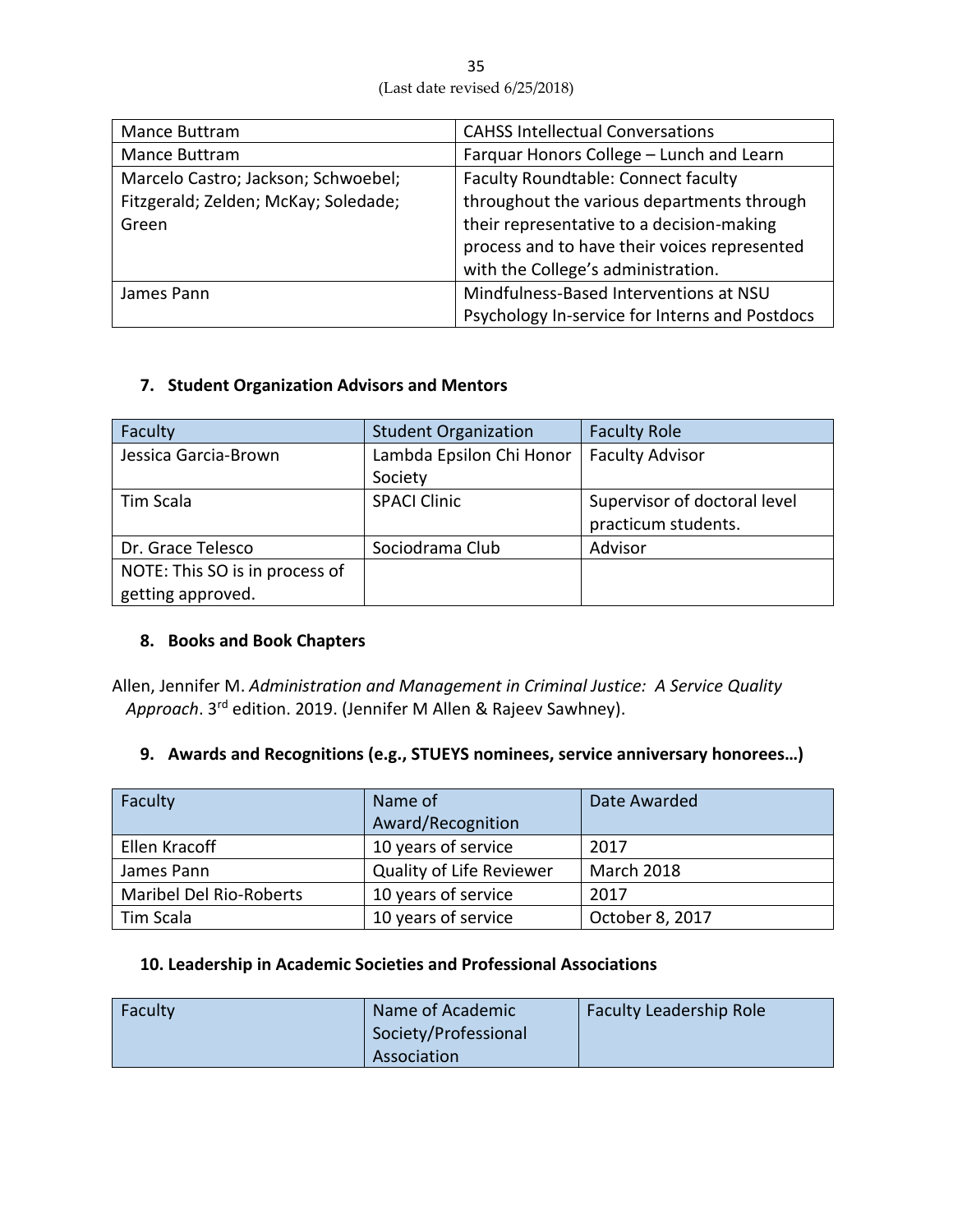| Mance Buttram        | College of Problems of<br>Drug Dependence | Committee member-<br><b>Underrepresented Populations</b> |
|----------------------|-------------------------------------------|----------------------------------------------------------|
|                      |                                           | Committee                                                |
| Mance Buttram        | College of Problems of                    | Committee member - Awards                                |
|                      | Drug Dependence                           | Committee                                                |
| Jessica Garcia-Brown | Florida Bar, Student                      | <b>Committee Member</b>                                  |
|                      | <b>Education and</b>                      |                                                          |
|                      | Admissions to the Bar                     |                                                          |
| Jessica Garcia-Brown | NSU, College of Law                       | Secretary/Treasurer                                      |
|                      | Alumni Chapter                            |                                                          |
| Jessica Garcia-Brown | AAfPE                                     | Member                                                   |
| <b>Ellen Kracoff</b> | American Association for                  | Member of the American                                   |
|                      | <b>Paralegal Educators</b>                | <b>Association for Paralegal</b>                         |
|                      |                                           | Educators where I actively                               |
|                      |                                           | participate in their member                              |
|                      |                                           | dialogue for course                                      |
|                      |                                           | improvement (including topics,                           |
|                      |                                           | resources, ideas for increased                           |
|                      |                                           | enrollment, etc.)                                        |
|                      |                                           |                                                          |
| <b>Ellen Kracoff</b> | <b>NSU</b>                                | <b>DJHS</b> Curriculum Committee<br>Member               |
|                      |                                           |                                                          |
| <b>Ellen Kracoff</b> | <b>NSU</b>                                | Shark Preview/Presidential                               |
|                      |                                           | <b>Interview Participant</b>                             |
|                      |                                           |                                                          |
| James Pann           | <b>American Evaluation</b>                | Data Visualization and                                   |
|                      | Association                               | <b>Reporting TIG reviewer</b>                            |
| <b>Tim Scala</b>     | <b>First Year Retention</b>               | Member of the leadership                                 |
|                      | Council at Nova                           | committee that addresses                                 |
|                      |                                           | concerns with student                                    |
|                      |                                           | engagement and retention.                                |
| <b>Tim Scala</b>     | <b>BS Recreational Therapy</b>            | Program Director                                         |

#### **11. Editors, Referees, and Reviewers for Recognized Academic Outlets**

- Mance Buttram. *American Journal of Men's Health*. Reviewer
- Mance Buttram. *American Journal of Public Health*. Reviewer
- Mance Buttram. *Ethnicity and Health*. Reviewer
- Mance Buttram. *International Journal of Sexual Health*. Reviewer
- Mance Buttram. *Journal of Acquired Immune Deficiency Syndrome*. Reviewer
- Mance Buttram. *Journal of Ethnicity in Substance Abuse*. Reviewer
- Mance Buttram. *Journal of Psychoactive Drugs*. Reviewer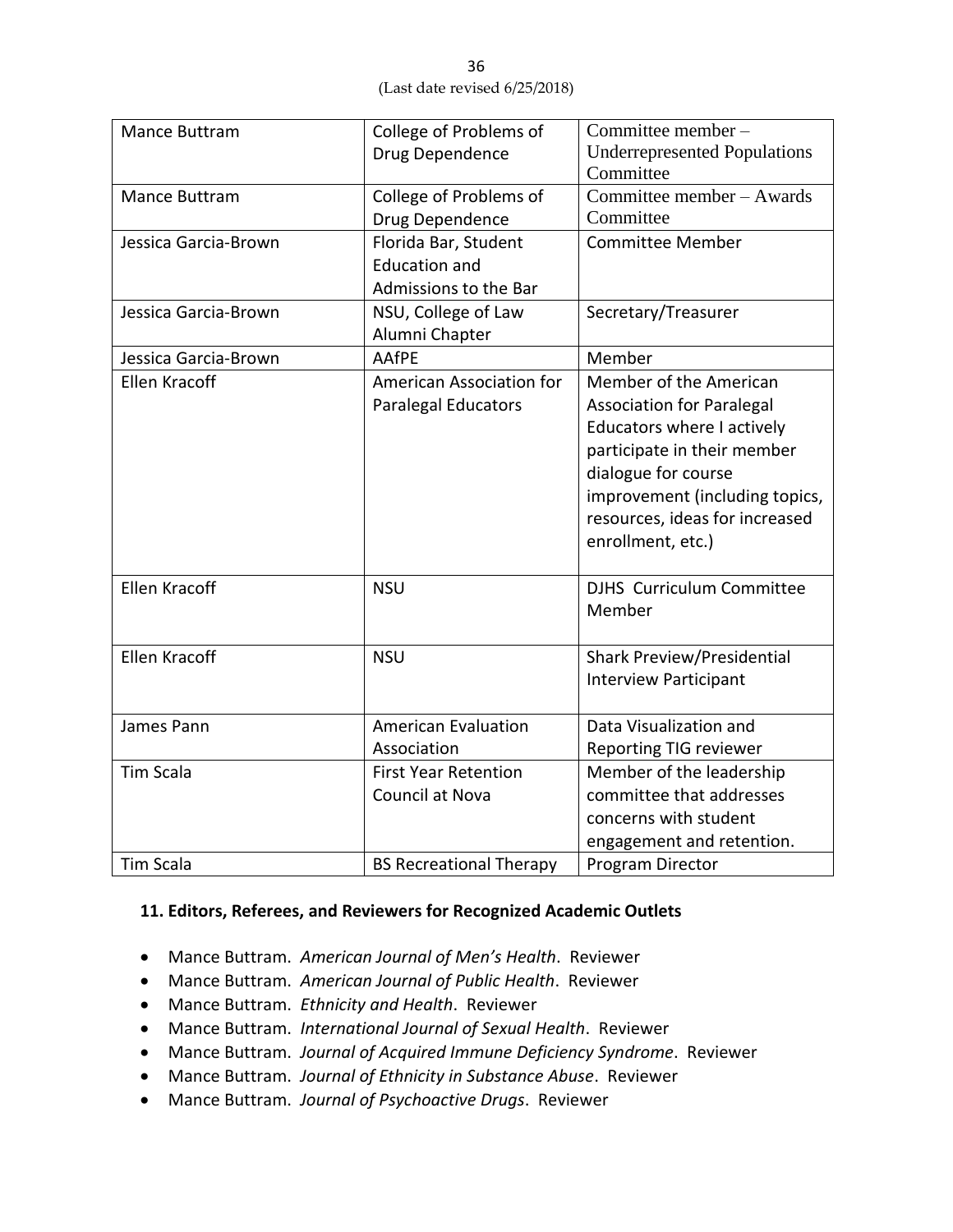- Mance Buttram. *Journal of the International AIDS Society*. Reviewer
- Mance Buttram. *Journal of Sex Research*. Reviewer
- Mance Buttram. *Journal of Women's Health*. Reviewer
- Mance Buttram. *Qualitative Health Research*. Reviewer
- Mance Buttram. *Substance Use and Misuse*. Reviewer
- Mance Buttram. *Vulnerable Children and Youth Studies*. Reviewer
- Steven P. Kurtz. *AIDS and Behavior*; *AIDS Education and Prevention*; *Drug and Alcohol Dependence*; *Journal of Homosexuality*; *Pain Management*; *Social Science and Medicine*. Peer reviewer.
- Maria Levi-Minzi. *The Qualitative Report.* Editorial Board
- James Pann. SAGE Publishing Book Reviewer, Topic- Program Evaluation Peer Reviewer, International Journal of Offender Therapy and Comparative Criminology
- Angel Yehl. The Qualitative Report. Associate Editor

| Faculty                        | Description of Contributions to the Popular<br><b>Press and Social Media</b>                                        |
|--------------------------------|---------------------------------------------------------------------------------------------------------------------|
| James Pann                     | Center for Social Change- Presentation on use                                                                       |
|                                | of logic models for program design and<br>evaluation                                                                |
| James Pann                     | Moments of Change Conference-Presentation<br>on the use of research and evaluation tools for<br>program enhancement |
| <b>Maribel Del Rio-Roberts</b> | Frequent expert media consultant on                                                                                 |
|                                | Univision's Despierta America on a variety of                                                                       |
|                                | topics related to developmental disabilities and                                                                    |
|                                | child development.                                                                                                  |

#### **12. Contributions to the Popular Press and Social Media**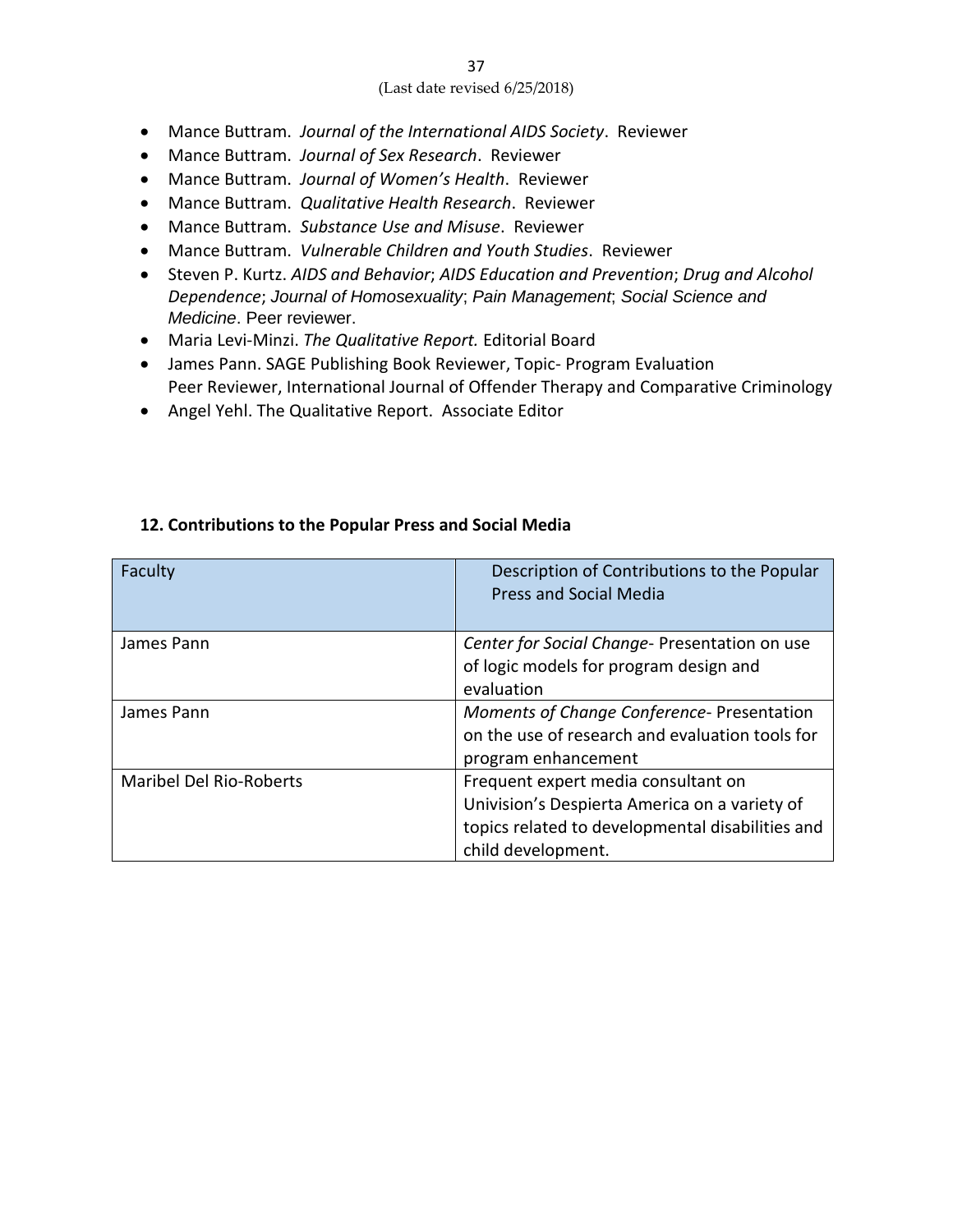# **CAHSS Faculty Accomplishments Department of Literature and Modern Language Academic Year 2018**

## **1. Community Engagement**

| Faculty           | <b>Brief Description of Community Engagement</b>                     |
|-------------------|----------------------------------------------------------------------|
| James Doan        | Served as member of play-reading committee and provided              |
|                   | technical support for various plays, Actors Community Theatre        |
|                   | (ACT), Davie, FL, Summer & Fall 2017                                 |
| James Doan        | Directed Nancy Frick's Four Weddings and an Elvis, ACT, Davie, FL,   |
|                   | produced Feb. 9-25, 2018                                             |
| James Doan        | Developed South Florida Irish Theatre, a non-profit organization, to |
|                   | produce Irish and Irish-American theatre in South Florida, March     |
|                   | 2018                                                                 |
| Aileen Farrar     | Guest Lecturer at the Lifelong Learning Institute on Science and     |
|                   | Literature, "Medicinal Mother and Female Epic in 'Goblin Market',"   |
|                   | 9 November 2017                                                      |
| Aileen Farrar     | Guest Lecturer at the Lifelong Learning Institute on Science and     |
|                   | Literature, "Émile Zola's Naturalism and Secular Morality with       |
|                   | Thérèse Raquin," 26 March 2018                                       |
| Aileen Farrar     | Guest Lecturer at the Lifelong Learning Institute on Science and     |
|                   | Literature, "The Science of Love in John Keats's 'Lamia'," 30 April  |
|                   | 2018                                                                 |
| Christine Jackson | Barnes & Noble, Plantation-Young Adult Creative Writing              |
|                   | Workshop                                                             |
| Marlisa Santos    | Speaker, "That Sinking Feeling: Cornell Woolrich and Film Noir"      |
|                   | Lifelong Learning Institute, Nova Southeastern University, Fort      |
|                   | Lauderdale, FL, February 2018                                        |
| Marlisa Santos    | Speaker, "Fairy Tales and Modern Culture: Beauties and Beasts,"      |
|                   | Lifelong Learning Institute, Nova Southeastern University, Fort      |
|                   | Lauderdale, FL April 2018                                            |

#### **2. Sponsored Research**

## **3. Peer-Reviewed Articles and Creative Works**

Farrar, Aileen. "*Wuthering Heights*: Dreams of Equilibrium in Physiology and Physics." *Victorian Review.* The Brontës and Critical Interventions in Victorian Studies Special Issue (Fall 2016). [Published Fall 2017]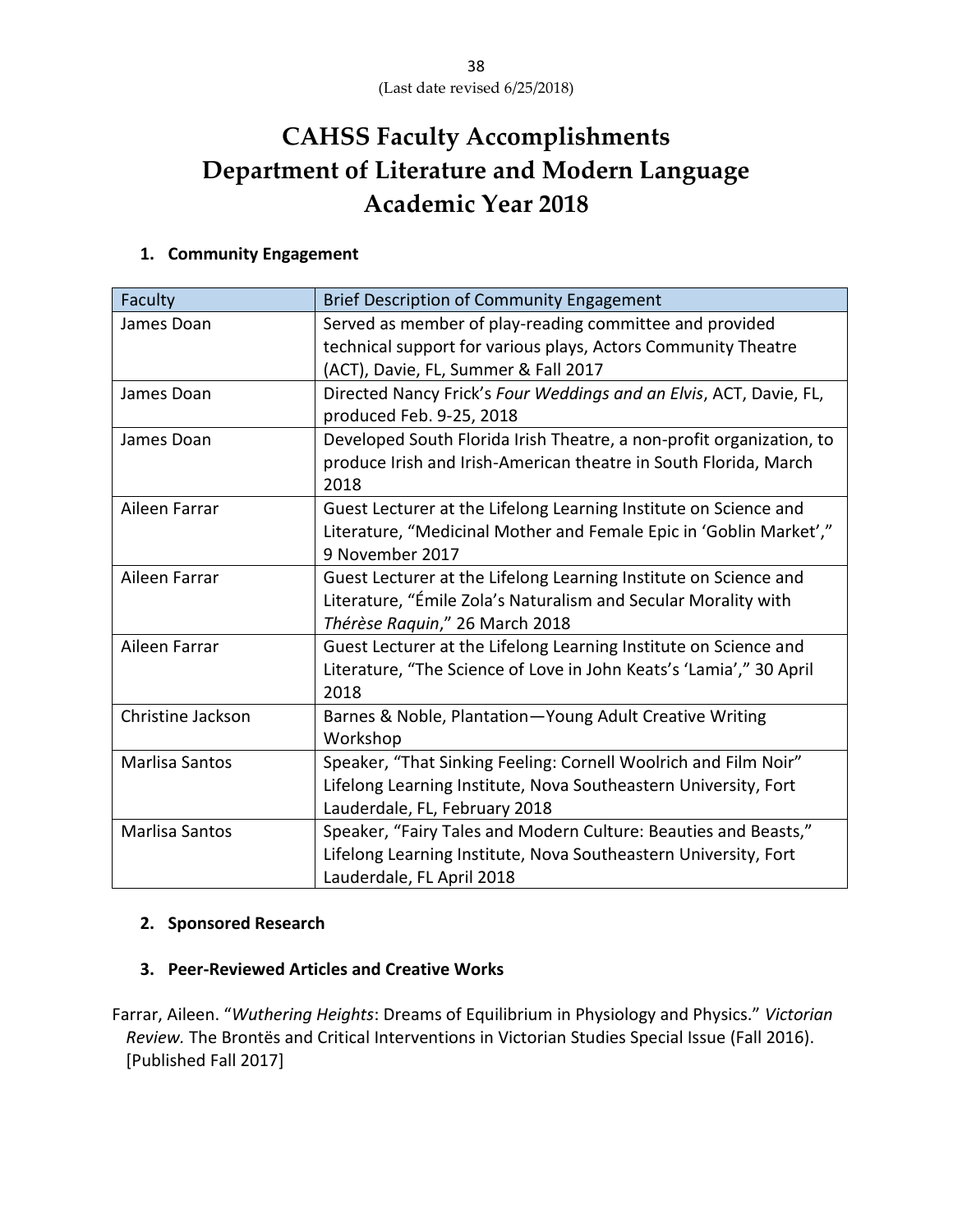Fuentes, Yvette. *Book Review, Oshun's Daughters: The Search for Womanhood in the Americas*  by Vanessa K. Valdés. (State University of New York Press, 2014), *Letras femeninas*, 42.2 (Winter 2017): 170-171.

Jackson, Christine. "Shadow," (poem), *Cold Creek Review*, Issue 5, 3/27/2018. <http://www.coldcreekreview.amberdtran.com/shadow/>

Jackson, Christine. "An Old Dodge," "Disorder in Key West," "Blind," (poetry), *Literary Yard, 1/21/2018* https://literaryyard.com/2018/01/21/poem-an-old-dodge/ <https://literaryyard.com/2018/01/21/poem-disorder-in-key-west/> <https://literaryyard.com/2018/01/21/poem-blind/>

Jackson, Christine., "Coltrane on a Friday Night," (poem), *Ekphrastic Review*, 1/16/2017 [http://www.ekphrastic.net/the-ekphrastic-review/coltrane-on-a-friday-night-by-christine](http://www.ekphrastic.net/the-ekphrastic-review/coltrane-on-a-friday-night-by-christine-jackson)[jackson](http://www.ekphrastic.net/the-ekphrastic-review/coltrane-on-a-friday-night-by-christine-jackson)

## **4. Conference Presentations**

- Farrar, Aileen. "The Nature of the Medicinal Mother and Female Epic in 'Goblin Market'," Victorians Institute Conference (VIC), Greenville, SC. 13-14 October 2017.
- Fuentes, Yvette. "Incorporating Literature and Culture into the Spanish Language Classroom," 99<sup>th</sup> Annual AATSP Conference, Chicago, Illinois. July 6-9, 2017.
- Jackson, Christine. "History as a Thriller Backdrop" (lecture); "How to Lose a Reader in 10 Pages" (co-panelist with novelists Sharon R. Potts & Con Lehane); "Huge Themes as a Backdrop for Fiction;" moderator for 3-member panel of novelists Andrew Gross, James Benn, and Joan Mickelsen; Sleuthfest 2018, Conference sponsored by Mystery Writers of America, Florida Chapter, Boca Raton, FL. March 1-4, 2017.
- Jackson, Christine. "Deadly Coves: The Malleable Granite State of Brendan Dubois," Popular Culture Association of the South, Savannah, GA. October 2017.
- Santos, Marlisa. "'Just like I don't belong': Uncanny Noir in *The Twilight Zone,*" South Atlantic Modern Language Association (SAMLA) Conference, Atlanta, GA. November 2017.
- Santos, Marlisa. "Drinking and Dancing: Noir's Legacy of Amnesia in *Tough Guys Don't Dance*," Norman Mailer Society Conference, Sarasota, FL, October 2017
- Waites, Kate J. "Post-Apocalyptic Fiction in the Age of Trump: Feminism Reboot in *Mad Max, Fury Road and The Handmaid's Tale.*" Popular Culture Association South, Savannah, GA. October 5, 2017.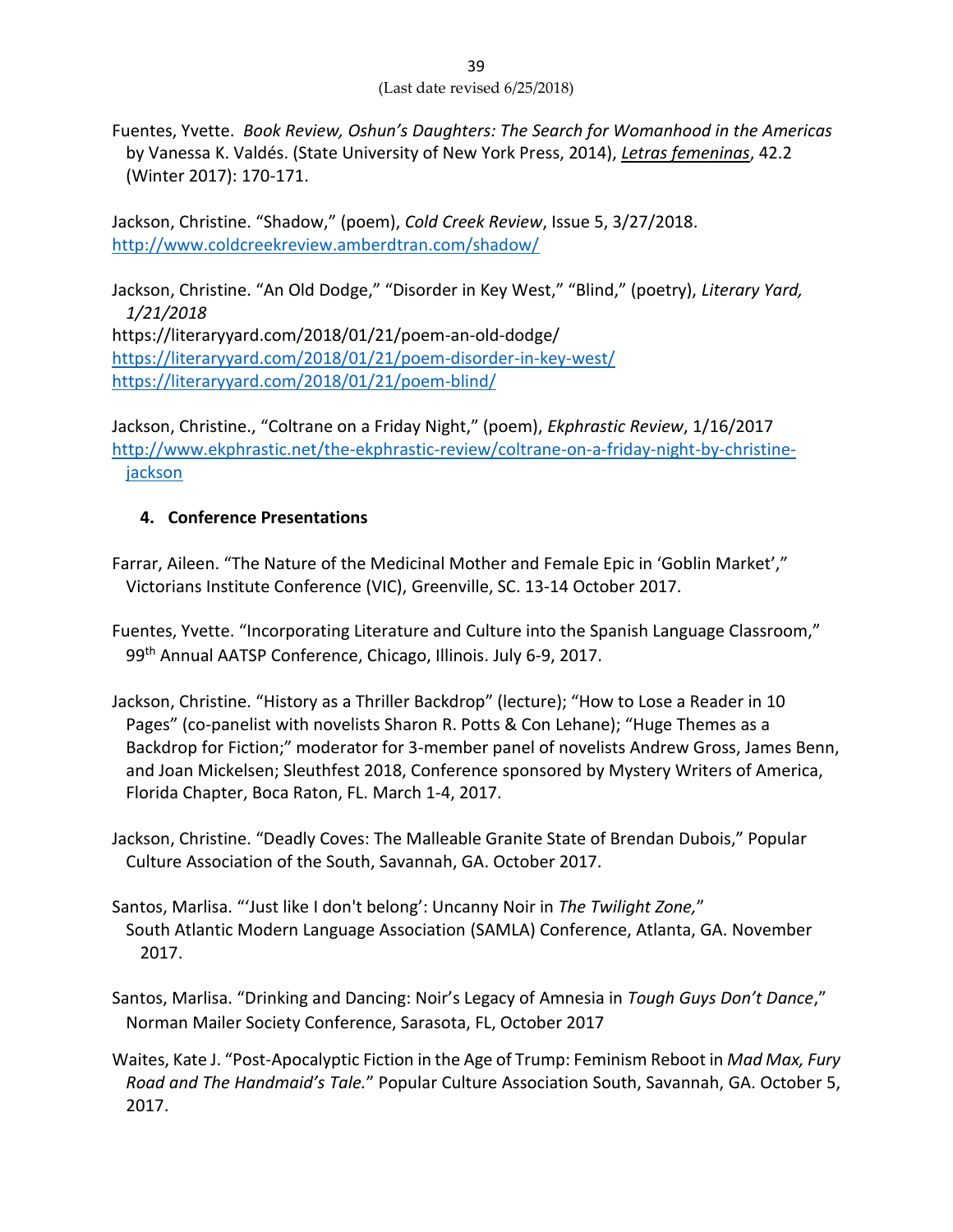# **5. Pedagogical Innovations**

| Faculty               | Description of Pedagogical Innovation         |
|-----------------------|-----------------------------------------------|
| <b>Yvette Fuentes</b> | Participant in "How to Do Task-Based Language |
|                       | Teaching" workshop for language teachers,     |
|                       | sponsored by the Kimberly Green Latin         |
|                       | American and Caribbean Center at Florida      |
|                       | International University & Florida Memorial   |
|                       | University, Miami Dade College North Campus,  |
|                       | June 1, 2017.                                 |
| Christine Jackson     | Treasure Hunt to enhance Library research     |
|                       | skills, Sci-Fi/Fantasy Literature LITR 2120   |
|                       |                                               |

# **6. Campus-Community Dialog Facilitators**

| Faculty               | Name of Campus-Community Dialog                |
|-----------------------|------------------------------------------------|
| James Doan            | CAHSS Intellectual Conversations (member of    |
|                       | steering committee)                            |
| Aileen Farrar         | American Library Association Public Programs   |
|                       | Office and FINRA Investor Education            |
|                       | Foundation's "Through a Lens: Money in Film,   |
|                       | The Big Short," Thinking Money, 5 April. 2018  |
| Aileen Farrar         | Department of Literature and Modern            |
|                       | Language & First Year Seminar's "Movie Night   |
|                       | & Discussion: Wonder Woman," NSU's Annual      |
|                       | Film Series: The Reel, 21 Mar. 2018            |
| Aileen Farrar         | Department of Literature and Modern            |
|                       | Language & First Year Seminar's "Movie Night   |
|                       | & Discussion: Amélie," NSU's Annual Film       |
|                       | Series: The Reel, 14 Feb. 2018.                |
| Aileen Farrar         | Department of Literature and Modern            |
|                       | Language & First Year Seminar's "Movie Night   |
|                       | & Discussion: Spirited Away," NSU's Annual     |
|                       | Film Series: The Reel, 4 Oct. 2017             |
| Aileen Farrar         | Facilitator, Alvin Sherman Library's "Meet the |
|                       | Author and Book Signing" with Lisa Unger, 24   |
|                       | <b>June 2017</b>                               |
| <b>Yvette Fuentes</b> | "The Impact of Hispanic Culture on the U.S.,"  |
|                       | Co-presented with Prof. Jessica Collado-Muñiz  |
|                       | as part of Hispanic Heritage Month, College of |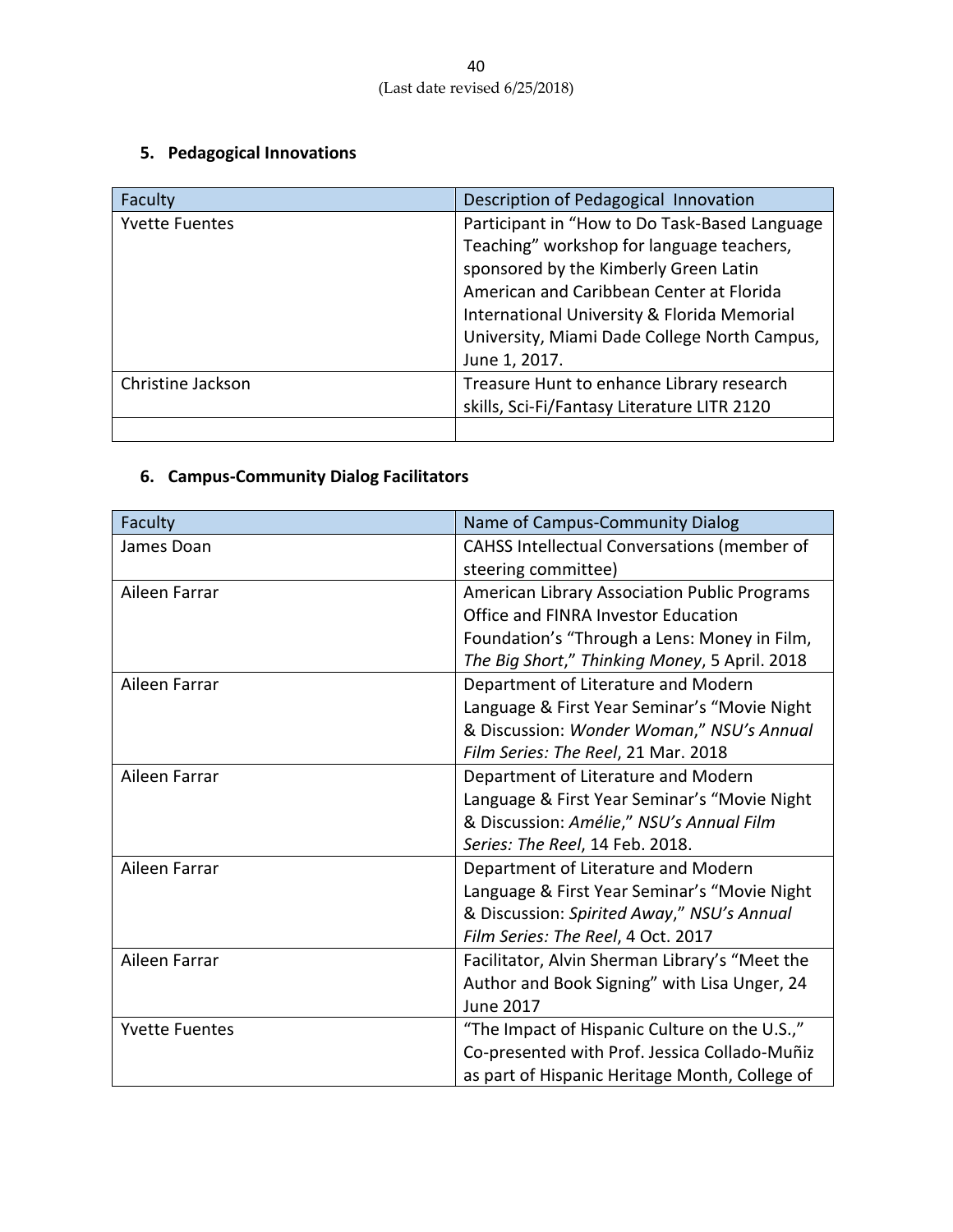|                       | Arts, Humanities & Social Sciences, October 4,      |  |
|-----------------------|-----------------------------------------------------|--|
|                       | 2017.                                               |  |
| <b>Yvette Fuentes</b> | "Writing as an Act of Resistance: The Narrative     |  |
|                       | of Wendy Guerra," presented at the CAHSS            |  |
|                       | <b>Intellectual Conversations Series, September</b> |  |
|                       | 28, 2017.                                           |  |
| Marlisa Santos        | Judge, NSU's Holocaust Reflection Contest           |  |
| Kate Waites           | NSU's Annual Film Series: The Reel, Movie           |  |
|                       | Night and Discussions (September, October,          |  |
|                       | February, March)                                    |  |
| Kate Waites           | Judge, NSU's Holocaust Reflection Contest           |  |
| Kate Waites           | NSU Faculty Symposium: "Sexual Harassment           |  |
|                       | and Gender Re-Education" (15 March 2018)            |  |

## **7. Student Organization Advisors and Mentors**

| Faculty               | <b>Student Organization</b>                    | <b>Faculty Role</b>    |
|-----------------------|------------------------------------------------|------------------------|
| Aileen Farrar         | NSU Book Club: Wyrd                            | <b>Faculty Advisor</b> |
| Aileen Farrar         | <b>Students Against Injustice</b>              | <b>Faculty Advisor</b> |
| Aileen Farrar         | Undergraduate Student<br><b>Faculty Mentor</b> |                        |
|                       | Symposium                                      |                        |
| <b>Yvette Fuentes</b> | Nova Cards and Board                           | <b>Faculty Advisor</b> |
|                       | Games Club (NCBG)                              |                        |
| Kate Waites           | Undergraduate Student                          | <b>Faculty Mentor</b>  |
|                       | Symposium                                      |                        |

## **8. Books and Book Chapters**

- Doan, James. "Introduction" and "Allegory and Numerology in Apocalyptic Endgames," in *Apocalyptic Chic: Visions of the Apocalypse and Post-Apocalypse in Literature and Visual Arts*, Eds. James Doan and Barbara Brodman (Madison and Teaneck: Fairleigh Dickinson U.P., 2017), ix-xvi, 1-11. Published in Fall 2017.
- Jackson, Christine. "When Worlds Collide: A Study of Detective/Sci-Fi Fusion in Ben H. Winters's *The Last Policeman* Trilogy," in *Apocalyptic Chic: Visions of the Apocalypse and Post-Apocalypse in Literature and Visual Arts*, Rowman and Littlefield Publishers. 2017.

Santos, Marlisa. "That Sinking Feeling: Cornell Woolrich and the Uncanny Noir Mood," *Film Noir Prototypes: Origins of the Movement*. Ed. Alain Silver and James Ursini. Applause Theatre & Cinema Books. May 2018.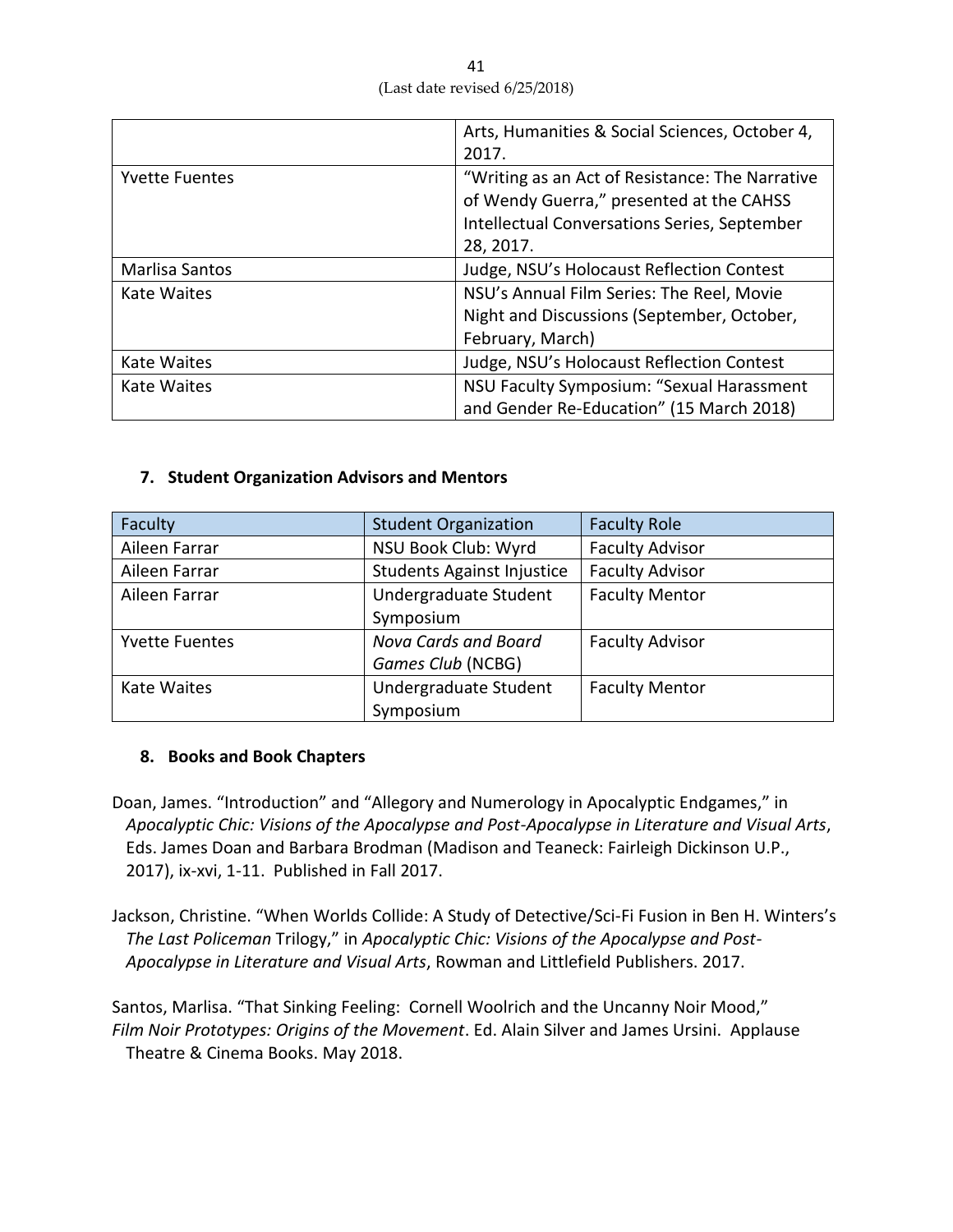Waites, Kate J. The 'I' and the 'Eye': Mediated Perspective in the Documemoir". *Mediating Memory: Tracing the Limits of Memoir.* Eds. Bunty Avieson, Fiona Giles and Sue Joseph. NY: Routledge. 2018.

### **9. Awards and Recognitions (e.g., STUEYS nominees, service anniversary honorees…)**

### **10. Leadership in Academic Societies and Professional Associations**

| Faculty               | Name of Academic<br>Society/Professional<br>Association | <b>Faculty Leadership Role</b>                                            |
|-----------------------|---------------------------------------------------------|---------------------------------------------------------------------------|
| <b>Yvette Fuentes</b> | College Board                                           | AP <sup>®</sup> Spanish Language &<br>Culture Reader, June 12-18<br>2017. |

## **11. Editors, Referees, and Reviewers for Recognized Academic Outlets**

- Kate Waites, *Social Studies in Gender,* Cognella Publishing, Inc. Reviewer of textbook.
- Yvette Fuentes. Referee Board, *L'Érudit franco-espagnol (LEF-E): An Electronic Journal of French and Hispanic Literatures* [\(www.lef-e.org\)](https://mail.ncs.nova.edu/owa/redir.aspx?C=27c500fe639740549ef5d4e77c42ac24&URL=http%3a%2f%2fwww.lef-e.org%2f), Sept. 2011 to present.
- Yvette Fuentes, Editorial Board, *Anthuriam: A Caribbean Studies Journal*, summer 2003 to present
- Yvette Fuentes. Book reviewer, *Choice: Current Reviews for Academic Libraries,* March 2003 to present
- Yvette Fuentes, Peer reviewer, *Hispania: A Journal Devoted to the Teaching of Spanish and Portuguese,* Aug. 2010 to present

## **12. Contributions to the Popular Press and Social Media**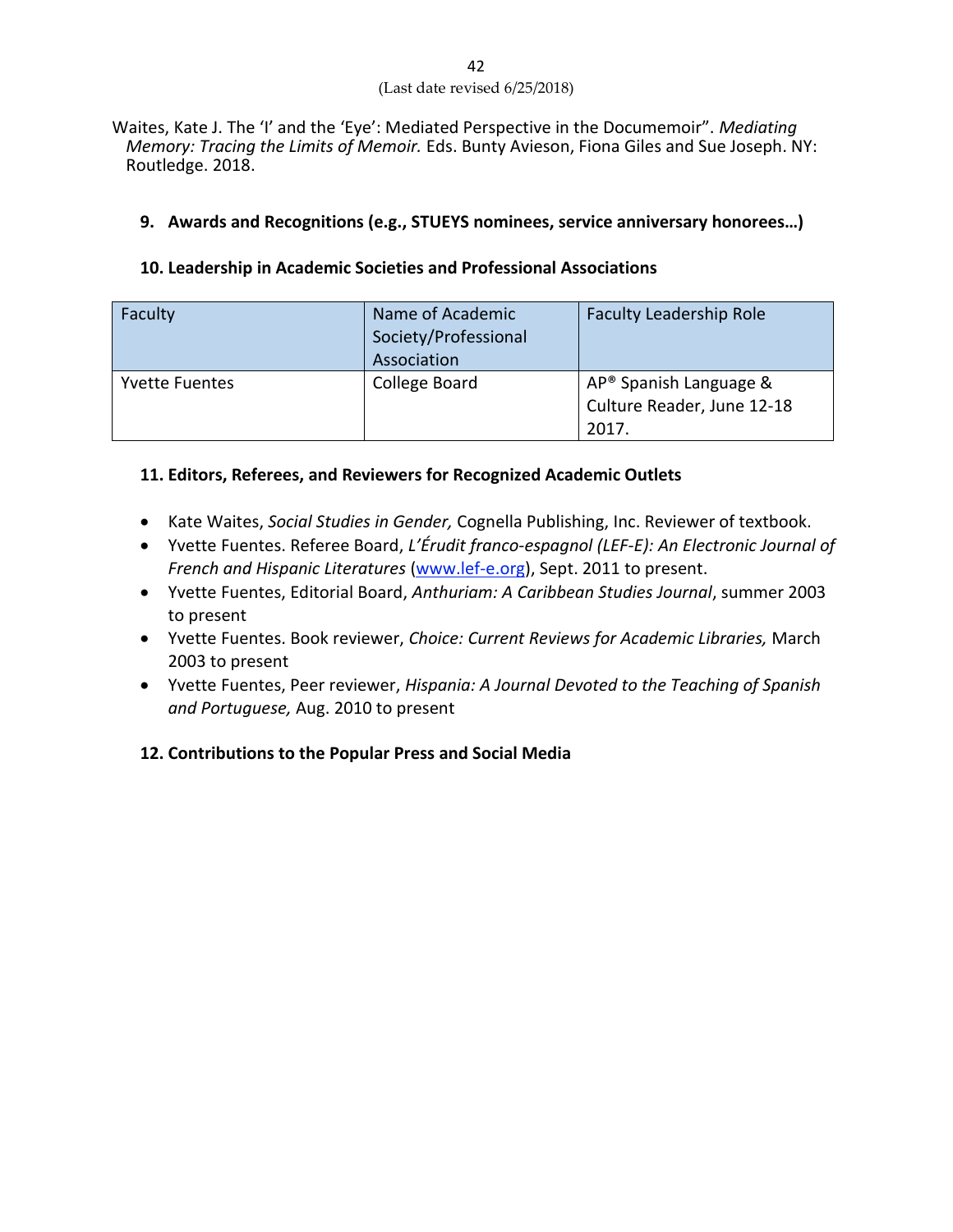# **CAHSS Faculty Accomplishments Department of Performing and Visual Arts Academic Year 2018**

# **1. Community Engagement**

| Faculty               | <b>Brief Description of Community Engagement</b>                             |
|-----------------------|------------------------------------------------------------------------------|
| Dr. Bill J. Adams     | Broward Cultural Division - Creative Investment Program grant                |
|                       | reviewer and panelist                                                        |
| Dr. Michael Caldwell  | Judge, Pompano Beach Young Pianists Competition                              |
| Dr. Michael Caldwell  | Judge, Chopin National Foundation Young Pianists Auditions                   |
| Dr. Michael Caldwell  | NSU Representative, Florida Youth Orchestra Annual Awards                    |
| Dr. Michael Caldwell  | NSU Representative, APAI Cultural Festival                                   |
| Dr. Michael Caldwell  | NSU Representative, 211 8 <sup>th</sup> Annual Communitycare Plan Non-       |
|                       | <b>Profit Awards</b>                                                         |
| Dr. Michael Caldwell  | NSU Faculty Panelist, Charlie Albright Classical Music Discussion            |
| Elana Lanczi, M.F.A.  | Florida Dance Education Organization Conference: Miami City                  |
|                       | Ballet, Miami, FL- Conference Co-organizer                                   |
| Elana Lanczi, M.F.A.  | Beyond the Test; Dance Performance Assessment (Florida Dance                 |
|                       | Education Organization) St. Petersburg, FL- Scorer                           |
|                       | (Assessment of Middle and High School Dance programs                         |
|                       | throughout the State of Florida.)                                            |
| Elana Lanczi, M.F.A.  | College Audition: Florida Dance Education Organization; St.                  |
|                       | Petersburg, FL- College Audition Panelist                                    |
| Kandy G Lopez-Moreno, | Ft. Lauderdale Small Print Fair 2017, November 11, 12-6pm                    |
| M.F.A.                | (Live print demonstration and 50+ exhibitors - including NSU's PVA)          |
|                       | In collaboration with IS Project and Girls' Club                             |
| Kandy G Lopez-Moreno, | AAUW - W.E. Empowerment PACE project - December 6, 2017 &                    |
| M.F.A.                | April 11, 2018 - (Printmaking and graphic design workshop)                   |
| Kandy G Lopez-Moreno, | Arts Roundtable, March 2016 - Present                                        |
| M.F.A.                | (NSU Library, PVA staff and MOA)                                             |
| Kandy G Lopez-Moreno, | Retrospective Miami Latino Art Beat Exhibition, Mandarin Oriental            |
| M.F.A.                | Hotel, December 2017. (curator)                                              |
| Kandy G Lopez-Moreno, | 2017 SHADE, Gleason Room & Adrienne Arsht Center, Miami                      |
| M.F.A.                | Beach, collaboration with Augusto Soledad, May 24 <sup>th</sup> 2017 & March |
|                       | 31, 2018                                                                     |
| Kandy G Lopez-Moreno, | The Frank Gallery - Careers in the Arts lecture series, May 10, 2018         |
| M.F.A.                |                                                                              |
| Kandy G Lopez-Moreno, | Arts (IT) - Innovation Talk, Haitian Heritage Museum, February               |
| M.F.A.                | 22 <sup>nd</sup> , 6-9pm                                                     |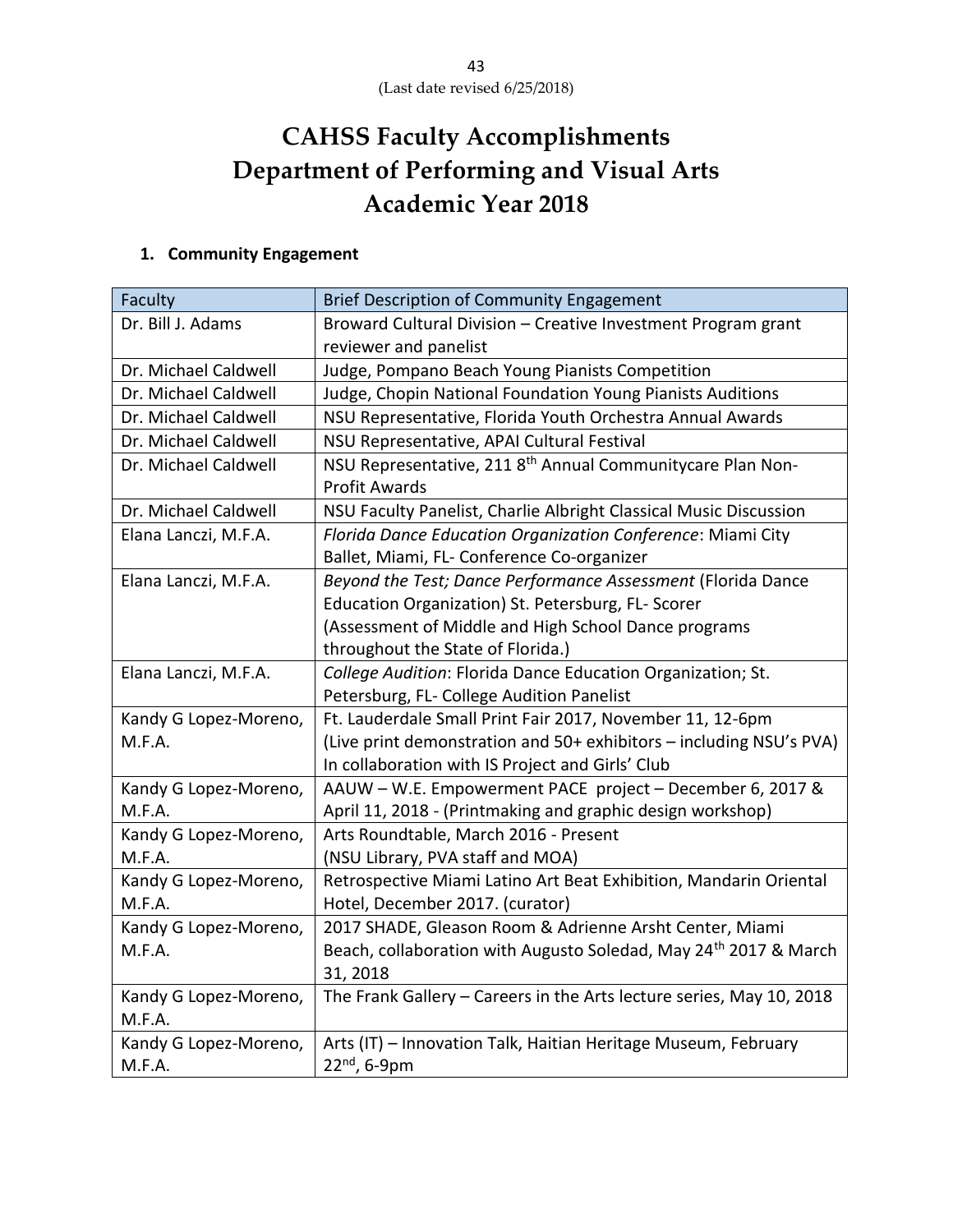| Kandy G Lopez-Moreno,    | Panel Discussion, Discrimination and Disparity, Spady Museum,      |  |
|--------------------------|--------------------------------------------------------------------|--|
| M.F.A.                   | January 6th at 11am                                                |  |
| Kandy G Lopez-Moreno,    | Art Roundtable, Fear the Invisible, NSU Art Museum, November 14    |  |
| M.F.A.                   |                                                                    |  |
| Kandy G Lopez-Moreno,    | Who Are You? Artist Mentorship Program (AMP) Summer Camp,          |  |
| M.F.A.                   | Florida Atlantic University, June 21-23                            |  |
| Kandy G Lopez-Moreno,    | (In) Visible Artist Talk, St. Thomas University, April 19th        |  |
| M.F.A.                   |                                                                    |  |
| Kandy G Lopez-Moreno,    | Reductive Monotype Printmaking, IS Projects, Ft. Lauderdale, FL.   |  |
| M.F.A.                   | June 3rd, 12-4pm                                                   |  |
| Kandy G Lopez-Moreno,    | Panel Discussion, The Reel Spady Cultural Heritage Museum, April   |  |
| M.F.A.                   | 21 at 12pm                                                         |  |
| Kandy G Lopez-Moreno,    | Alumni Art Auction - New World School of the Arts @ FAENA          |  |
| M.F.A.                   | Forum, November 1, 2017                                            |  |
| Kandy G Lopez-Moreno,    | Life Sciences South Florida STEM Undergraduate Research            |  |
| M.F.A.                   | Symposium - student presented Agar art created in class at this    |  |
|                          | symposium in Palm Beach State College.                             |  |
| Kandy G Lopez-Moreno,    | The Jamaica Charity Gala, April 14, 2018 - Exhibiting work and     |  |
| M.F.A.                   | selling for the American Friends of Jamaica charity                |  |
| Jessica Muniz-Collado,   | Composed original music for Florida Breast Cancer Foundation       |  |
| M.F.A.                   | Theatre Project: Facing Forward                                    |  |
| Jessica Muniz-Collado,   | Co-host for National College Radio Day- Topic: Samples of Sampling |  |
| M.F.A.                   |                                                                    |  |
| Augusto Soledade,        | Choreographer for Piano Slam 10, a partnership with Dranoff 2      |  |
| M.F.A.                   | Piano Foundation                                                   |  |
| Augusto Soledade,        | Choreographer for Una Marea Creciente, a collaboration project     |  |
| M.F.A.                   | winner of the Knight Arts Challenge Grant, with Orlando Garcia,    |  |
|                          | John Stuart, Campbell MacGrath, Jacek Kolasinski                   |  |
| Augusto Soledade,        | Invited to teach Afro-Fusion workshop at the Federal University of |  |
| M.F.A.                   | Bahia, Brazil.                                                     |  |
| Augusto Soledade,        | Selected to be an artist in residence at the Vila Sul Residency    |  |
| M.F.A.                   | Program through the Goethe Institute in Bahia, Brazil.             |  |
| Tennille Shuster, M.F.A. | Juror - Making Marks: 40 <sup>th</sup> Annual Student Exhibition,  |  |
|                          | Broward College, April 19 - May 30, 2018                           |  |
| Tennille Shuster, M.F.A. | Juror - Congressional Art Competition,                             |  |
|                          | Nova Southeastern University, May 1, 2018                          |  |
| Tennille Shuster, M.F.A. | Small Printer's Fair (SPF '18) Demonstrations/Presentation of      |  |
|                          | screen printing techniques to the public during the fair, aid in   |  |
|                          | organizing NSU student volunteers, and hosting NSU Art + Design    |  |
|                          | table                                                              |  |
|                          | FAT Village, Fort Lauderdale, November 11, 2018                    |  |
| Tennille Shuster, M.F.A. | Organize/Host PACE Girls Screenprinting Workshop on April 11,      |  |
|                          | 2018                                                               |  |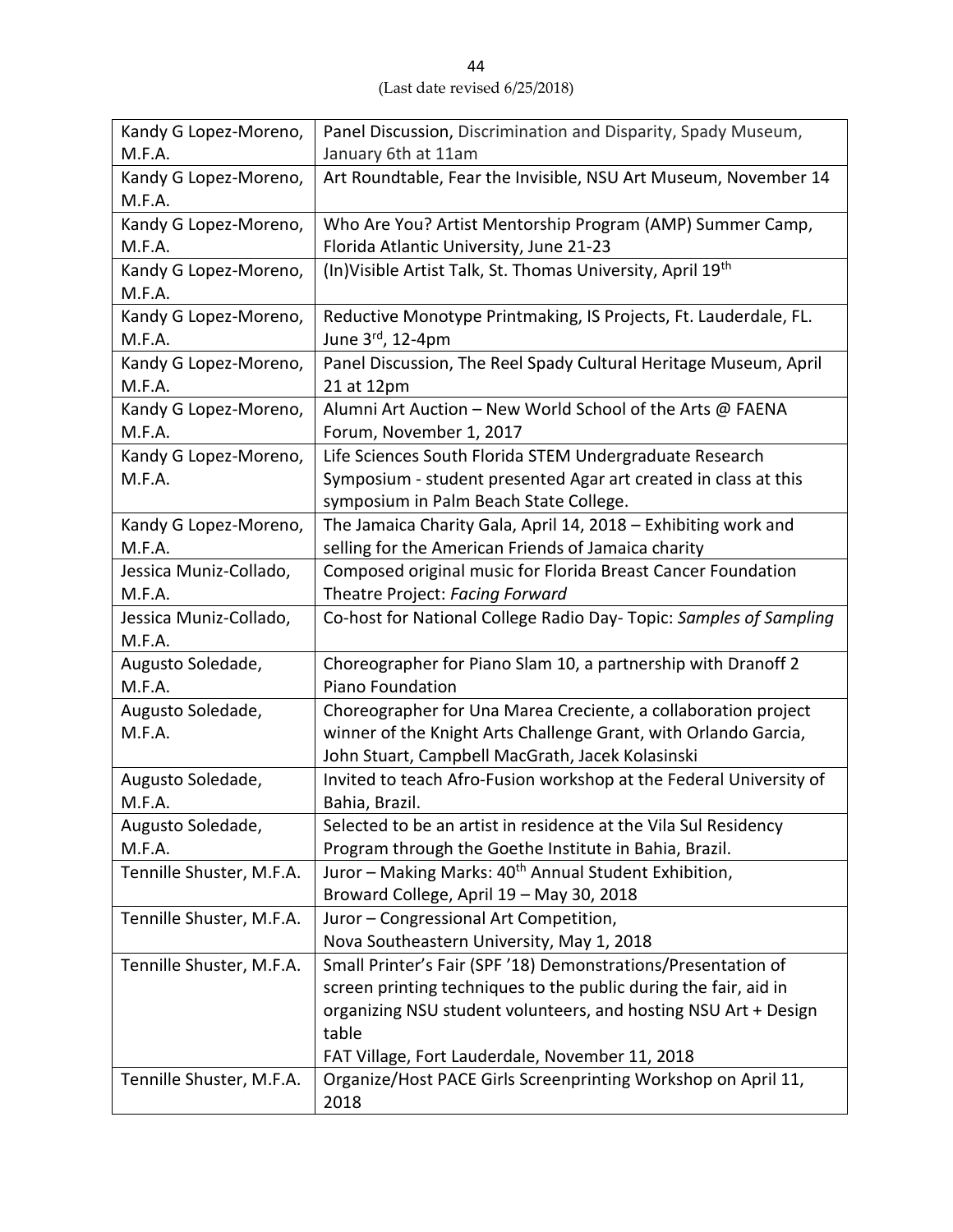# **2. Sponsored Research**

| Faculty                          | Title of Sponsored<br><b>Research Award</b>                                    | <b>Award Amount</b> | <b>Brief Description of</b><br><b>Research Project</b>                                                                                                                                                                                                                                                                                                                        |
|----------------------------------|--------------------------------------------------------------------------------|---------------------|-------------------------------------------------------------------------------------------------------------------------------------------------------------------------------------------------------------------------------------------------------------------------------------------------------------------------------------------------------------------------------|
| Dr. Bill J. Adams                | NSU Presents-<br>Understanding<br><b>Breast Health</b>                         | 43,899              | Collaboration with<br><b>Florida Breast Cancer</b><br>Foundation to<br>educate young<br>people about breast<br>health                                                                                                                                                                                                                                                         |
| Mark Duncan, M.F.A.              | <b>Facing Forward</b><br>(Florida Breast<br><b>Cancer Foundation</b><br>Grant) | \$43899.00          |                                                                                                                                                                                                                                                                                                                                                                               |
| Kandy G Lopez-<br>Moreno, M.F.A. | <b>Black Lives in</b><br>America Project-<br><b>NEA Grant</b>                  | Still under review  | "Black Lives in<br>America" will consist<br>of a series of 8<br>conversations that<br>will take place at<br>locations in the city<br>of Fort Lauderdale.<br>Each one will feature<br>a scholar using a<br>humanities lens to<br>discuss a specific<br>topic, and each<br>scholar will partner<br>with a member of<br>the community to<br>participate in each<br>conversation. |
| Kandy G Lopez-<br>Moreno, M.F.A. | <b>AAUW Community</b><br><b>Action Grant</b>                                   | \$6500              | PI for the grant is<br>Julie Torruellas<br>Garcia. Tennille<br>Shuster and I worked<br>as a faculty sponsor<br>to create an Arts<br>portion-W.E.<br>Empowerment<br>project (printmaking<br>and graphic design<br>workshop)                                                                                                                                                    |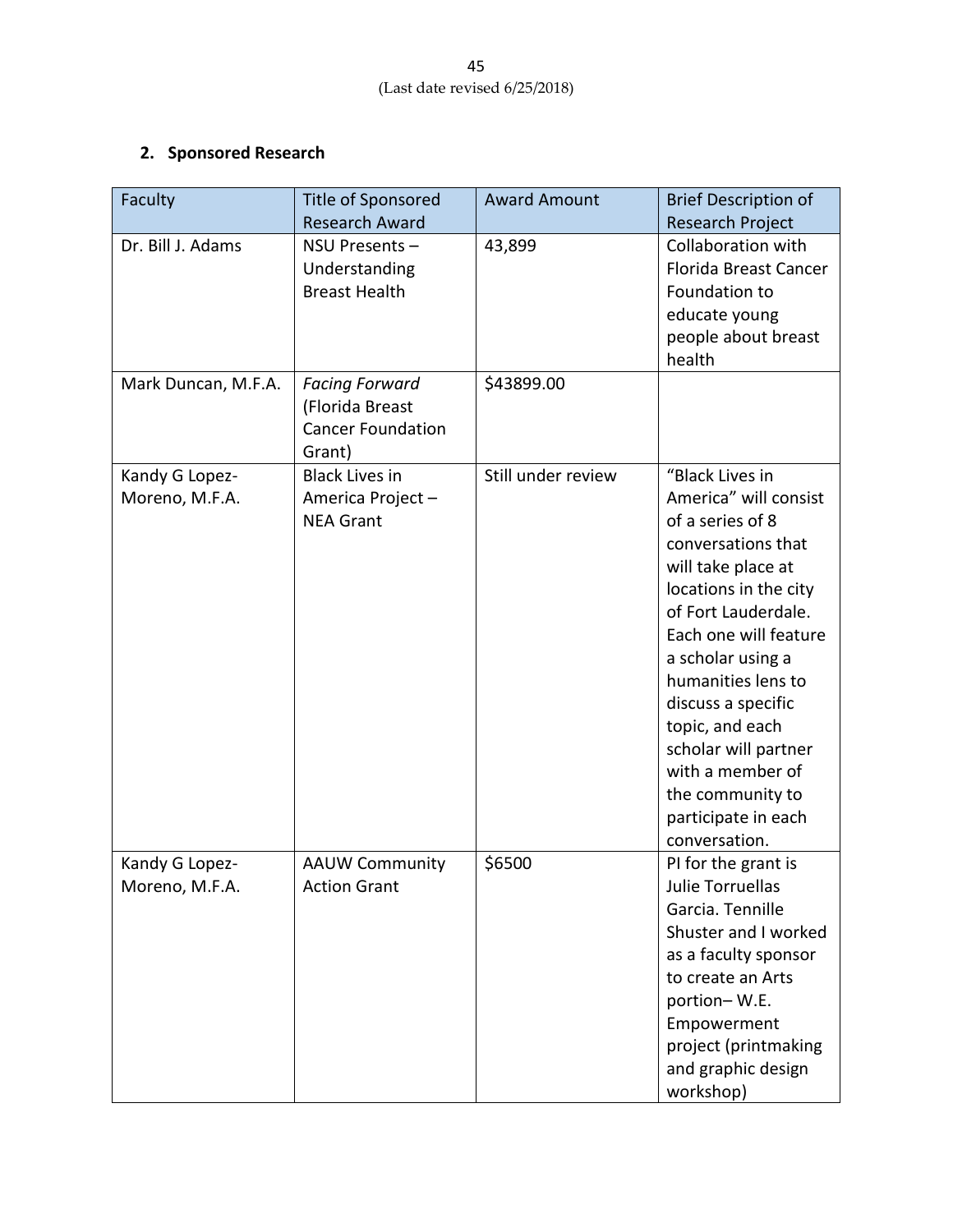#### **3. Peer-Reviewed Articles and Creative Works**

- Adams, Bill. Liminal Observation in Multidisciplinary Performance: MTV Meets Franz Schubert. *International Journal of Arts and Sciences* (IJAS), Volume 10, No. 2. January, 2018.
- Caldwell, Michael. *"Solo Piano Works by Beethoven and Schubert."*PVA Music Recital. February 3, 2018.
- Gelbmann, Daniel. *Reign of Terror* Co. Director. Main Campus Performance Theatre. October 13, 2017.
- Gelbmann, Daniel. *Dance Concert* Lighting Designer. Main Campus Performance Theatre. November 3, 2017.
- Gelbmann, Daniel *A Dog's House* Faculty Supervisor. Main Campus Black Box Theatre. November 17, 2017.
- Gelbmann, Daniel *A Night of Comedy* Stage Two Faculty Mentor. Main Campus Black Box Theatre. December 1, 2017.
- Gelbmann, Daniel *The House of Blue Leaves* Lighting Designer Set Designer Production Manager – Main Campus Black Box Theatre. February 23, 2018.
- Gelbmann, Daniel. *Facing Forward* Production Manager and Scenic designer Miniaci Center of the Performing Arts. March 1, 2018.
- Gelbmann, Daniel *Broadway Bash* Production Manager Main Campus Performance Theatre. April 6, 2018.
- Gelbmann, Daniel *The Mayfly: a 24 Hour Theatre Project* Stage Two Faculty Mentor. Main Campus Black Box Theatre. April 21, 2018.
- Gelbmann, Daniel. *Student Choreography Showcase* Production Manager. Main Campus Performance Theatre. April 27, 2018
- Lanczi, Elana. *Force of Nature*: American College Dance Conference- Southeastern Regional Conference Adjudication Concert. Watson Theater, Coker College, Hartsville, SC. March 2, 2018.

Lopez, Kandy. *(In)Visible***.** St. Thomas University, Miami Fl. April 26 – July 11, 2018.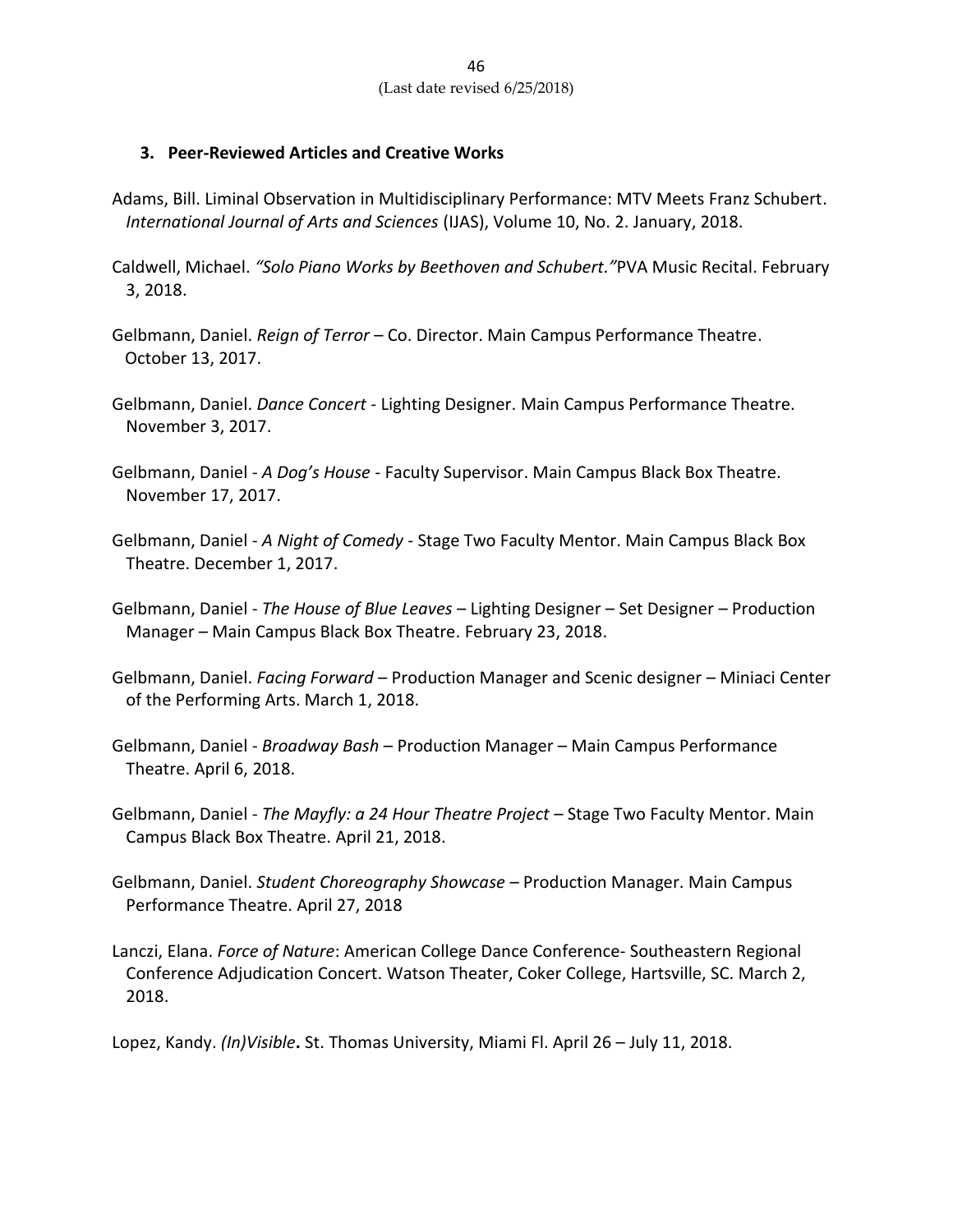- Lopez, Kandy. *Share My Reel Exhibition.* Spady Cultural Heritage, Museum. March 22 July 21, 2018.
- Lopez, Kandy. *smART Gallery*. Aventura Mall, West Wing, FL. April 12 14, 2018.
- Lopez, Kandy. *Miami Design District Group Show*, Haitian Heritage Museum, Art Week. Dec 5 April 30, 2017-18.
- Lopez, Kandy.*Inner Worlds*, Cade Art Gallery, Anne Arundel Comm. College, Arnold, MD. Nov. 21- Jan 18, 2017-18.
- Lopez, Kandy. *Discrimination & Disparity: Relentlessly Persisting*, Spady C. H. Museum. Nov. 25– Jan 20, 2017.
- Lopez, Kandy. *3 rd Annual Hand Pulled Print Exhibition*, Site: Brooklyn, Brooklyn NY. Sep. 22- Oct. 22, 2017.
- Lopez, Kandy. *FAEA Member Virtual Exhibition*. St. Petersburg Museum of Fine Arts, St. Pete. FL. Oct. 19, 2017.
- Lopez, Kandy. *Color, Line and Form Exhibition*, Alvin Sherman Library, NSU, Davie, FL. Sep 3rd Oct 12, 2017.
- Lopez, Kandy. *Scratching the Surface*, *Verum Ultimum Art Gallery*, Portland OR, Aug. 12 Sep. 12, 2017.
- Lopez, Kandy. *We the People: Political Art in an Age of Discord*, Poughkeepsie NY. July 8 August 12, 2017.
- Muniz-Collado, Jessica. *SHADE (Soundtrack)*  Composer (soundtrack to original Augusto Soledade dance production entitled SHADE- performed). Miami, FL. May 2017 – March 2018.
- Muniz-Collado, Jessica. *Reign of Terror*  Sound Designer. Nova Southeastern University Department of Performing and Visual Arts Production. 2017.
- Muniz-Collado**,** Jessica. *A Dog's House*  Music Composer. Stage2 Theatre Production. 2017.
- Muniz-Collado, Jessica. *NSU Dept. of Writing & Communications Marketing Video: B.A. Program* - Film Composer*.* Nova Southeastern University. 2017.

Muniz-Collado, Jessica*. NSU Dept. of Writing & Communications Marketing Video: M.A. Program* - Film Composer*.* Nova Southeastern University. 2017.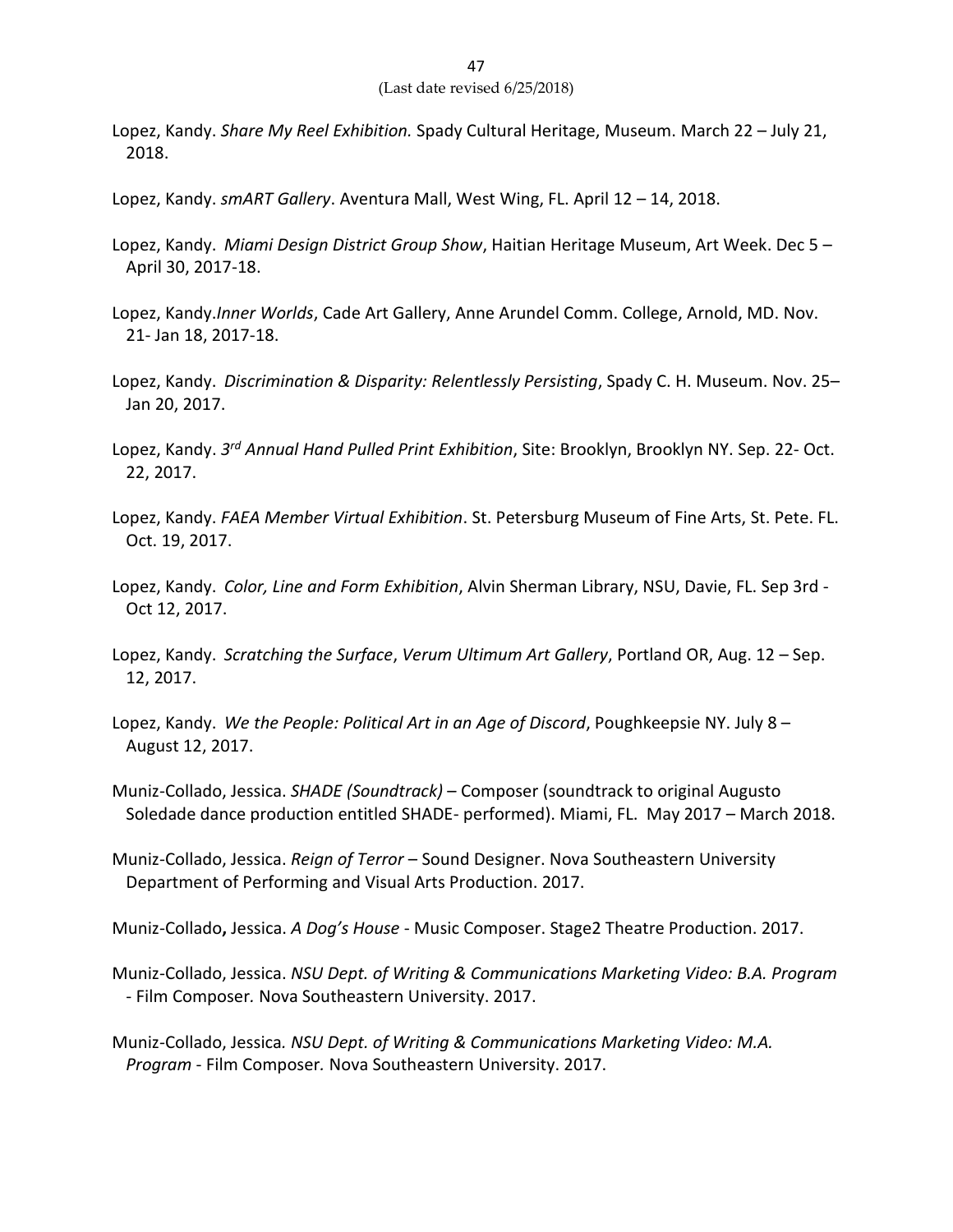- Muniz-Collado, Jessica. *School of Rock: The Musical* Drummer. DPJDS South Florida Production. 2018.
- Soledade, Augusto. Brazzdance performed at the Arsht Center in Miami on Feb 28, 2018as part of the Piano Slam 10.
- Soledade, Augusto. Brazzdance performed at the Arsht Center in Miami on March 31, 2018

Soledade, Augusto. Brazzdance performed at the Keybiscayne Nature Center in Miami on April 14, 2018 as part of the National Water Dance.

- Soledade, Augusto. Brazzdance performed at the Faena Forum in Miami Beach on May 7, 2018 as part of Uma Marea Creciente.
- Shuster, Tennille. *Rising Together*: *An Exhibition of Zines, Artists' Books and Prints with a Social Conscience*. On display at the University of Utah. Fall, 2018. University of Iowa. Fall, 2019. San Francisco, Center for the Book. Spring, 2020; Featuring artist's book The Party's Over.
- Shuster, Tennille. *Design for Good* PosterFest hosted by American Institute of Graphic Arts (AIGA). On display at the Wolfsonian Museum FIU, April 2018. Featuring poster design/digital illustration Not Invisible/Not Divisible (Competition 1st Place Winner).
- Shuster, Tennille. *Sense of Place*: An International Juried Exhibit, Galaudet Fine Art Gallery, Chicago, Illinois. On display June 1 to September 7, 2018. Featuring artist's book Behind Closed Doors.

## **4. Conference Presentations**

- Adams, Bill. Liminal Observation in Multidisciplinary Performance: MTV Meets Franz Schubert. *International Journal of Arts and Sciences*, Venice ITALY. June 20-23, 2017.
- Adams, Bill. *To belt or not to belt?* Florida Theatre Conference, Lakeland FL. November 8-11, 2017.
- Adams, Bill. *Acting and Singing with Archetypes.* Southeastern Theatre Conference, Mobile AL. March 7-11, 2018.

Adams, Bill. *Healthy Belting*. Southeastern Theatre Conference, Mobile AL. March 7-11, 2018.

Gelbmann, Damiel. *Japanese Theatre Technical Adaptations for Western Plays*. Southeastern Theatre Conference. April 9, 2018.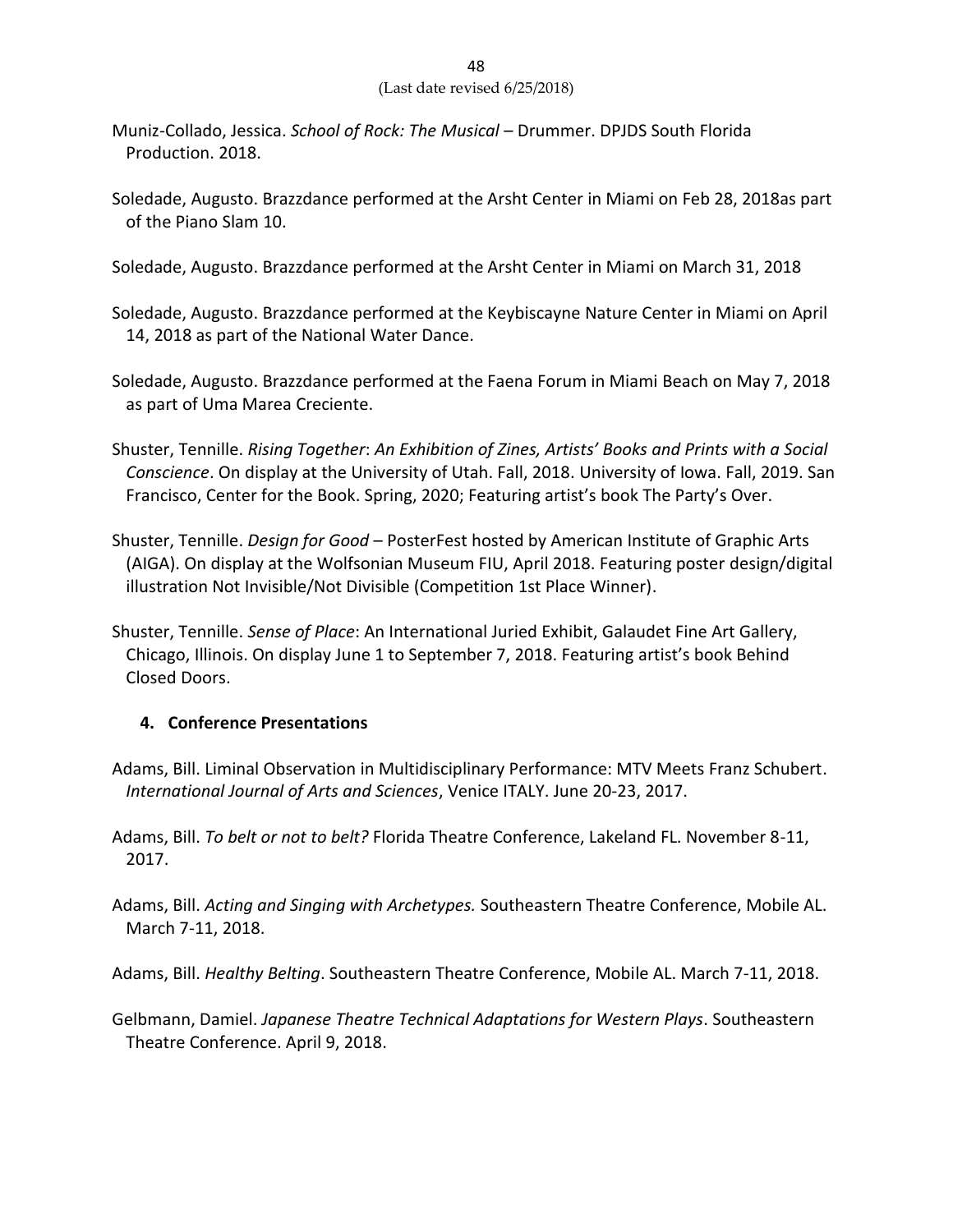- 49 (Last date revised 6/25/2018)
- Lanczi, Elana. *Dance Improvisation as a Tool to Deepen Student Learning.* Palm Beach County Dance Teachers Professional Development Conference; Kravis Center for the Performing Arts, West Palm Beach, FL. August 10, 2018.
- Lanczi, Elana. *Dance Improvisation* Master Class. American College Dance Conference-Southeast Regional Conference; Coker College, Hartsville, SC. March 3, 2018.
- Muniz-Collado, Jessica. *Twisted Sister Said It Right" We're Not Gonna Take It Anymore!"* Lecturer/Presenter, CAHSS Intellectual Conversations Series "Resistance & Resilience," Nova Southeastern University. 2017.
- Muniz-Collado, Jessica. *Music and S.T.E.M*. Lecturer/Presenter, Farquhar Honors College Lunch & Lunch. Nova Southeastern University. 2018.
- Soledade, Augusto. Taught Master Classes in Afro-Brazilian and Afro-Fusion dance at the *American College Dance Association Conference*. March 2018.

## **5. Pedagogical Innovations**

| Faculty                      | Description of Pedagogical Innovation                       |  |
|------------------------------|-------------------------------------------------------------|--|
| Dr. Michael Caldwell         | Faculty participant, IRF Music Review                       |  |
| Kandy G Lopez-Moreno, M.F.A. | Converting Painting I into an experiential                  |  |
|                              | learning course                                             |  |
| Kandy G Lopez-Moreno, M.F.A. | Converting Art History I into an online course              |  |
| Kandy G Lopez-Moreno, M.F.A. | Florida Anatomical Board Standard Operating                 |  |
|                              | Procedure – My motion to include art students               |  |
|                              | to view cadavers in the medical labs for                    |  |
|                              | observation purposes passed in August 2017.                 |  |
| Kandy G Lopez-Moreno, M.F.A. | AAUW's PACE program funding allowed us to                   |  |
|                              | purchase a Vacuum UV Exposure Unit Screen                   |  |
|                              | Printing Machine for the Printmaking course.                |  |
| Tennille Shuster, M.F.A.     | Mentored students through class project for                 |  |
|                              | the Palm Beach International Film Festival                  |  |
|                              | state-wide poster competition, resulting in NSU             |  |
|                              | student Valentina Messina Del Sorto's 1 <sup>st</sup> place |  |
|                              | win (\$500 cash prize awarded at the Red                    |  |
|                              | Carpet event on April 6, 2018)                              |  |

#### **6. Campus-Community Dialog Facilitators**

| Faculty              | Name of Campus-Community Dialog               |
|----------------------|-----------------------------------------------|
| Dr. Michael Caldwell | <sup>1</sup> Facilitator, Diversity Dialogues |
| Elana Lanczi, M.F.A. | Dance Awareness Day - Event Co-Organizer      |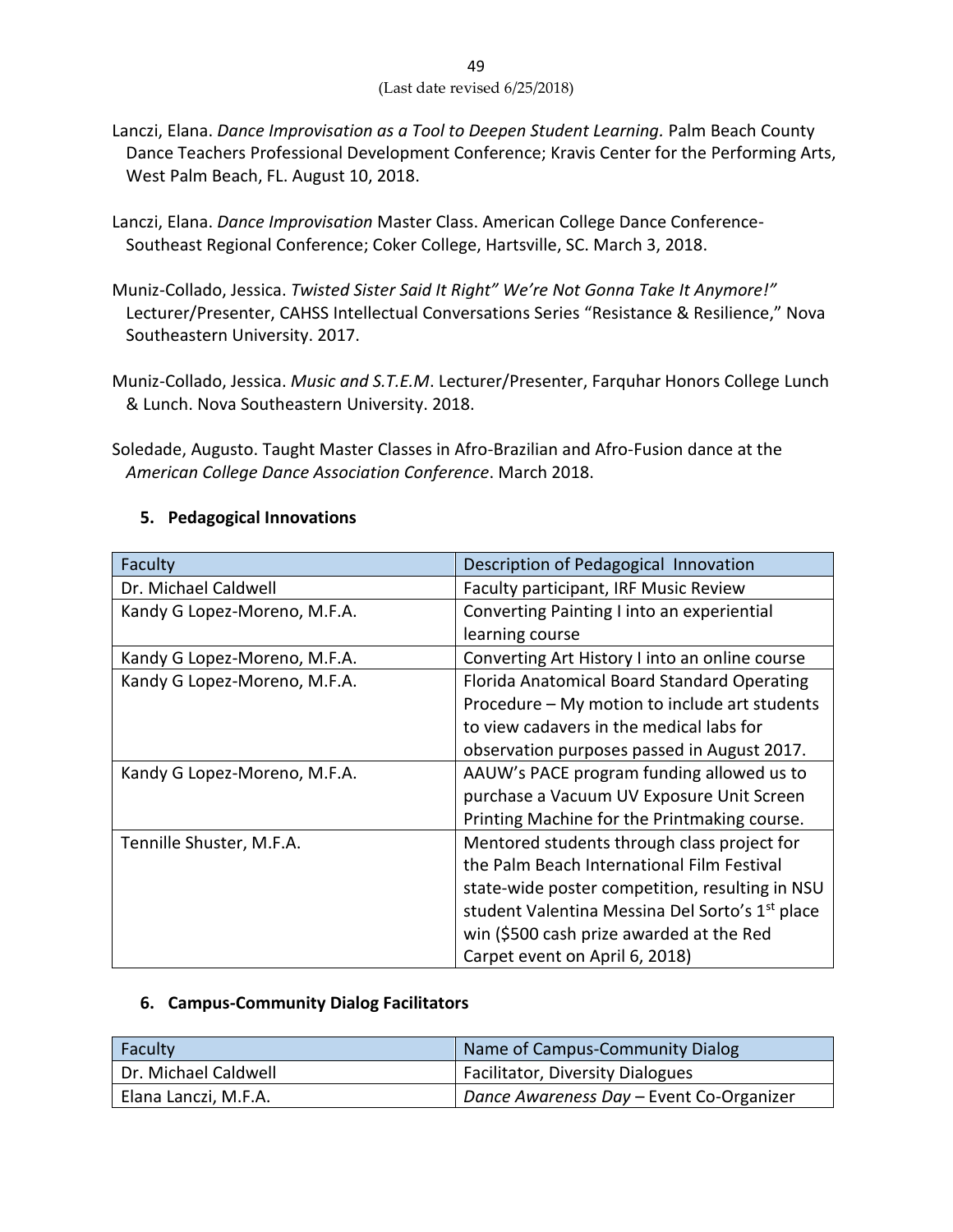| Elana Lanczi, M.F.A.          | Dance Awareness Day, Community                         |  |
|-------------------------------|--------------------------------------------------------|--|
|                               | Masterclass: Dance Improvisation, Modern               |  |
|                               | Dance; Presenter                                       |  |
| Elana Lanczi, M.F.A.          | <b>Body Percussion Masterclass with Katherine</b>      |  |
|                               | Kramer; Facilitator                                    |  |
| Elana Lanczi, M.F.A.          | Dance Awareness Day; Dance Injury Prevention           |  |
|                               | Workshop led by NSU Athletic Training Faculty;         |  |
|                               | Facilitator                                            |  |
| Kandy G Lopez-Moreno, M.F.A.  | <b>CAHSS Intellectual Conversation Series - Art of</b> |  |
|                               | Resistance                                             |  |
| Kandy G Lopez-Moreno, M.F.A.  | Art Out Loud program - NSU Library,                    |  |
|                               | collaboration with Jessica Collado, June 2018          |  |
| Kandy G Lopez-Moreno, M.F.A.  | NSU-LLI Race in Art lecture - June 14th                |  |
| Kandy G Lopez-Moreno, M.F.A.  | Reductive Monotype Workshop - IS Projects,             |  |
|                               | June 6, 2018, 12-4pm                                   |  |
| Kandy G Lopez-Moreno, M.F.A.  | Wand Making - Resident Art Program, Fall 2017          |  |
| Kandy G Lopez-Moreno, M.F.A.  | Facilitate in mural created for the RecPlex -          |  |
|                               | Club Sports department                                 |  |
| Kandy G Lopez-Moreno, M.F.A.  | Facilitate and submit student's works in the           |  |
|                               | American Society for Microbiology Agar Art             |  |
|                               | 2018 competition                                       |  |
| Kandy G Lopez-Moreno, M.F.A.  | Chromatic Exhibition - Linda Behar, September          |  |
|                               | - November 2017 : Development and                      |  |
|                               | execution or show, workshop, and lecture               |  |
| Kandy G Lopez-Moreno, M.F.A.  | 10 <sup>th</sup> Annual Juried Student Exhibition -    |  |
|                               | DECADE: Development and execution or show,             |  |
|                               | workshop, and lecture with Tennille Shuster            |  |
| Kandy G Lopez-Moreno, M.F.A.  | Student Undergraduate Symposium short film             |  |
|                               | project participant for student - Sarah                |  |
|                               | Goltsman                                               |  |
| Jessica Muniz-Collado, M.F.A. | Co-host: CAHSS Diversity Dialogue The Impact           |  |
|                               | of Hispanic Culture on the U.S.                        |  |
| Jessica Muniz-Collado, M.F.A. | Host: The 99.9 A Guide To Surviving The Music          |  |
|                               | Industry with renowned bassist Pete Iannacone          |  |
| Jessica Muniz-Collado, M.F.A. | Host: Lights, Camera, Action, Music with               |  |
|                               | Emmy-winning composer Don DiNicola                     |  |
| Tennille Shuster, M.F.A.      | Organized and hosted lecture for Art + Design          |  |
|                               | students by Stephanie Johnston, alumnus and            |  |
|                               | project manager and designer at Plant the              |  |
|                               | Future. April 17, 2018.                                |  |
| Tennille Shuster, M.F.A.      | Organized in-take, curated, installed, and             |  |
|                               | designed signage, promotional graphics and             |  |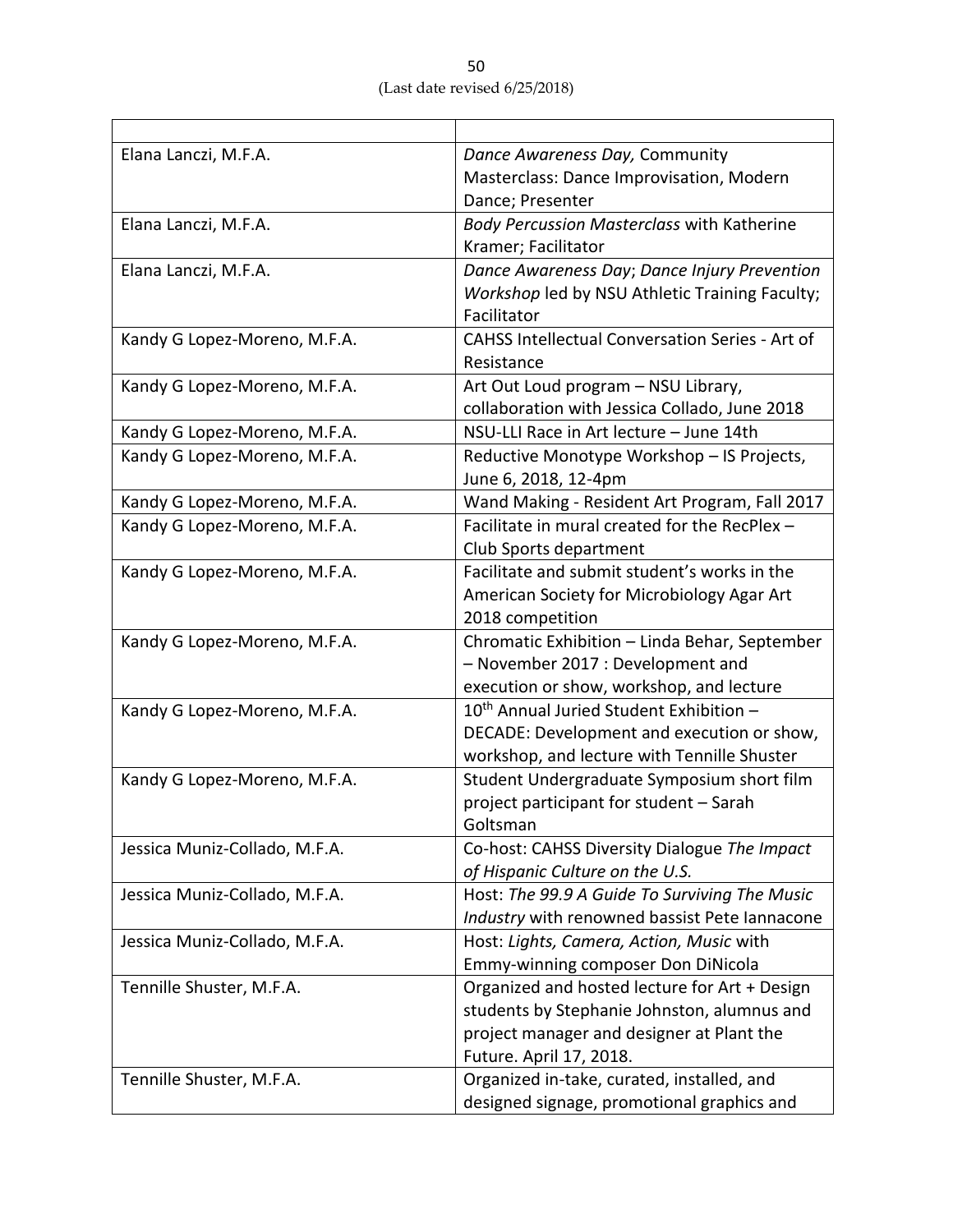| award certificates for Decade: 10 <sup>th</sup> Annual |
|--------------------------------------------------------|
|                                                        |
| Juried Student Exhibition. Also hosted the             |
| opening reception on March 21, 2018, and               |
| officiated the awards ceremony. Exhibition run:        |
| March 21 to April 20, 2018.                            |

## **7. Student Organization Advisors and Mentors**

| Faculty               | <b>Student Organization</b> | <b>Faculty Role</b>     |
|-----------------------|-----------------------------|-------------------------|
| Mark Duncan, M.F.A.   | Razor's Edge Shark Talent   | Co-Coordinator          |
| Elana Lanczi, M.F.A.  | NSU Dance Ensemble          | Director/ Choreographer |
| Kandy G Lopez-Moreno, | 2018 Undergraduate          | <b>Faculty Sponsor</b>  |
| M.F.A.                | <b>Student Symposium</b>    |                         |

## **8. Books and Book Chapters**

## **9. Awards and Recognitions (e.g., STUEYS nominees, service anniversary honorees…)**

| Faculty                 | Name of                        | Date Awarded   |
|-------------------------|--------------------------------|----------------|
|                         | Award/Recognition              |                |
| Mark Duncan, M.F.A.     | <b>External Funding</b>        |                |
|                         | <b>Recognition Award</b>       |                |
| Kandy G Lopez-Moreno,   | <b>International Education</b> | October 2017   |
| M.F.A.                  | Programs Award - FAEA          |                |
|                         | Conference                     |                |
| Kandy G Lopez-Moreno,   | Office of Annual Fund -        | October 2017   |
| M.F.A.                  | contribution to Faculty &      |                |
|                         | Staff giving campaign          |                |
| Kandy G Lopez-Moreno,   | <b>PFRDG</b> certificate       | May 2017       |
| M.F.A.                  | 2017-2018                      |                |
| <b>Tennille Shuster</b> | $1st$ Place Winner –           | April 21, 2018 |
|                         | AIGA (American Institute       |                |
|                         | of Graphic Arts)               |                |
|                         | <b>PosterFest Competition</b>  |                |

## **10. Leadership in Academic Societies and Professional Associations**

| Faculty              | Name of Academic<br>Society/Professional<br>Association | <b>Faculty Leadership Role</b> |
|----------------------|---------------------------------------------------------|--------------------------------|
| Dr. Michael Caldwell | Florida Alliance for Arts<br>Educators                  | <b>Board Member</b>            |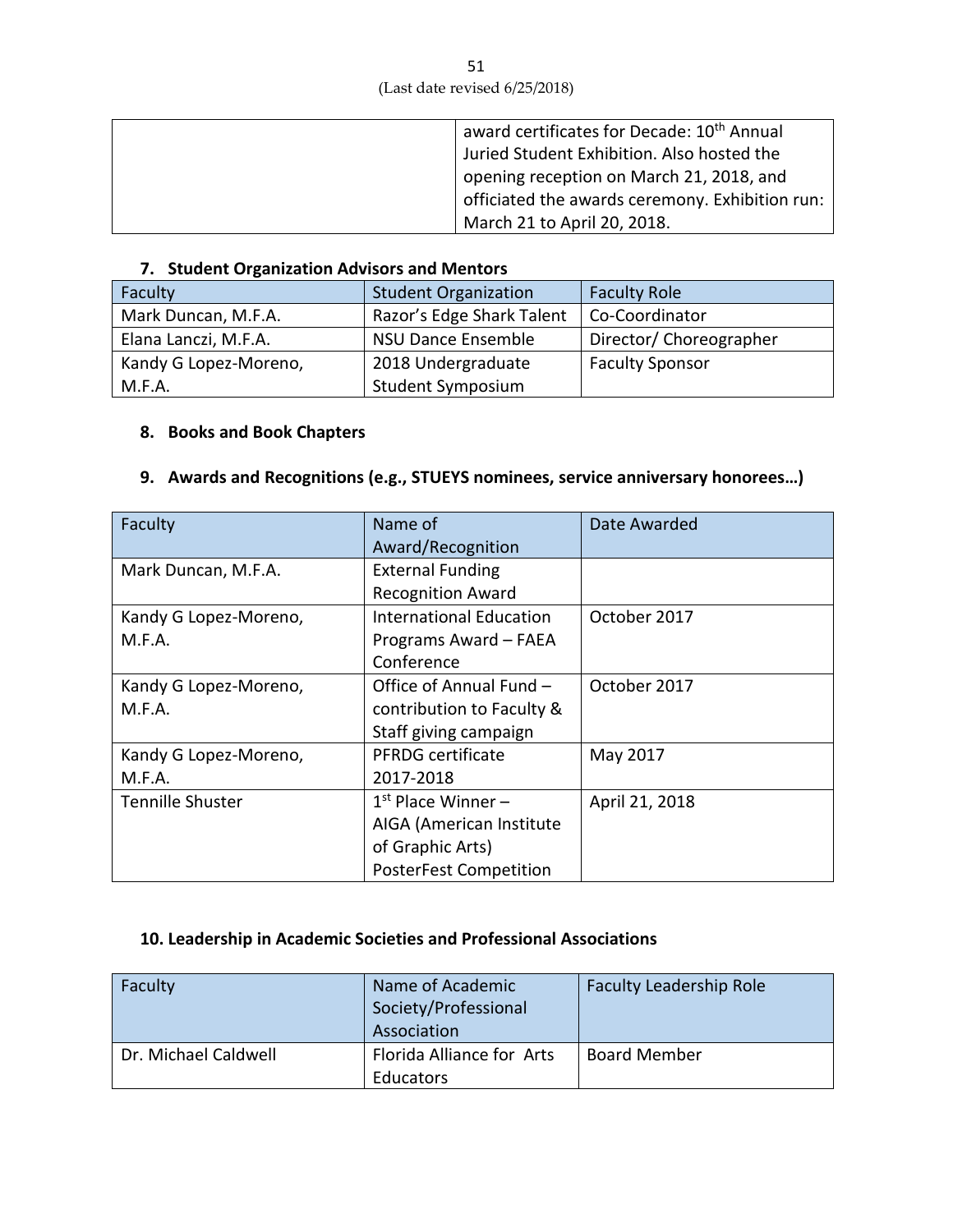| .52                           |  |
|-------------------------------|--|
| (Last date revised 6/25/2018) |  |

| Dr. Michael Caldwell          | Business for the Arts,         | <b>Board Member</b>               |
|-------------------------------|--------------------------------|-----------------------------------|
|                               | <b>Broward</b>                 |                                   |
| Elana Lanczi, M.F.A.          | <b>Florida Dance Education</b> | <b>Executive Board, Secretary</b> |
|                               | Organization                   |                                   |
| Kandy G Lopez-Moreno,         | FAEA - Florida Arts            | Member                            |
| M.F.A.                        | <b>Education Association</b>   |                                   |
| Kandy G Lopez-Moreno,         | Spady Cultural Heritage        | Member                            |
| M.F.A.                        | Museum                         |                                   |
| Jessica Muniz-Collado, M.F.A. | The Recording Academy:         | <b>Faculty Advisor</b>            |
|                               | <b>GRAMMY U</b>                |                                   |

# **11. Editors, Referees, and Reviewers for Recognized Academic Outlets**

# **12. Contributions to the Popular Press and Social Media**

| Faculty                      | Description of Contributions to the Popular<br><b>Press and Social Media</b>                                                                                                                                                                                                                                                                                                                                                             |
|------------------------------|------------------------------------------------------------------------------------------------------------------------------------------------------------------------------------------------------------------------------------------------------------------------------------------------------------------------------------------------------------------------------------------------------------------------------------------|
| Kandy G Lopez-Moreno, M.F.A. | SharkBytes - NSU Student Artwork Chosen as a<br><b>Finalist in Agar Art Contest</b>                                                                                                                                                                                                                                                                                                                                                      |
| Kandy G Lopez-Moreno, M.F.A. | SharkFins - CAHSS Students' Mural Painted at<br><b>TRED's Reception Area</b><br>https://sharkfins.nova.edu/cahss-students-mural-<br>painted-at-treds-reception-area/                                                                                                                                                                                                                                                                     |
| Kandy G Lopez-Moreno, M.F.A. | Augusto Soledad Collaboration with SHADE project<br>http://www.arshtcenter.org/Tickets/Calendar/2017-<br>2018-Season/Dance-at-Arsht/Brazzdance/#<br>https://nsunews.nova.edu/cahss-faculty-to-<br>perform-shade-at-the-adrienne-arsht-center-march-<br>31/<br>http://www.artburstmiami.com/dance-<br>articles/brazzdance-new-work-dances-into-<br>diversity-and-beyond<br>https://cahss.nova.edu/news-events/soledade-pva-<br>shade.html |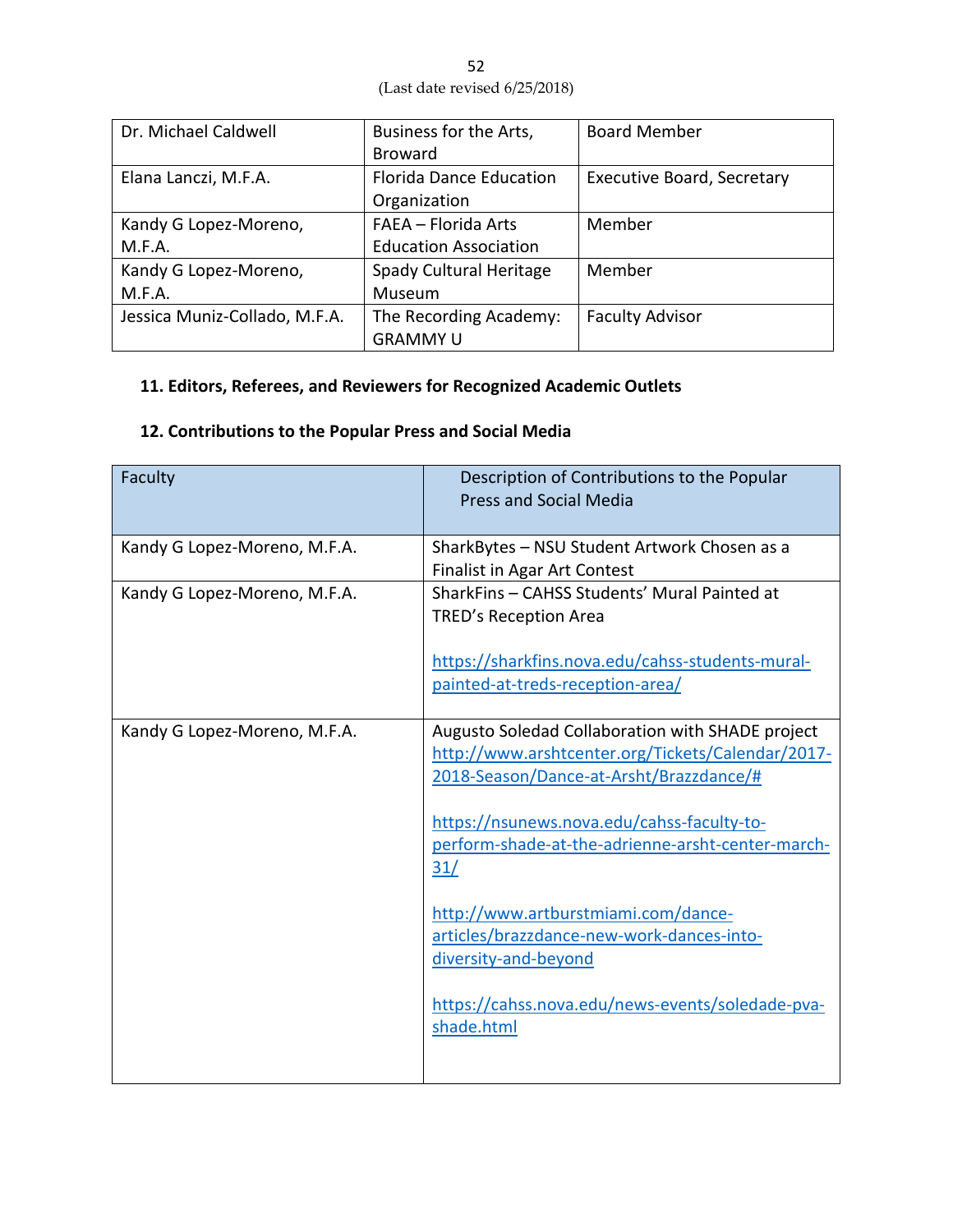| Kandy G Lopez-Moreno, M.F.A. | Artwork at Haitian Heritage Museum news coverage<br>in France<br>https://www.youtube.com/watch?v=e-<br>XmuRVrE1c&feature=youtu.be                                                                                     |
|------------------------------|-----------------------------------------------------------------------------------------------------------------------------------------------------------------------------------------------------------------------|
| Kandy G Lopez-Moreno, M.F.A. | Sugarcane Magazine - "BlackandBasel Where to<br>Find Black Art During Art Basel Miami Beach 2017<br>https://sugarcanemag.com/2017/11/blackandbasel-<br>where-to-find-black-art-during-art-basel-miami-<br>beach-2017/ |
| Kandy G Lopez-Moreno, M.F.A. | SPF 2017 Contributions: NSU Art Program<br>http://www.spf-ftl.com/spf17/                                                                                                                                              |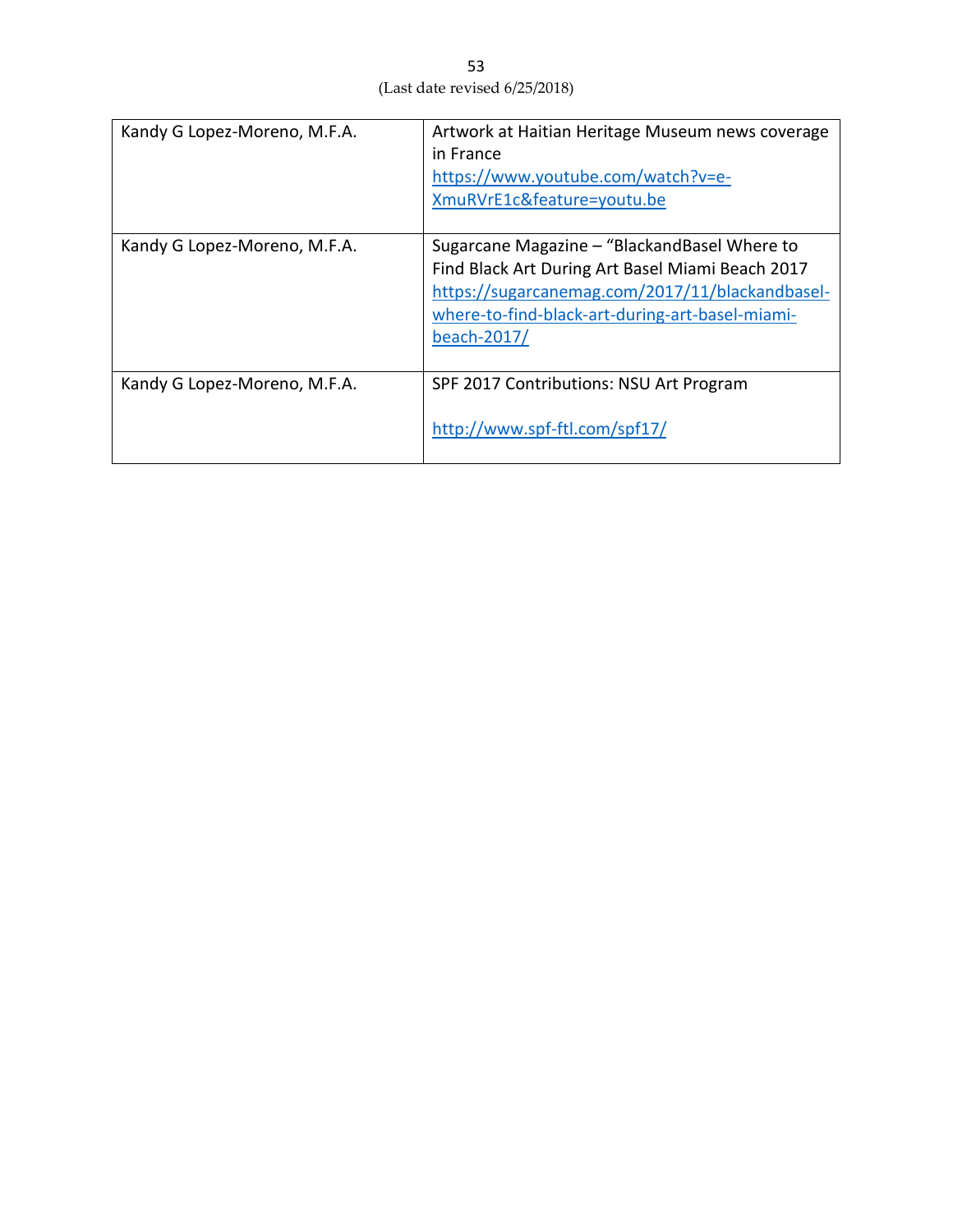# **CAHSS Faculty Accomplishments Department of Writing and Communication Academic Year 2018**

## **1. Community Engagement**

| Faculty               | <b>Brief Description of Community Engagement</b>                    |  |  |
|-----------------------|---------------------------------------------------------------------|--|--|
| Stephen P. Andon      | Created a program that brought 25 area high school students to      |  |  |
|                       | campus for a experiential-learning opportunity with a community     |  |  |
|                       | partner, Yo Mama's Ice Cream. Students invented an ice cream        |  |  |
|                       | flavor and collaborated on an advertising campaign with input from  |  |  |
|                       | local executives. Summer 2017                                       |  |  |
| Shanti Bruce          | Arranged and hosted Rebecca Lorimer Leonard, Ph.D., UMass           |  |  |
|                       | Amherst faculty and author of Writing on the Move: Migrant          |  |  |
|                       | Women and the Value of Literacy for a two-day guest lecture series. |  |  |
|                       | Winter 2018                                                         |  |  |
| Megan Fitzgerald Dunn | Journalism Education Association Mentor: Mentor to high school      |  |  |
|                       | journalism teachers and media advisors. Department of Writing       |  |  |
|                       | and Communication Fellowship Program with the University School     |  |  |
| <b>Eric Mason</b>     | Sat on event board, and designed logo for 2018                      |  |  |
|                       | "Rockin' Red, White, and Blues" charity event                       |  |  |
|                       | benefiting the Wounded Veterans Relief Fund.                        |  |  |
|                       | Presenter, "Integrating STEAM into Cub                              |  |  |
|                       | Scouting Curricula." Everglades District                            |  |  |
|                       | Roundtable, BSA (2017).                                             |  |  |
| Molly J. Scanlon      | AAUW-PACE Broward E-STEAM Program: "Goal-Setting Workshop"          |  |  |
|                       | Series. Ice Cream Entrepreneurship Program Multimedia Summer        |  |  |
|                       | Camp, NSU Department of Writing and Communication. July 2017.       |  |  |

#### **2. Sponsored Research**

| Faculty            | <b>Title of Sponsored</b> | <b>Award Amount</b> | <b>Brief Description of Research</b> |
|--------------------|---------------------------|---------------------|--------------------------------------|
|                    | <b>Research Award</b>     |                     | Project                              |
| Claire Lutkewitte, | President's Faculty       | \$3,000             | The primary objective we aim         |
| Juliette Kitchens, | Research &                |                     | to achieve with this funding is      |
| Molly Scanlon      | Development               |                     | to advance the final write-up        |
|                    | Fund (PFRDG)              |                     | of our research data using           |
|                    | 2018                      |                     | qualitative analysis software        |
|                    |                           |                     | (NVivo) and disseminate              |
|                    | "Faculty Identity         |                     | findings from our three-year         |
|                    | Construction: The         |                     | study through a national             |
|                    | <b>Transition from</b>    |                     | conference presentation.             |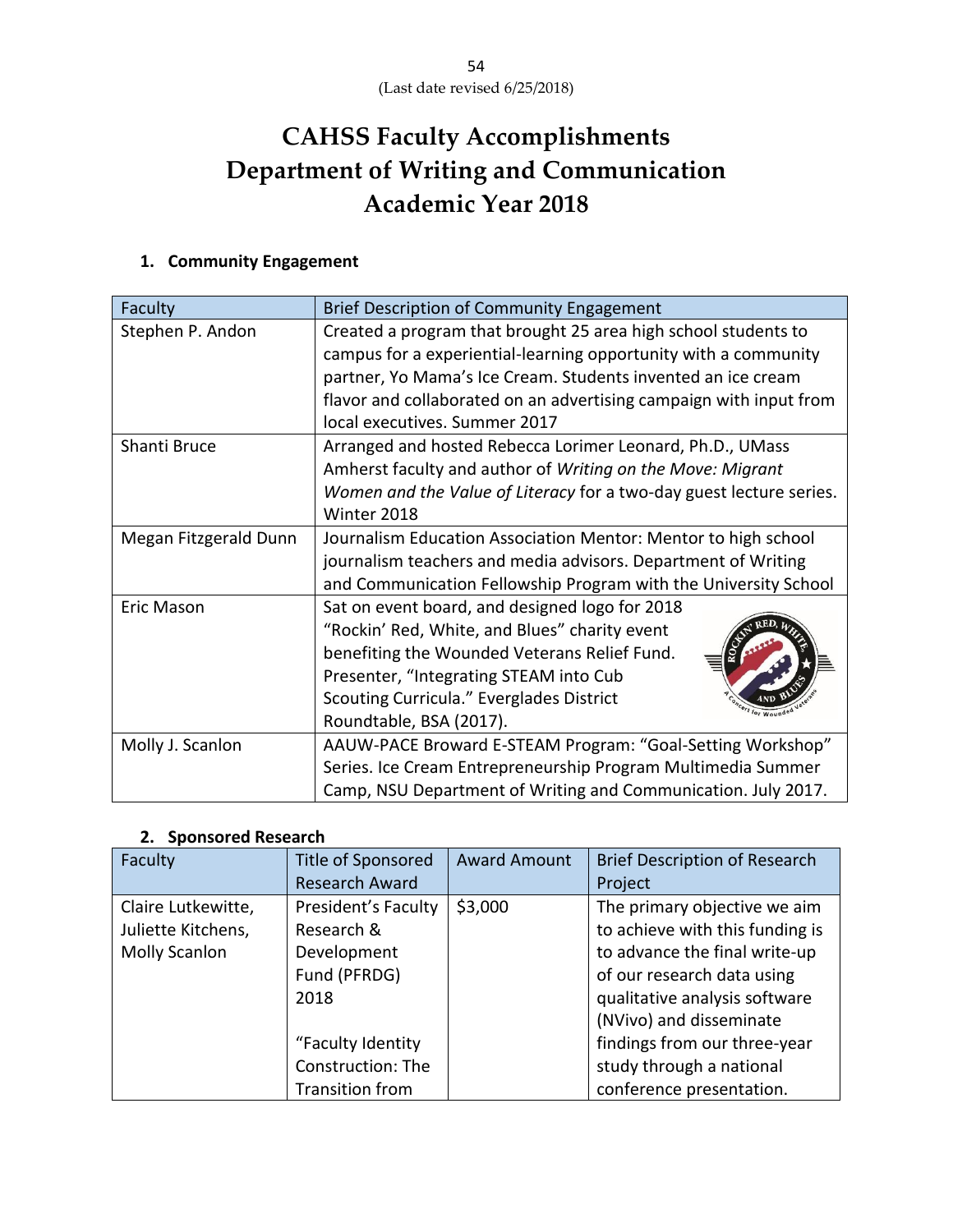55 (Last date revised 6/25/2018)

|                 | Graduate Study to<br>the Professoriate."        |            |                                                                                                                                                                        |
|-----------------|-------------------------------------------------|------------|------------------------------------------------------------------------------------------------------------------------------------------------------------------------|
| Whitney Lehmann | Social Media and<br>the College Choice          | \$3,000    | PFRDG grant collaborating<br>with the NSU University<br>School examining how<br>prospective college students<br>use social media during the<br>college choice process. |
| Janine Morris   | <b>CCCC Research</b><br><b>Initiative Grant</b> | \$5,874.00 | This project studies student<br>background and expectations<br>in online first-year writing<br>courses                                                                 |

## **3. Peer-Reviewed Articles and Creative Works**

Lehmann, Whitney. The influence of electronic word-of-mouth on the college search and choice. *College and University Journal*. Fall 2017.

Scanlon, Molly J. "Review: Beyond Bombshells: The New Action Heroine in Popular Culture by Jeffrey Brown." *ImageText*, 9.2 (2017).

http://www.english.ufl.edu/imagetext/archives/v9\_2/scanlon/.

Scanlon, Molly J. "Present" Acrylic Painting. *10th Annual Juried Student Exhibition, Department of Performing and Visual Arts, College of Arts, Humanities, and Social Sciences*. March 2018.

## **4. Conference Presentations**

- Andon, Stephen P. Rhetoric beyond VegasStrong: Considering Epideictic Responses by Sports Teams after Tragedies. Paper presented at the *International Association of Communication for Sport Summit, Bloomington, IN*.
- Andon, Stephen P. #SaveTheCrew: Evaluating the Rhetorical Response of Fans to the Threat of Team Relocation*.* Paper to be presented at the *International Association of Communication for Sport Summit, Bloomington, IN*.
- Bruce, Shanti. Placing Course-Embedded Writing Tutors into First-Year Composition Courses: Overview and Results*. Teaching Academic Survival and Success Conference*. April 9, 2018.
- Concannon, Kelly. "Collaboration and Contention: Reflections on Building a Literacy Center." *Conference on Community Writing, University of Colorado*. 2017.
- Concannon, Kelly. "A Transition to Using Online Learning Modules for Staff Education." *SWCA, Virginia Commonwealth University*. February 2018.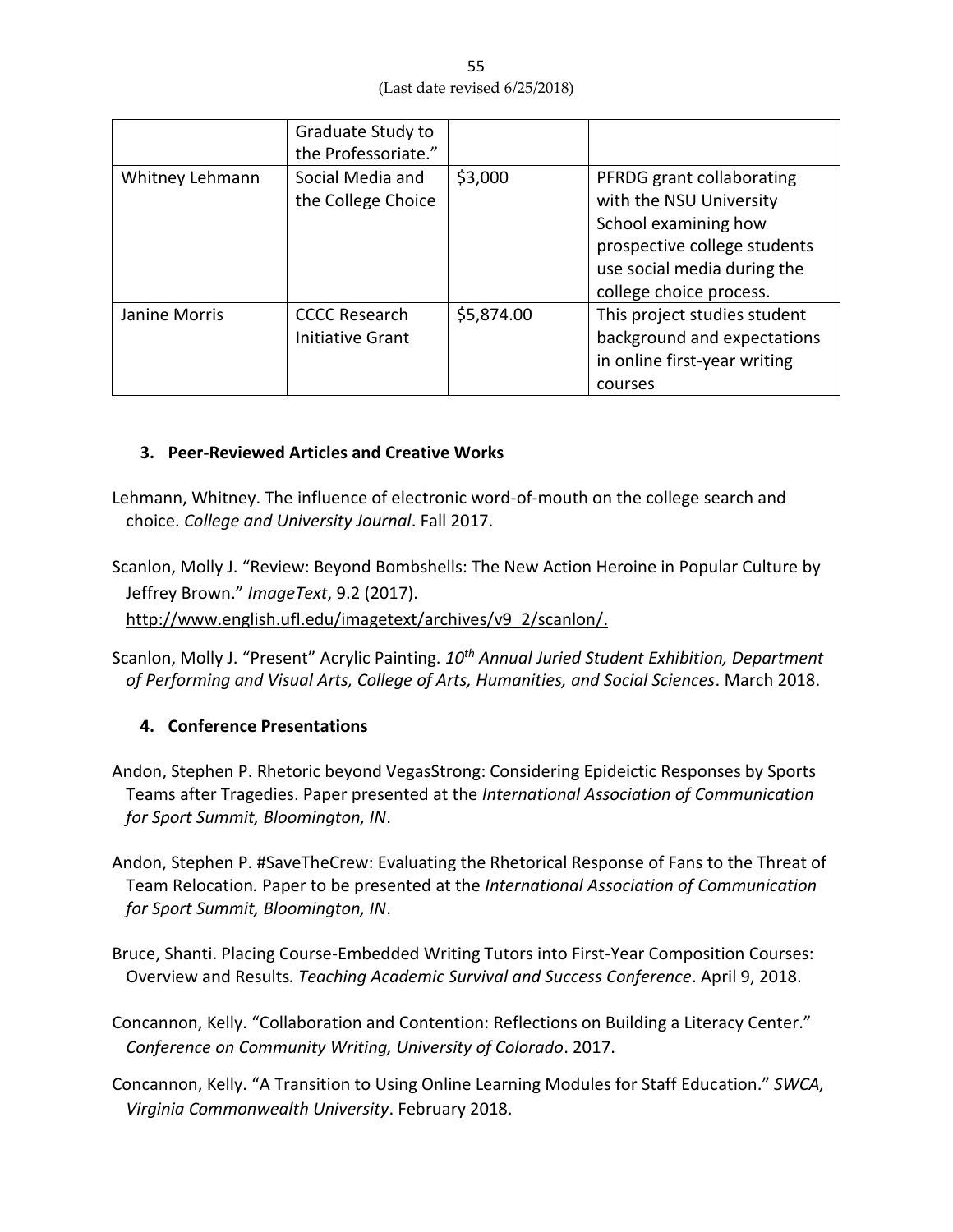- Kitchens, Juliette. "'It'll All be Right as Rain': The Life and Death (and Life) of Transubstantial Bodies in the Buffyverse," [Presenter and Panel Chair] *Popular Culture Association Conference, Indianapolis, IN.* March 2018.
- Kitchens, Juliette. "Collaboration and Contention: Reflections on Building a Literacy Center," [Presenter and Panel Chair] *Conference on Community Writing, Boulder, CO.* Oct 2017. Fellow Panelists: Kelly Concannon, Karina Lozano.
- Lehmann, Whitney. The influence of electronic word-of-mouth on the college search and choice. *Florida Communication Association 87th Annual Convention*. Oct. 20, 2017.
- Whitney Lehmann. Using social media apps to create a brand identity. *NSU Leadership and Multimedia Conference.* Jan. 27, 2018
- **Lutkewitte**, **Claire, Molly Scanlon**, Virginia Gilroy, et al. "Your Transition Toolkit: Successfully Moving from Graduate Student to Early Career Professional." *Conference on College Composition and Communication, Kansas City, MO. March 2018.*
- Lutkewitte, Claire. "Letting Students Speak: Making the Classroom Student-Centered Through Multimodal Projects." *National Council of Teachers of English Annual Convention, St. Louis, MO.* November 2017*.*
- **Mason, Eric**. With Jacob Weiers and Chris Netterville. "Engaging the Faculty: Developing Content and Writing Support." *Southeastern Writing Center Association Annual Conference*. February 2018.
- **Mason, Eric**. With Jacob Weiers. "Exploring Interface Design with the Makey-Makey." *Conference on College Composition and Communication Annual Conference.* March 2018.
- Morris, Janine. With Ralph Rogers and Eric Samansky. "Nova Southeastern University." *Association of Chief Academic Officers Digital Fellows Program Convening*. April 2018.
- Morris, Janine. "#hadtopostthis: Instagram, Community Building, and Digital Literacies in Freshman Seminar." *College English Association Conference*. April 2018.
- Morris, Janine. With Veronica Diaz and Noemi Nunez. "Keeping a Clear Head: Graduate Student Wellness Through Writing Center Work." *East Central Writing Center Association Conference*. March 2018.
- **Morris, Janine**. With Jacqueline Lytle and Chris Netterville. "Keeping up With the Graduates: Establishing Best Practices for Campus-Wide Writing Center Support." *Southeastern Writing Center Association Conference*. February 2018.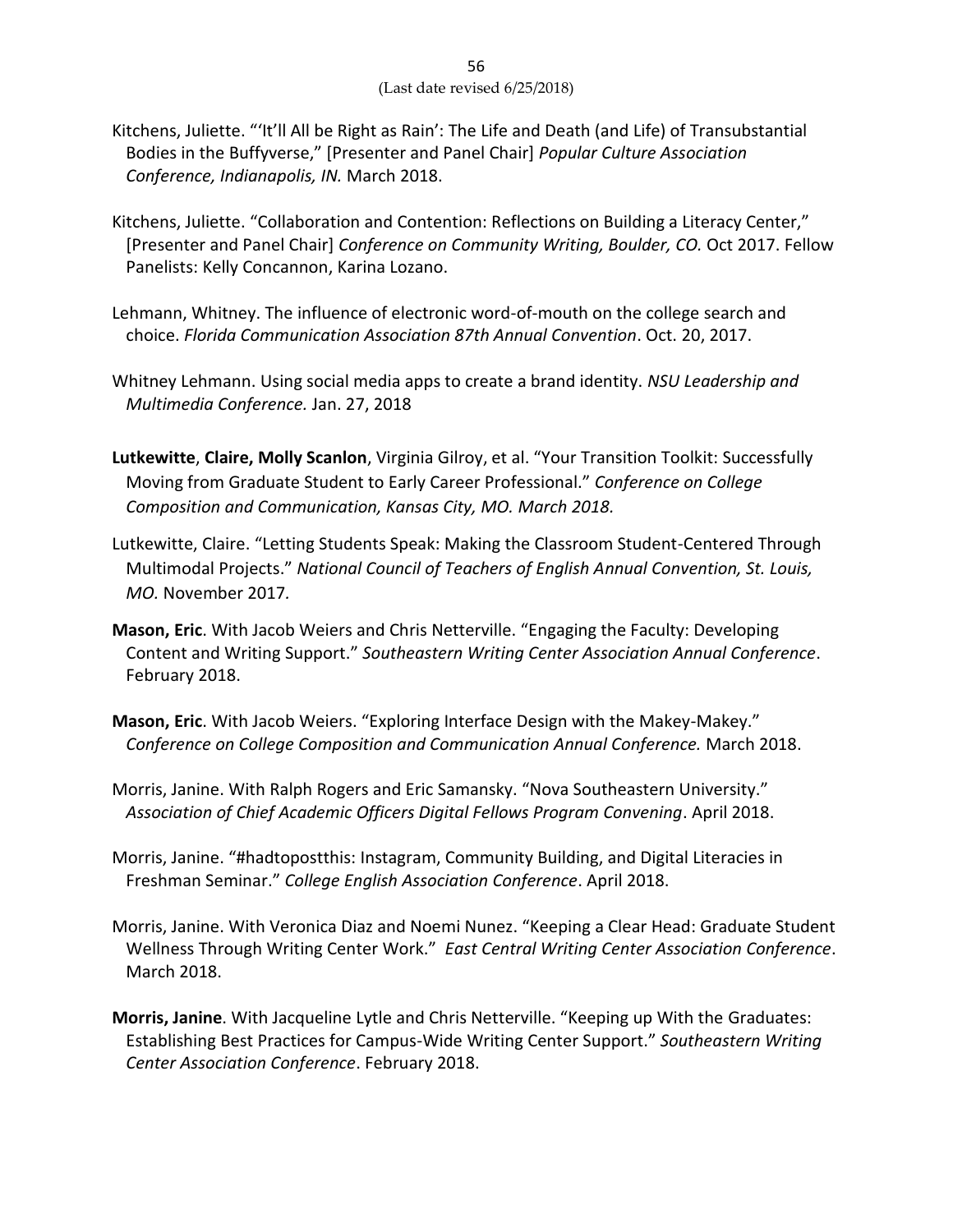- **Morris, Janine**. With Christina LaVecchia and Hannah Rule. "Coffee, Friendship, Writing: Graduate Student Writing Groups and the Question of Community." *Feminisms and Rhetorics*. 2017.
- Scanlon, Molly J. "Using Experiential Learning in Course Curriculum: The Case of Core Engineering Graphics Course." *American Society for Engineering Education 125th Annual Conference and Exposition. Salt Lake City, Utah.* June 24-27, 2018.
- Scanlon, Molly J. Half-Day Annual Convention Workshop: "Your Transition Toolkit: Successfully Moving from Graduate Student to Early Career Professional." Workshop Facilitator. *Conference on College Composition and Communication. Kansas City, Missouri*. March 14-17, 2018.
- Scanlon, Molly J. "Driving Cultural Change: The Role of Distance Learning in an Institutional Experiential Learning Initiative." *Florida Distance Learning Association Conference. Altamonte Springs, Florida*. January 16-18, 2018.
- Scanlon, Molly J. "Embracing a Shifting Tide: Establishing Experiential Education at Nova Southeastern University." *National Society for Experiential Education. St. Pete Beach, Florida*. September 25-27, 2017.
- Vanguri, Star. "Styling the Future: Hashtagging, Translanguaging, Naming, and a New Disciplinary Identity." *Conference on College Composition and Communication. Kansas City, Missouri*. March 14-17, 2018.

| Faculty               | Description of Pedagogical Innovation                           |  |
|-----------------------|-----------------------------------------------------------------|--|
| Shanti Bruce          | Designed and taught two sections of a new course for M.A.       |  |
|                       | students in the College of Dental Medicine: WRIT 5110 Writing   |  |
|                       | Science                                                         |  |
| Megan Fitzgerald Dunn | Development of Special Topics Course: Investigative Journalism  |  |
| Juliette C. Kitchens, | Designed the online COMP 2000 course template (structure,       |  |
| Janine Morris         | materials, instructional content, etc.) to reflect the course's |  |
|                       | experiential designation and new textbook                       |  |
| Eric Mason            | Developed curricula and taught new course--COMM 3900: Web,      |  |
|                       | Mobile, and Interactive Design-and newly online course--WRIT    |  |
|                       | 3160: Scientific & Technical Writing.                           |  |
| Star Vanguri          | Designed a new COMP 2000 standard course syllabus, focusing     |  |
|                       | on primary methods and experiential education                   |  |

## **5. Pedagogical Innovations**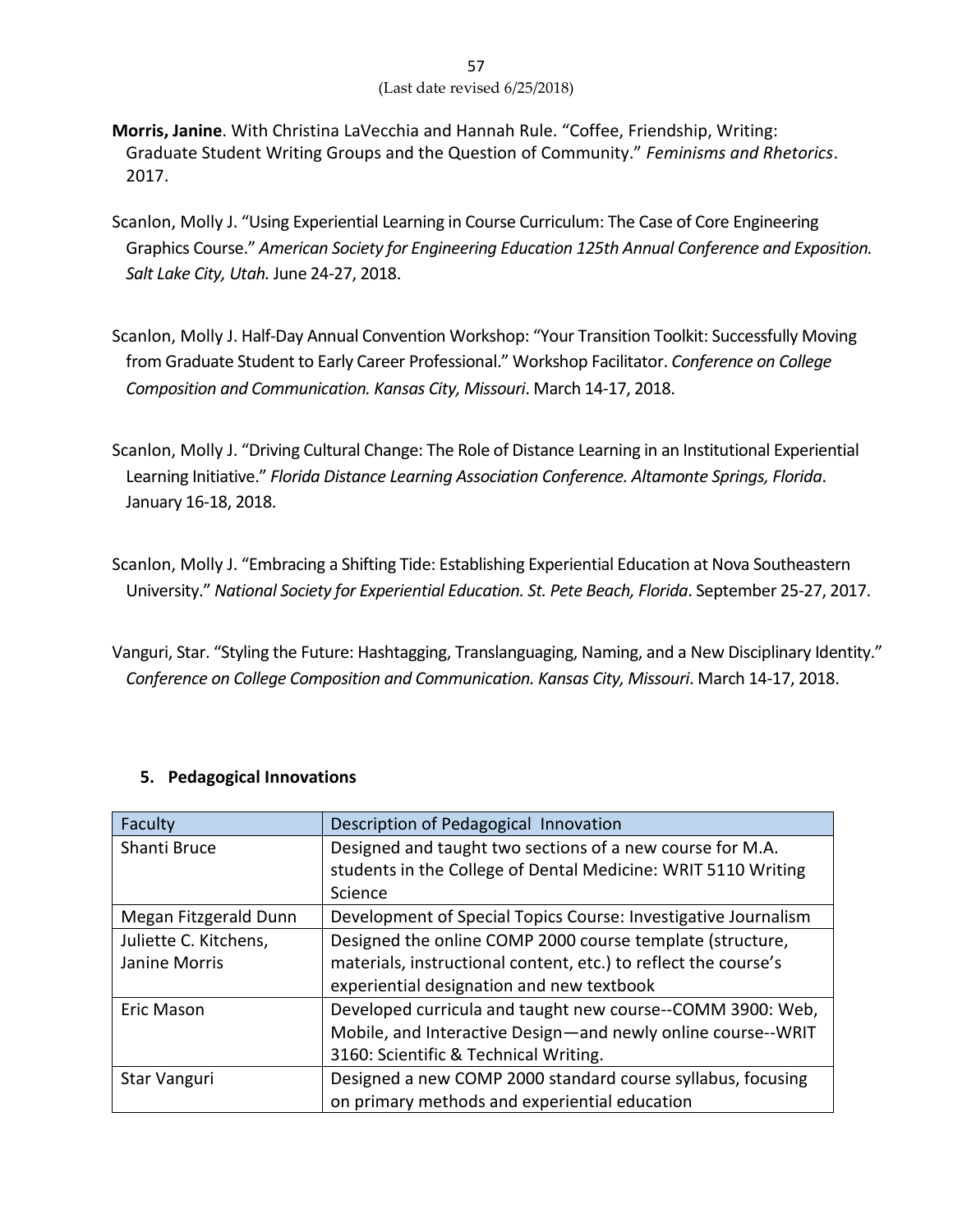# **6. Campus-Community Dialog Facilitators**

| Faculty                | Name of Campus-Community Dialog                                   |  |
|------------------------|-------------------------------------------------------------------|--|
| Stephen P. Andon       | NSU QEP Faculty Workshop - Assigning Oral Presentations           |  |
| Stephen P. Andon,      | DWC Fellowship: Careers in Communication                          |  |
| Shanti Bruce,          | (Fellowship with NSU University School)                           |  |
| Megan Fitzgerald Dunn, |                                                                   |  |
| Whitney Lehmann        |                                                                   |  |
| Shanti Bruce           | Presenter, NSU Writing and Communication Center Graduate and      |  |
|                        | Professional Student Workshop, "Emails," February 2018            |  |
| Kelly Concannon        | Letters of Hope for Syria. TedX Conference Planning Committee     |  |
|                        | Member                                                            |  |
| Juliette C. Kitchens,  | "Responding to Student Writing"                                   |  |
| Star Vanguri           | QEP Faculty Workshop Series (2018)                                |  |
| Juliette C. Kitchens,  | "#4C18 Conference Proposal Workshop"                              |  |
| Claire Lutkewitte,     | DWC CRDM Program (2017)                                           |  |
| Janine Morris          |                                                                   |  |
| <b>Eric Mason</b>      | Presenter, Shark Chats Webinar, "Why Video Games Matter"          |  |
|                        | (2017).                                                           |  |
|                        | Presenter, six "WriteBytes" technical writing workshops for       |  |
|                        | comp-sci/engineering students, NSU Cortex Lab (2017).             |  |
|                        | Organizer, with Kevin Dvorak, of QEP Faculty Workshop Series, a   |  |
|                        | series of 12 workshops for NSU faculty to enhance the use of      |  |
|                        | writing across the curriculum (building on previous Teaching      |  |
|                        | Writing in the Disciplines workshop series); personally presented |  |
|                        | 9 of the 12 workshops (2018).                                     |  |
|                        | Presenter, NSU QEP Graduate & Professional Student Workshop,      |  |
|                        | "Effective Poster Presentations" (2018).                          |  |
| Eric Mason,            | Presenters, "How to Publish Your Thesis or Dissertation," Power   |  |
| <b>Janine Morris</b>   | Publishing Day, Alvin Sherman Library (2018)                      |  |
| Janine Morris          | Shark Chats Webinar, "Fight Back Against Fake News" (2017)        |  |

## **7. Student Organization Advisors and Mentors**

| Faculty               | <b>Student Organization</b>            | <b>Faculty Role</b>   |
|-----------------------|----------------------------------------|-----------------------|
| Stephen P. Andon      | Radio X                                | Advisor               |
| Megan Fitzgerald Dunn | Lambda Pi Eta                          | Advisor               |
| Megan Fitzgerald Dunn | The Current                            | Advisor (winter 2018) |
| Claire Lutkewitte     | The Current                            | Advisor (fall 2017)   |
| Whitney Lehmann       | <b>NSU Chapter of Public Relations</b> | Advisor               |
|                       | <b>Student Society of America</b>      |                       |
|                       | (PRSSA)                                |                       |
| Molly J. Scanlon      | Digressions Literary Magazine          | Advisor               |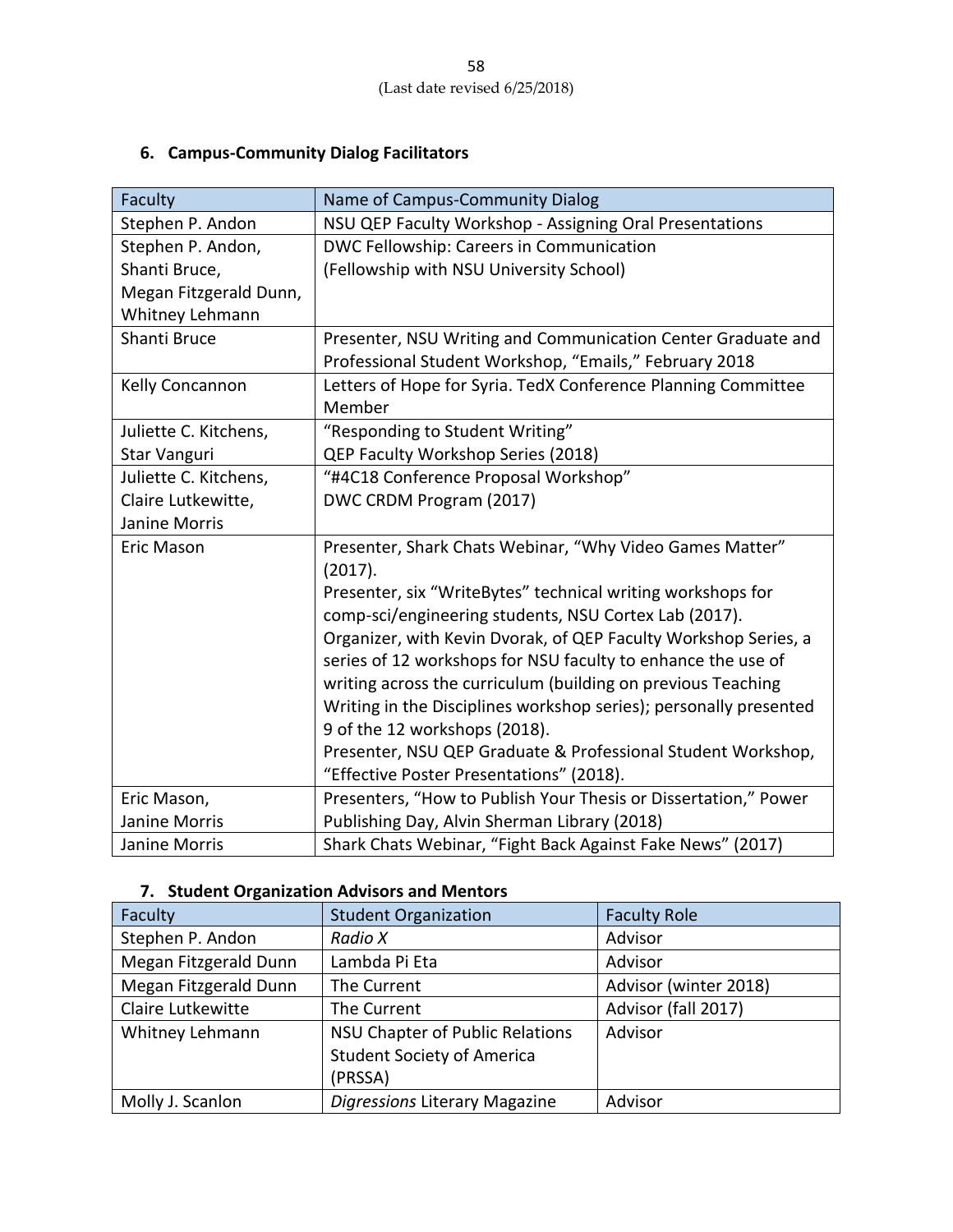| 59                            |  |
|-------------------------------|--|
| (Last date revised 6/25/2018) |  |

| Molly<br>Scanlon | Cursive<br>$\cdots$<br>cdilibus : | visor<br>w |
|------------------|-----------------------------------|------------|
|                  |                                   |            |

#### **8. Books and Book Chapters**

Andon, Stephen P. "Dos-A-Cero: US soccer mythology and Columbus, Ohio" in *Perspectives on the U.S.-Mexico Soccer Rivalry: Passion and Politics in Red, White, Blue, and Green*. (2017).

Andon, Stephen P. "The NHL Winter Classic: Nostalgia, frozen ponds, and brand recovery" in *Branded: Branding in sports business*. (2018).

Concannon, Kelly. "Crafting Partnerships: Exploring Student-Led Feminist Strategies for Community Literacy Projects," *Composing Feminist Interventions.* 2018.

Concannon, Kelly. "Re-circulating the Narrative: Exposing the Ethics of Language use in *13 Reasons Why" Gender, Sexuality, and Peace Education: Issues and Perspectives in Higher Education.* 2018.

Kitchens, Juliette, ed. *At Home in the Whedonverse: Essays on Domestic Place, Space, and Life.* 2017.

| Faculty              | Name of Award/Recognition       | Date Awarded |
|----------------------|---------------------------------|--------------|
| Kelly Concannon      | Department of Writing and       | May 2017     |
|                      | <b>Communication Faculty</b>    |              |
|                      | <b>Recognition Award</b>        |              |
| Juliette C. Kitchens | Department of Writing and       | May 2017     |
|                      | <b>Communication Faculty</b>    |              |
|                      | <b>Recognition Award</b>        |              |
| Molly J. Scanlon     | Nomination - STUEY Professor of | March 2018   |
|                      | the Year                        |              |

#### **9. Awards and Recognitions (e.g., STUEYS nominees, service anniversary honorees…)**

#### **10. Leadership in Academic Societies and Professional Associations**

| Faculty         | Name of Academic<br>Society/Professional<br>Association | <b>Faculty Leadership Role</b> |
|-----------------|---------------------------------------------------------|--------------------------------|
| Whitney Lehmann | <b>Public Relations Society</b>                         | <b>Accreditation in Public</b> |
|                 | of America (PRSA)                                       | <b>Relations (APR)</b>         |
| Janine Morris   | Southeastern Writing                                    | Florida State Representative   |
|                 | <b>Center Association</b>                               |                                |
| Janine Morris   | <b>Coalition of Feminist</b>                            | 2018 CFSHRC Winifred Bryan     |
|                 | Scholars in the History of                              | <b>Horner Outstanding Book</b> |
|                 | <b>Rhetoric and Composition</b>                         | Award Committee Chair          |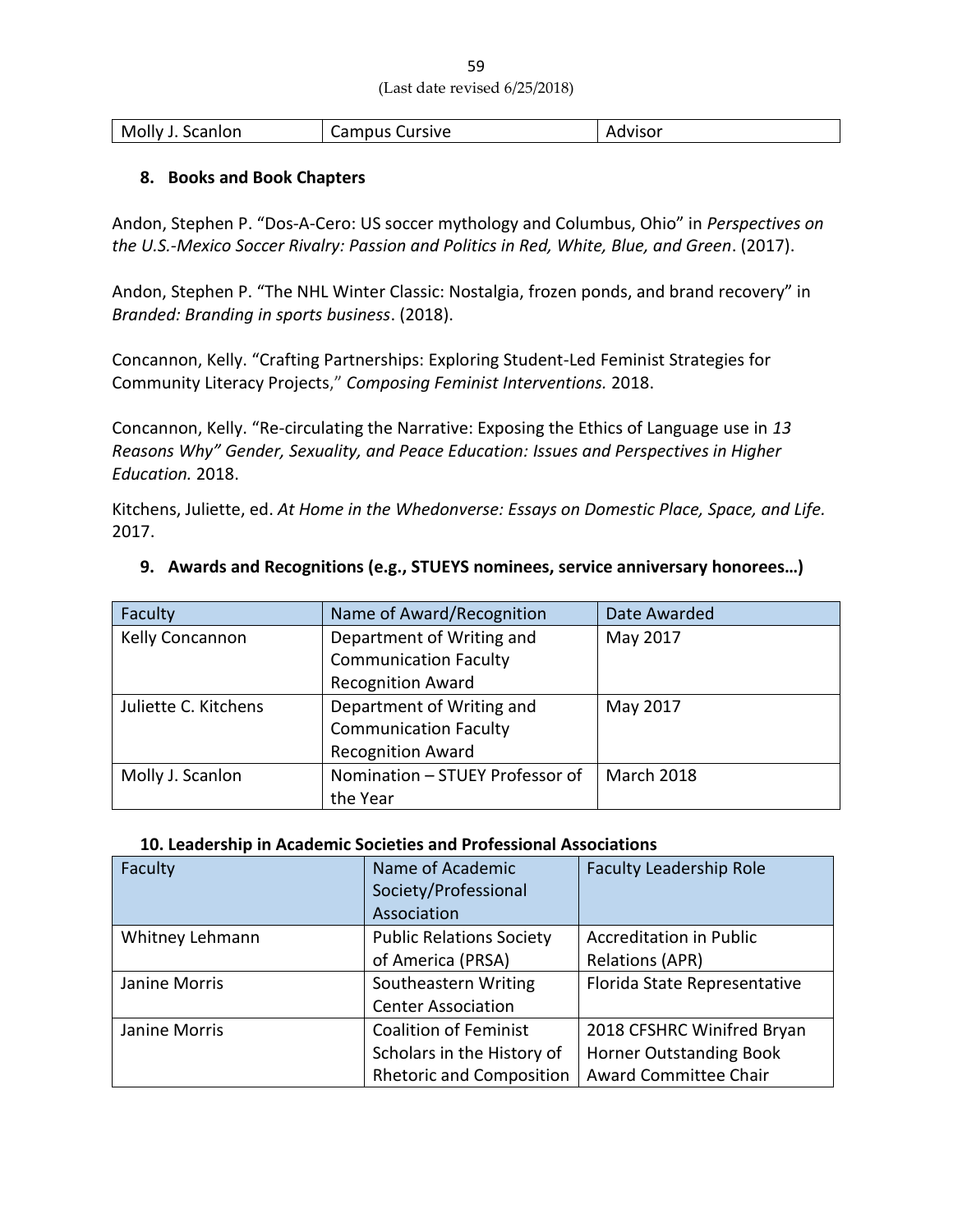| Molly J. Scanlon | American Association of | <b>Communications Director</b> |
|------------------|-------------------------|--------------------------------|
|                  | University Women        |                                |

#### **11. Editors, Referees, and Reviewers for Recognized Academic Outlets**

- Stephen P. Andon. *Sports Marketing Quarterly.* Reviewer.
- Stephen P. Andon. *Journal of Consumer Behavior.* Reviewer.
- Shanti Bruce. *The Peer Review.* Reviewer.
- Shanti Bruce. *Across the Disciplines: A Journal of Language, Learning, and Academic Writing.* Reviewer.
- Kelly Concannon. *Undergraduate Journal of Service Learning and Community-Based Research.* Reviewer*.*
- Megan Fitzgerald Dunn. *Journalism & Mass Communication Quarterly.* Reviewer.
- Eric Mason. *Xchanges* (An Interdisciplinary Technical Communication, Writing/Rhetoric, and Writing Across the Curriculum Journal). Technical Editor.
- Janine Morris. *Peitho: Journal of the Coalition of Feminist Scholars in the History of Rhetoric and Composition*. Reviewer.
- Janine Morris. *Composition Studies*. Reviewer.
- Janine Morris. *Queen City Writers*. Reviewer.
- Molly J. Scanlon. *Enculturation*: *A Journal of Rhetoric, Writing, and Culture*. Copy Editor.
- Molly J. Scanlon. National Society for Experiential Education. Conference proposal submission reviewer.
- Star Vanguri. *Rhetoric Review*. Reviewer.

#### **12. Contributions to the Popular Press and Social Media**

| Faculty          | Description of Contributions to the Popular Press and Social Media  |
|------------------|---------------------------------------------------------------------|
| Stephen P. Andon | Interviewed by Sun-Sentinel for 2017 Ice Cream Entrepreneur Program |
|                  | http://bit.ly/2yfkCd5                                               |
| Whitney Lehmann  | "CAHSS Department of Writing and Communication partners with NSU    |
|                  | University School to launch 'Careers in Communication' fellowship   |
|                  | published in NSU University School's Viewpoint Magazine             |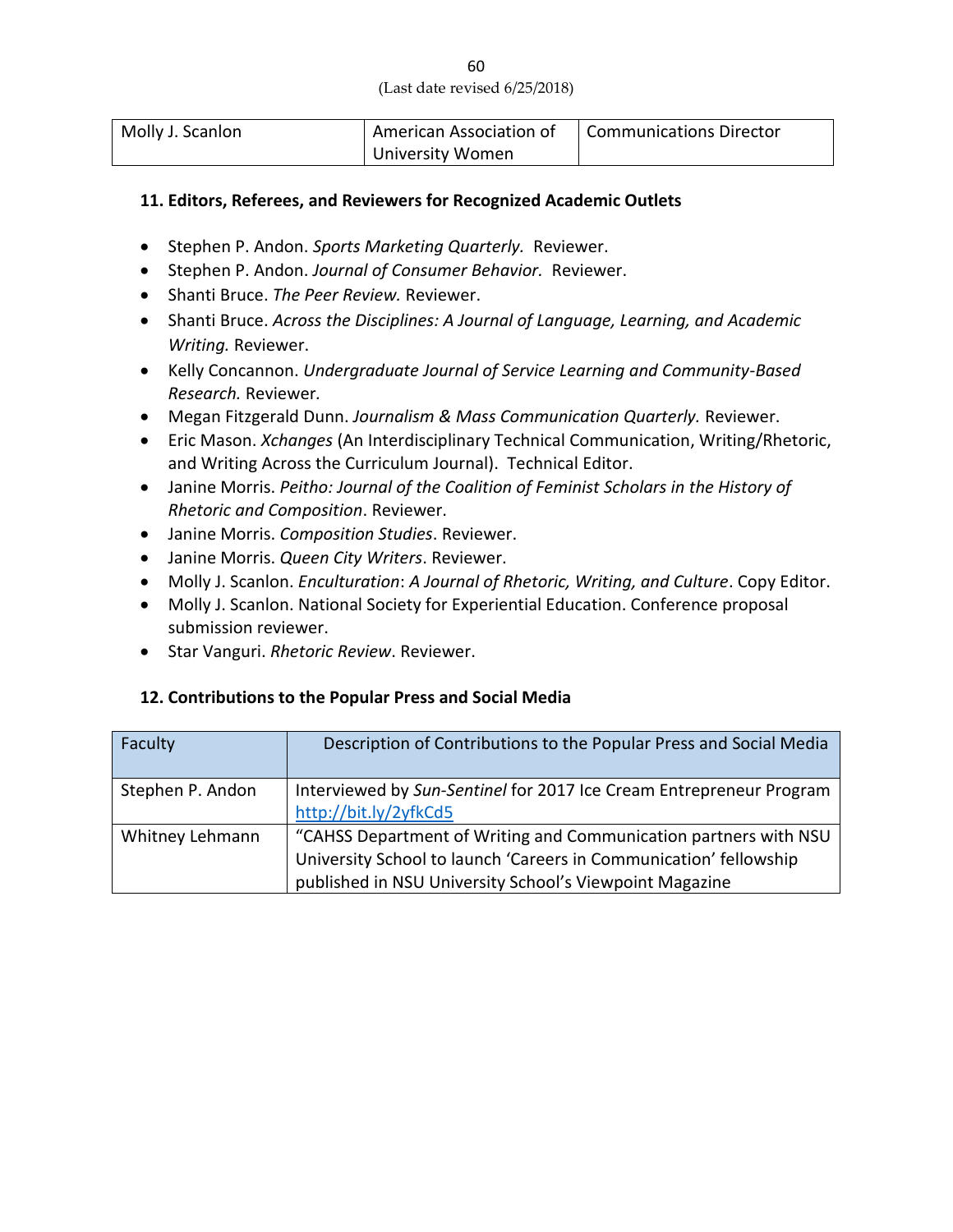# **List of HONR, UNIV, ExEL Courses & Professors**

| <b>Fall 2017</b>                                                                                                                                  |                                                        |                  |                      |                                                      |             |
|---------------------------------------------------------------------------------------------------------------------------------------------------|--------------------------------------------------------|------------------|----------------------|------------------------------------------------------|-------------|
| Faculty                                                                                                                                           | Dept.                                                  | Year             | Course #             | Course Title                                         | <b>Type</b> |
| Mark Cavanaugh                                                                                                                                    | <b>Conflict</b><br><b>Resolution</b><br><b>Studies</b> | Fall 2017        | <b>HONR</b><br>1000G | Honors Seminar:<br>The Problem With<br>Consciousness | <b>HONR</b> |
| N/A                                                                                                                                               | Conflict<br><b>Resolution Studies</b>                  | <b>Fall 2017</b> | N/A                  | N/A                                                  | <b>UNIV</b> |
| N/A                                                                                                                                               | Conflict<br><b>Resolution Studies</b>                  | <b>Fall 2017</b> | N/A                  | N/A                                                  | <b>ExEL</b> |
| N/A                                                                                                                                               | <b>Family Therapy</b>                                  | <b>Fall 2017</b> | N/A                  | N/A                                                  | <b>HONR</b> |
| N/A                                                                                                                                               | <b>Family Therapy</b>                                  | <b>Fall 2017</b> |                      |                                                      | <b>UNIV</b> |
| Kara Erolin;<br>James Hibel;<br>Michael Reiter                                                                                                    | <b>Family Therapy</b>                                  | <b>Fall 2017</b> | <b>SFTM</b><br>6300  | External<br>Practicum                                | <b>ExEL</b> |
| Christopher<br>Burnett;<br>Douglas Flemons;<br>Pei-Fen Li;<br>Michael Reiter                                                                      | <b>Family Therapy</b>                                  | <b>Fall 2017</b> | <b>SFTD 6200</b>     | <b>Internal Practicum</b>                            | <b>ExEL</b> |
| Christopher<br>Burnett;<br>Douglas<br>Flemons;<br>Anne Rambo                                                                                      | <b>Family Therapy</b>                                  | <b>Fall 2017</b> | <b>SFTD</b><br>63210 | Supervision<br>Practicum                             | <b>ExEL</b> |
| Christopher<br>Bernett;<br>Shelley Green;<br>Anne Rambo                                                                                           | <b>Family Therapy</b>                                  | <b>Fall 2017</b> | <b>SFTD 7360</b>     | Teaching<br>Practicum                                | <b>ExEL</b> |
| Christine Beliard;<br>Tommie Boyd;<br>Christopher<br>Burnett;<br>Kara Erolin;<br>Douglas Flemons;<br>Shelley Green;<br>James Hibel;<br>Anne Rambo | <b>Family Therapy</b>                                  | <b>Fall 2017</b> | <b>SFTD 7410</b>     | Clinical/Research<br>Internship                      | <b>ExEL</b> |
| Tommie Boyd                                                                                                                                       | <b>Family Therapy</b>                                  | <b>Fall 2017</b> | <b>DMFT</b><br>6210  | <b>Clinical Practicum</b>                            | <b>ExEL</b> |
| Tommie Boyd<br>Michael Reiter                                                                                                                     | <b>Family Therapy</b>                                  | <b>Fall 2017</b> | <b>DMFT</b><br>6300  | External<br>Practicum                                | <b>ExEL</b> |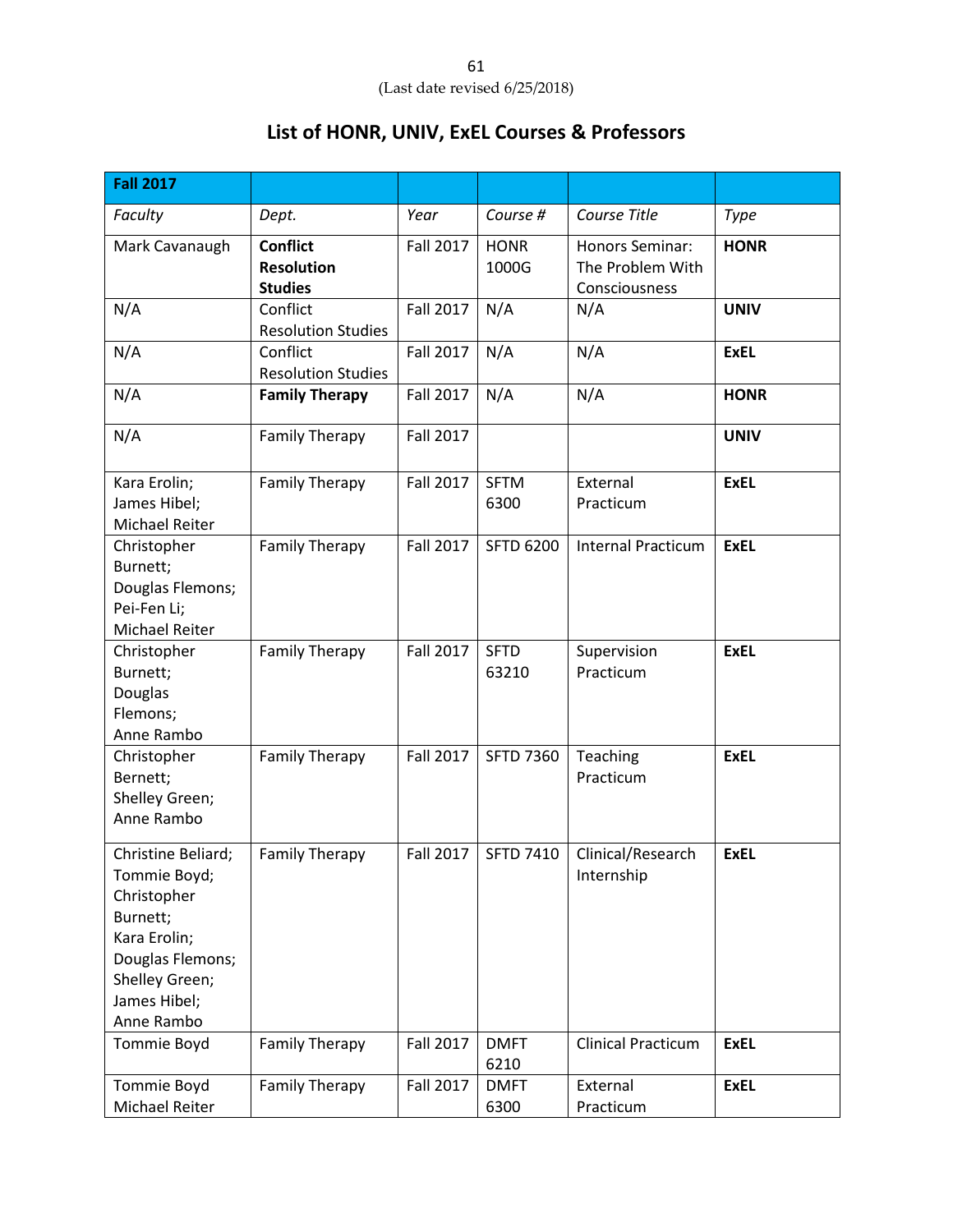| Gary Gershman           | <b>History &amp; Political</b> | <b>Fall 2017</b> | <b>HONR</b>      | Honors Seminar:           | <b>HONR</b> |
|-------------------------|--------------------------------|------------------|------------------|---------------------------|-------------|
|                         | <b>Science</b>                 |                  | 2010K            | <b>Assassins Creed</b>    |             |
| Ransford                | <b>History &amp; Political</b> | <b>Fall 2017</b> | <b>UNIV</b>      | First Year Seminar        | <b>UNIV</b> |
| Edwards;                | Science                        |                  | 1000             |                           |             |
| Gary Gershman;          |                                |                  |                  |                           |             |
| <b>Horace Hibbs</b>     |                                |                  |                  |                           |             |
| <b>Nelson Bass</b>      | History & Political            | <b>Fall 2017</b> | <b>INST 1500</b> | <b>Global Issues</b>      | <b>ExEL</b> |
|                         | Science                        |                  |                  |                           |             |
| <b>Ransford Edwards</b> | History & Political            | <b>Fall 2017</b> | <b>POLS 1200</b> | Introduction to           | <b>ExEL</b> |
|                         | Science                        |                  |                  | <b>Political Science</b>  |             |
| David Kilroy            | History & Political            | <b>Fall 2017</b> | <b>HIPS 2900</b> | <b>Research Methods</b>   | <b>ExEL</b> |
|                         | Science                        |                  |                  | in History and            |             |
|                         |                                |                  |                  | <b>Political Science</b>  |             |
| Vicki Toscano           | History & Political            | <b>Fall 2017</b> | <b>PHIL 1010</b> | Introduction into         | <b>ExEL</b> |
|                         | Science                        |                  |                  | Philosophy                |             |
| N/A                     | <b>Justice &amp; Human</b>     | <b>Fall 2017</b> | N/A              | N/A                       | <b>HONR</b> |
|                         | <b>Services</b>                |                  |                  |                           |             |
| Denise Crammer;         | Justice & Human                | <b>Fall 2017</b> | <b>UNIV</b>      | First Year Seminar        | <b>UNIV</b> |
| Jessica Garcia;         | Services                       |                  | 1000             |                           |             |
| Maribel Del Rio         |                                |                  |                  |                           |             |
| N/A                     | Justice & Human                | Fall 2017        | N/A              | N/A                       | <b>ExEL</b> |
|                         | Services                       |                  |                  |                           |             |
| N/A                     | Literature &                   | <b>Fall 2017</b> | N/A              | N/A                       | <b>HONR</b> |
|                         | <b>Modern Language</b>         |                  |                  |                           |             |
| Aileen Farrar           | Literature &                   | <b>Fall 2017</b> | <b>UNIV</b>      | First Year Seminar        | <b>UNIV</b> |
|                         | Modern Language                |                  | 1000             |                           |             |
| N/A                     | Literature &                   | <b>Fall 2017</b> | N/A              | N/A                       | <b>ExEL</b> |
|                         | Modern Language                |                  |                  |                           |             |
| N/A                     | Multidisciplinary              | <b>Fall 2017</b> | N/A              | N/A                       | <b>HONR</b> |
|                         | <b>Studies</b>                 |                  |                  |                           |             |
| N/A                     | Multidisciplinary              | <b>Fall 2017</b> | N/A              | N/A                       | <b>UNIV</b> |
|                         | <b>Studies</b>                 |                  |                  |                           |             |
| N/A                     | Multidisciplinary              | Fall 2017        | N/A              | N/A                       | <b>ExEL</b> |
|                         | <b>Studies</b>                 |                  |                  |                           |             |
| <b>Tennile Shuster</b>  | Performing &                   | <b>Fall 2017</b> | <b>HONR</b>      | The Book as Art           | <b>HONR</b> |
|                         | <b>Visual Arts</b>             |                  | 2000Y            |                           |             |
| William Adams;          | Performing &                   | <b>Fall 2017</b> | <b>UNIV</b>      | <b>First Year Seminar</b> | <b>UNIV</b> |
| Jessica Collado         | <b>Visual Arts</b>             |                  | 1000             |                           |             |
| N/A                     | Performing &                   | <b>Fall 2017</b> | N/A              | N/A                       | <b>ExEL</b> |
|                         | <b>Visual Arts</b>             |                  |                  |                           |             |
| Kelly Anne              | <b>Writing &amp;</b>           | <b>Fall 2017</b> | <b>HONR</b>      | <b>Reading Seminar:</b>   | <b>HONR</b> |
| Concannon               | Communication                  |                  | 1510             | Kenan Trebincevic         |             |
| Kelly Anne              | Writing &                      | <b>Fall 2017</b> | <b>UNIV</b>      | First Year Seminar        | <b>UNIV</b> |
| Concannon;              | Communication                  |                  | 1000             |                           |             |
| Juliette Kitchens;      |                                |                  |                  |                           |             |
| <b>Molly Scanlon</b>    |                                |                  |                  |                           |             |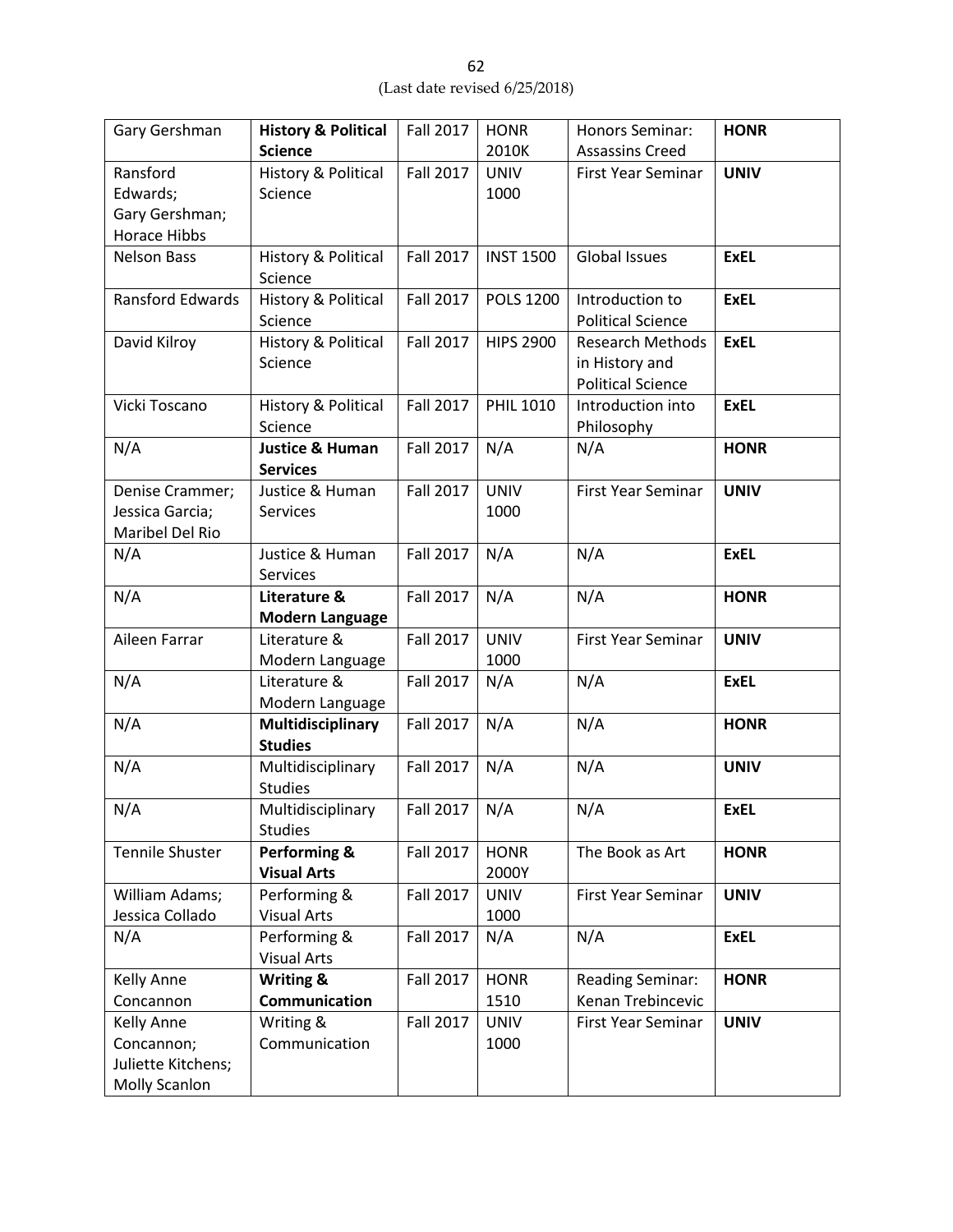| Stephen Andon;     | Writing &     | <b>Fall 2017</b> | <b>COMM</b> | Communication           | <b>ExEL</b> |
|--------------------|---------------|------------------|-------------|-------------------------|-------------|
| Megan Fitzgerald   | Communication |                  | 1100A       | Practicum A             |             |
| Stephen Andon;     | Writing &     | <b>Fall 2017</b> | <b>COMM</b> | Communication           | <b>ExEL</b> |
| Megan Fitzgerald   | Communication |                  | 1100B       | Practicum B             |             |
| Kelly Anne         | Writing &     | Fall 2017        | COMP        | <b>Advanced College</b> | <b>ExEL</b> |
| Concannon;         | Communication |                  | 2000        | Writing                 |             |
| Mario D'Agostino;  |               |                  |             |                         |             |
| Juliette Kitchens; |               |                  |             |                         |             |
| Eric Mason;        |               |                  |             |                         |             |
| Molly Scanlon;     |               |                  |             |                         |             |
| Star Vanguri       |               |                  |             |                         |             |
| Stephen Andon;     | Writing &     | <b>Fall 2017</b> | COMM        | Internships in          | <b>ExEL</b> |
| Whitney Lehmann    | Communication |                  | 4950        | Communication           |             |
| Claire Lutkewitte  | Writing &     | Fall 2017        | <b>WRIT</b> | <b>Business Writing</b> | <b>ExEL</b> |
|                    | Communication |                  | 3150        |                         |             |

| <b>Winter 2018</b> |                                     |                |                     |                       |             |
|--------------------|-------------------------------------|----------------|---------------------|-----------------------|-------------|
| Faculty            | Dept.                               | Year           | Course #            | Course Title          | Type        |
| Mark Cavanaugh     | <b>Conflict</b>                     | Winter         | <b>HONR</b>         | The Nuclear           | <b>HONR</b> |
|                    | <b>Resolution</b><br><b>Studies</b> | 2018           | 2010T               | Dilemma               |             |
| N/A                | Conflict                            | Winter         | N/A                 | N/A                   | <b>UNIV</b> |
|                    | Resolution<br><b>Studies</b>        | 2018           |                     |                       |             |
| N/A                | Conflict                            | Winter         | N/A                 | N/A                   | <b>ExEL</b> |
|                    | Resolution<br><b>Studies</b>        | 2018           |                     |                       |             |
| N/A                | <b>Family Therapy</b>               | Winter         | N/A                 | N/A                   | <b>HONR</b> |
|                    |                                     | 2018           |                     |                       |             |
| N/A                | <b>Family Therapy</b>               | Winter         | N/A                 | N/A                   | <b>UNIV</b> |
|                    |                                     | 2018           |                     |                       |             |
| Michael Reiter     | <b>Family Therapy</b>               | Winter<br>2018 | <b>SFTM</b><br>5400 | Internal<br>Practicum | <b>ExEL</b> |
| Kara Erolin;       | <b>Family Therapy</b>               | Winter         | <b>SFTM</b>         | External              | <b>ExEL</b> |
| Pei-Fen Li;        |                                     | 2018           | 6300                | Practicum             |             |
| Anne Rambo;        |                                     |                |                     |                       |             |
| Michael Reiter     |                                     |                |                     |                       |             |
| Christopher        | <b>Family Therapy</b>               | Winter         | <b>SFTD 6200</b>    | Internal              | <b>ExEL</b> |
| <b>Bernett</b>     |                                     | 2018           |                     | Practicum             |             |
| Christopher        | <b>Family Therapy</b>               | Winter         | <b>SFTD 6320</b>    | Supervision           | <b>ExEL</b> |
| <b>Bernett</b>     |                                     | 2018           |                     | Practicum             |             |
| Christine Beliard; | <b>Family Therapy</b>               | Winter         | <b>SFTD 7410</b>    | Clinical              | <b>ExEL</b> |
| Christopher        |                                     | 2018           |                     | Internship            |             |
| Bernett;           |                                     |                |                     |                       |             |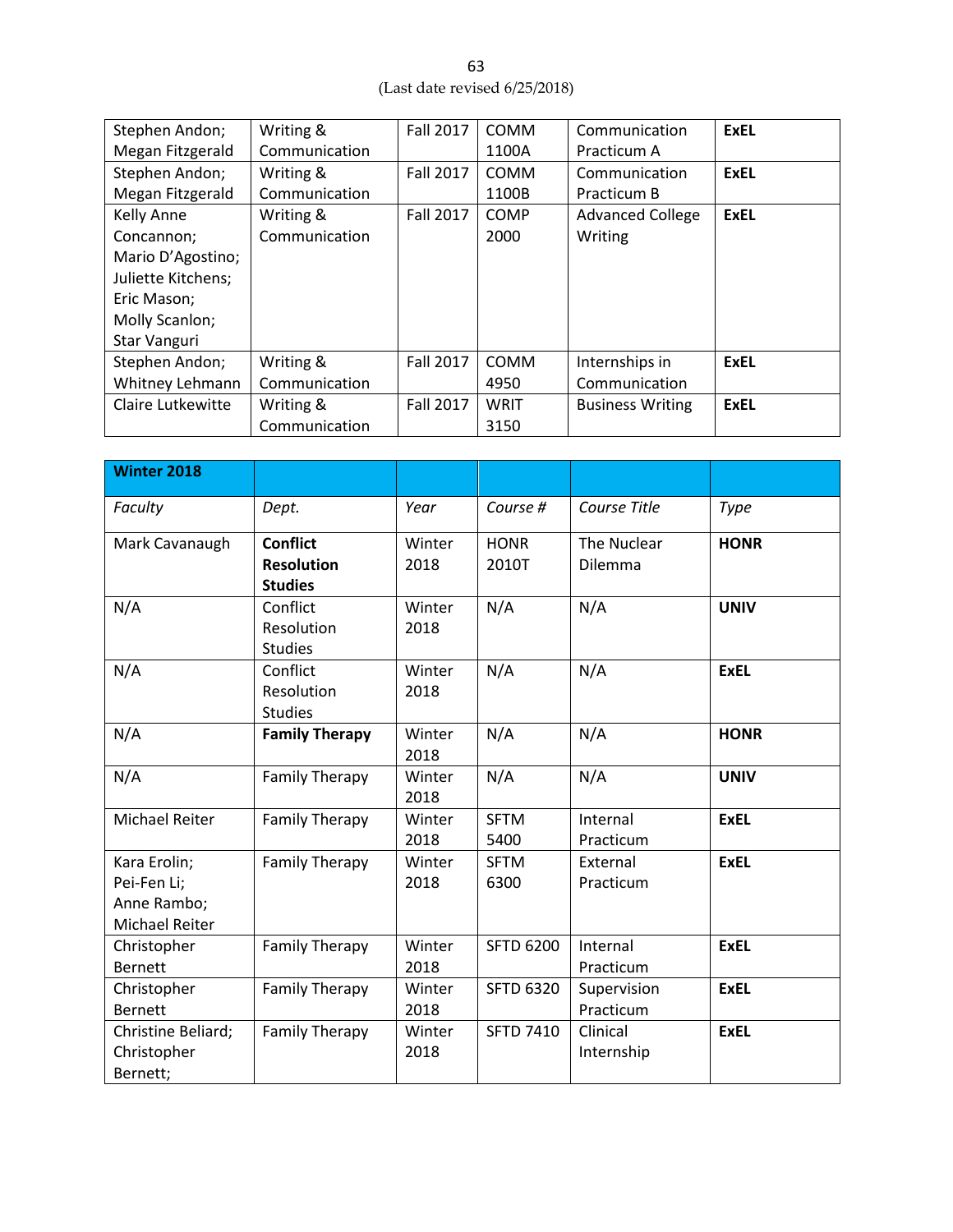| Kara Erolin;            |                                |        |                  |                          |             |
|-------------------------|--------------------------------|--------|------------------|--------------------------|-------------|
| Douglas Flemons;        |                                |        |                  |                          |             |
| Shelley Green;          |                                |        |                  |                          |             |
| James Hibel;            |                                |        |                  |                          |             |
| Martha Marquez          |                                |        |                  |                          |             |
| <b>Tommie Boyd</b>      | <b>Family Therapy</b>          | Winter | <b>DMFT</b>      | Clinical                 | <b>ExEL</b> |
|                         |                                | 2018   | 6210             | Practicum                |             |
| Tommie Boyd             | <b>Family Therapy</b>          | Winter | <b>DMFT</b>      | External                 | <b>ExEL</b> |
|                         |                                | 2018   | 6300             | Practicum                |             |
| Christopher             | <b>Family Therapy</b>          | Winter | <b>DMFT</b>      | Supervision              | <b>ExEL</b> |
| Burnett;                |                                | 2018   | 6320             | PRacticum                |             |
| Shelley Green           |                                |        |                  |                          |             |
| Gary Gershman           | <b>History &amp;</b>           | Winter | <b>HONR</b>      | <b>Honors Reading</b>    | <b>HONR</b> |
|                         | <b>Political Science</b>       | 2018   | 1510B            | Seminar: Charles         |             |
|                         |                                |        |                  | Blow                     |             |
| David Kilroy            | History & Political            | Winter | <b>HONR</b>      | <b>Honors Seminar:</b>   | <b>HONR</b> |
|                         | Science                        | 2018   | 2000M            | The U.S. at War          |             |
| N/A                     | History & Political            | Winter | N/A              | N/A                      | <b>UNIV</b> |
|                         | Science                        | 2018   |                  |                          |             |
| <b>Nelson Bass</b>      | History & Political            | Winter | <b>INST 1500</b> | Global Issues            | <b>ExEL</b> |
|                         | Science                        | 2018   |                  |                          |             |
| <b>Ransford Edwards</b> | History & Political            | Winter | POLS 1200        | Introduction to          | <b>ExEL</b> |
|                         | Science                        | 2018   |                  | <b>Political Science</b> |             |
| Vicki Toscano           | <b>History &amp; Political</b> | Winter | <b>PHIL 1010</b> | Introduction to          | <b>ExEL</b> |
|                         | Science                        | 2018   |                  | Philosophy               |             |
| N/A                     | <b>Justice &amp; Human</b>     | Winter | N/A              | N/A                      | <b>HONR</b> |
|                         | <b>Services</b>                | 2018   |                  |                          |             |
| N/A                     | Justice & Human                | Winter | N/A              | N/A                      | <b>UNIV</b> |
|                         | Services                       | 2018   |                  |                          |             |
| Therese Pokryfe         | Justice & Human                | Winter | HS 3990          | Supervised               | <b>ExEL</b> |
|                         | <b>Services</b>                | 2018   |                  | Experience in            |             |
|                         |                                |        |                  | Human Services I         |             |
| Therese Pokryfe         | Justice & Human                | Winter | <b>HS 4995</b>   | Supervised               | <b>ExEL</b> |
|                         | Services                       | 2018   |                  | Experience in            |             |
|                         |                                |        |                  | <b>Human Services</b>    |             |
|                         |                                |        |                  | Ш                        |             |
| Therese pokryfe         | Justice & Human                | Winter | RT 4100          | <b>Field Placement</b>   | <b>ExEL</b> |
|                         | Services                       | 2018   |                  | in RT I                  |             |
| Therese Pokryfe         | Justice & Human                | Winter | RT 4200          | <b>Field Placement</b>   | <b>ExEL</b> |
|                         | <b>Services</b>                | 2018   |                  | in RT II                 |             |
| James Doan              | Literature &                   | Winter | <b>HONR</b>      | Honors Seminar:          | <b>HONR</b> |
|                         | <b>Modern</b>                  | 2018   | 1000N            | Genetics and             |             |
|                         | Language                       |        |                  | Genealogy                |             |
| Aileen Farrar           | Literature &                   | Winter | <b>HONR</b>      | Honors Seminar:          | <b>HONR</b> |
|                         | Modern                         | 2018   | 2000W            | The Pathography          |             |
|                         | Language                       |        |                  | <b>Patients Stories</b>  |             |
|                         |                                |        |                  | of Illness               |             |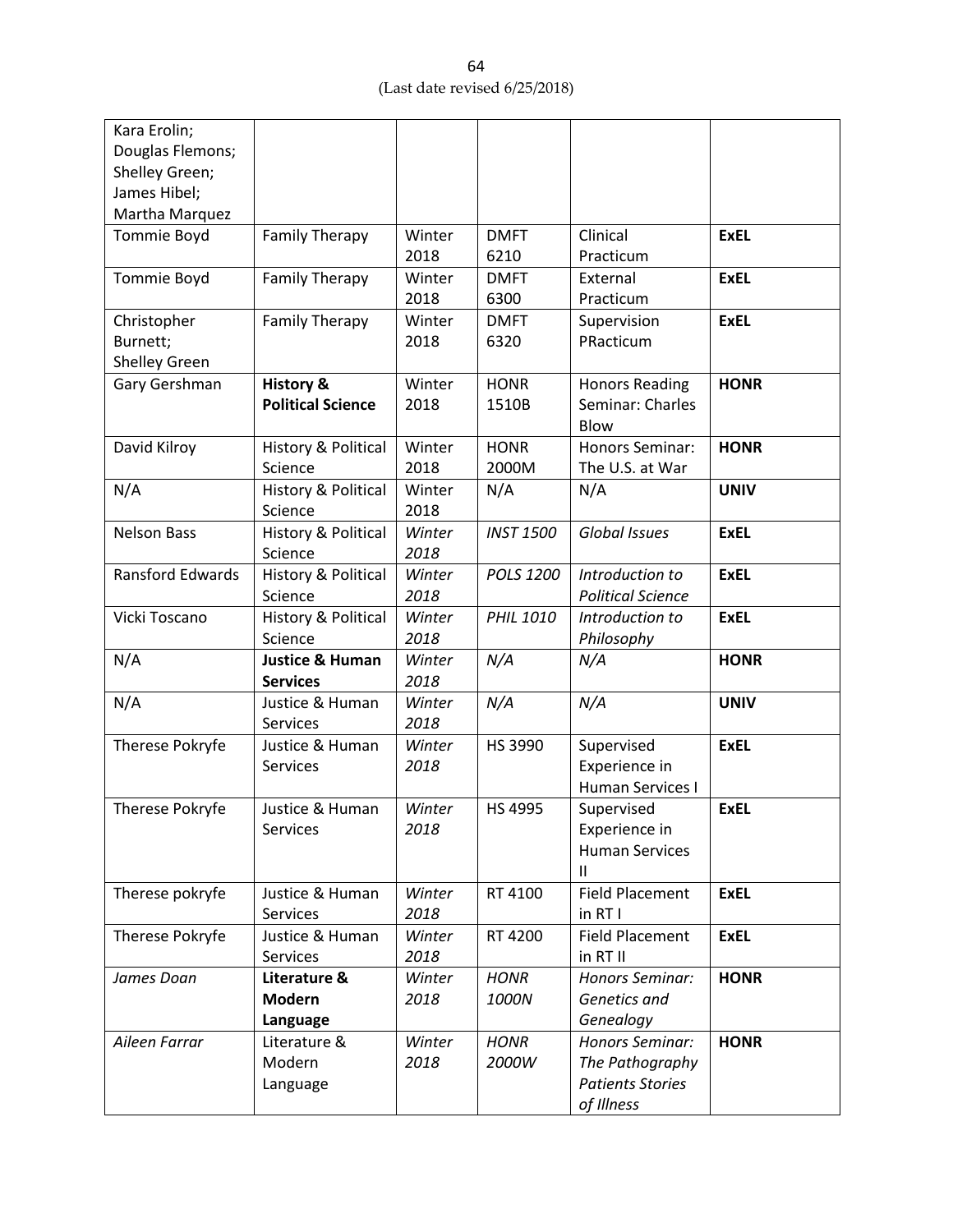| N/A                            | Literature &<br>Modern<br>Language            | Winter<br>2018   | N/A                  | N/A                                                                                                        | <b>UNIV</b> |
|--------------------------------|-----------------------------------------------|------------------|----------------------|------------------------------------------------------------------------------------------------------------|-------------|
| N/A                            | Literature &<br>Modern<br>Language            | Winter<br>2018   | N/A                  | N/A                                                                                                        | <b>ExEL</b> |
| N/A                            | Multidisciplinary<br><b>Studies</b>           | Winter<br>2018   | N/A                  | N/A                                                                                                        | <b>HONR</b> |
| N/A                            | Multidisciplinary<br><b>Studies</b>           | Winter<br>2018   | N/A                  | N/A                                                                                                        | <b>UNIV</b> |
| N/A                            | Multidisciplinary<br><b>Studies</b>           | Winter<br>2018   | N/A                  | N/A                                                                                                        | <b>ExEL</b> |
| Jessica Collado                | <b>Performing &amp;</b><br><b>Visual Arts</b> | Winter<br>2018   | <b>HONR</b><br>1000Z | Reel Music: A<br><b>Survey of Music</b><br>in Film                                                         | <b>HONR</b> |
| Daniel Gelbmann                | Performing &<br><b>Visual Arts</b>            | Winter<br>2018   | <b>HONR</b><br>4990B | Independent<br>Study: Honors<br>Thesis Research B                                                          | <b>HONR</b> |
| Kandy Lopez-<br>Moreno         | Performing &<br><b>Visual Arts</b>            | Winter<br>2018   | <b>HONR</b><br>2010X | Race in Art                                                                                                | <b>HONR</b> |
| N/A                            | Performing &<br><b>Visual Arts</b>            | Winter<br>2018   | N/A                  | N/A                                                                                                        | <b>UNIV</b> |
| N/A                            | Performing &<br><b>Visual Arts</b>            | Winter<br>2018   | N/A                  | N/A                                                                                                        | <b>ExEL</b> |
|                                | <b>Writing &amp;</b><br><b>Communication</b>  |                  |                      |                                                                                                            | <b>HONR</b> |
| <b>Kelly Anne</b><br>Concannon | Writing &<br>Communication                    | Winter<br>2018   | <b>UNIV 1000</b>     | <b>First Year</b><br>Seminar                                                                               | <b>UNIV</b> |
|                                | Writing &<br>Communication                    |                  |                      |                                                                                                            | <b>ExEL</b> |
| <b>Fall 2018</b>               |                                               |                  |                      |                                                                                                            |             |
| Ransford Edwards               | History & Political<br>Science                | <b>Fall 2018</b> | <b>HONR</b><br>2000L | Honors Seminar:<br>Ideologies of the<br>21 <sup>st</sup> Century                                           | <b>HONR</b> |
| <b>Bernard Mulvey</b>          | History & Political<br>Science                | <b>Fall 2018</b> | <b>HONR</b><br>1000S | Honors Seminar:<br>Nature of Truth                                                                         | <b>HONR</b> |
| Charles Zelden                 | History & Political<br>Science                | <b>Fall 2018</b> | <b>HONR</b><br>2000E | Honors Seminar:<br><b>Utopias and</b><br><b>Dystopias</b>                                                  | <b>HONR</b> |
| Jessica Garcia                 | Justice & Human<br>Services                   | <b>Fall 2018</b> | <b>HONR</b><br>1010E | The U.S.<br>Supreme Court<br>and the Cultural<br>Revolution:<br>Study the Legacy<br>of the Warren<br>Court | <b>HONR</b> |

65